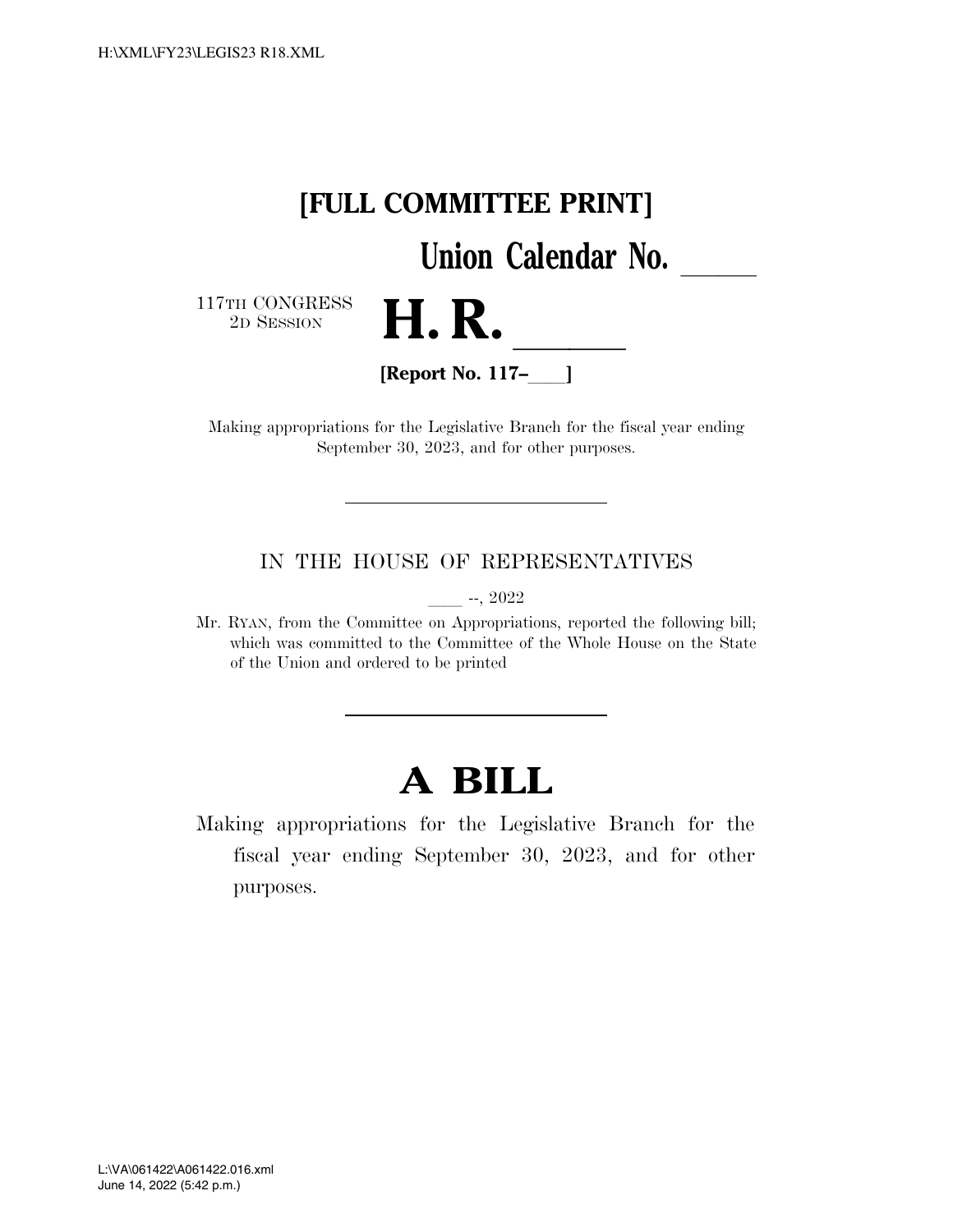| $\mathbf{1}$   | Be it enacted by the Senate and House of Representa-                         |  |  |  |
|----------------|------------------------------------------------------------------------------|--|--|--|
| 2              | tives of the United States of America in Congress assembled,                 |  |  |  |
| 3              | That the following sums are appropriated, out of any                         |  |  |  |
| 4              | money in the Treasury not otherwise appropriated, for the                    |  |  |  |
| 5              | Legislative Branch for the fiscal year ending September                      |  |  |  |
| 6              | 30, 2023, and for other purposes, namely:                                    |  |  |  |
| $\overline{7}$ | <b>TITLE I</b>                                                               |  |  |  |
| 8              | LEGISLATIVE BRANCH                                                           |  |  |  |
| 9              | HOUSE OF REPRESENTATIVES                                                     |  |  |  |
| 10             | <b>SALARIES AND EXPENSES</b>                                                 |  |  |  |
| 11             | For salaries and expenses of the House of Represent-                         |  |  |  |
| 12             | atives, $$1,868,785,000$ , as follows:                                       |  |  |  |
| 13             | <b>HOUSE LEADERSHIP OFFICES</b>                                              |  |  |  |
| 14             | For salaries and expenses, as authorized by law,                             |  |  |  |
| 15             | $$36,560,000$ , including: Office of the<br>Speaker,                         |  |  |  |
| 16             | $$10,499,000$ , including $$35,000$ for official expenses of                 |  |  |  |
| 17             | the Speaker; Office of the Majority Floor Leader,                            |  |  |  |
| 18             | $$3,730,000$ , including $$15,000$ for official expenses of the              |  |  |  |
| 19             | Majority Leader; Office of the Minority Floor Leader,                        |  |  |  |
| 20             | $$10,499,000$ , including $$17,500$ for official expenses of                 |  |  |  |
| 21             | the Minority Leader; Office of the Majority Whip, includ-                    |  |  |  |
| 22             | ing the Chief Deputy Majority Whip, \$3,099,000, includ-                     |  |  |  |
| 23             | ing \$5,000 for official expenses of the Majority Whip; Of-                  |  |  |  |
| 24             | fice of the Minority Whip, including the Chief Deputy Mi-                    |  |  |  |
| 25             | nority Whip, $\text{$2,809,000},$ including $\text{$5,000}$ for official ex- |  |  |  |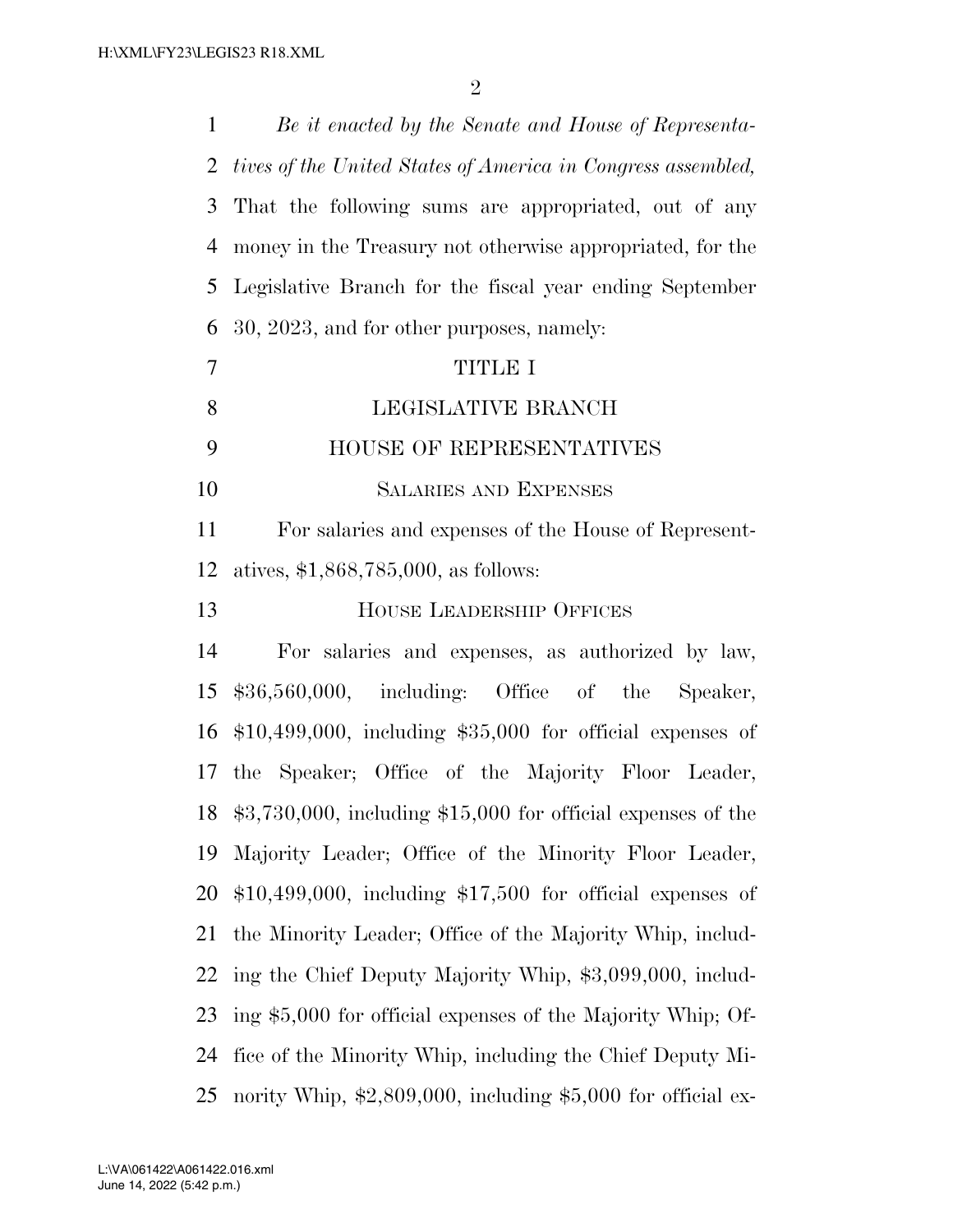penses of the Minority Whip; Republican Conference, \$2,962,000; Democratic Caucus, \$2,962,000: *Provided*, That such amount for salaries and expenses shall remain available from January 3, 2023 until January 2, 2024. MEMBERS' REPRESENTATIONAL ALLOWANCES INCLUDING MEMBERS' CLERK HIRE, OFFICIAL EXPENSES OF MEMBERS, AND OFFICIAL MAIL For Members' representational allowances, including Members' clerk hire, official expenses, and official mail, \$810,000,000. ALLOWANCE FOR COMPENSATION OF INTERNS IN 12 MEMBER OFFICES For the allowance established under section 120 of the Legislative Branch Appropriations Act, 2019 (2 U.S.C. 5322a) for the compensation of interns who serve in the offices of Members of the House of Representatives, \$20,638,800, to remain available through January 2, 2024: *Provided*, That notwithstanding section 120(b) of such Act, an office of a Member of the House of Rep- resentatives may use not more than \$46,800 of the allow- ance available under this heading during legislative year 2023.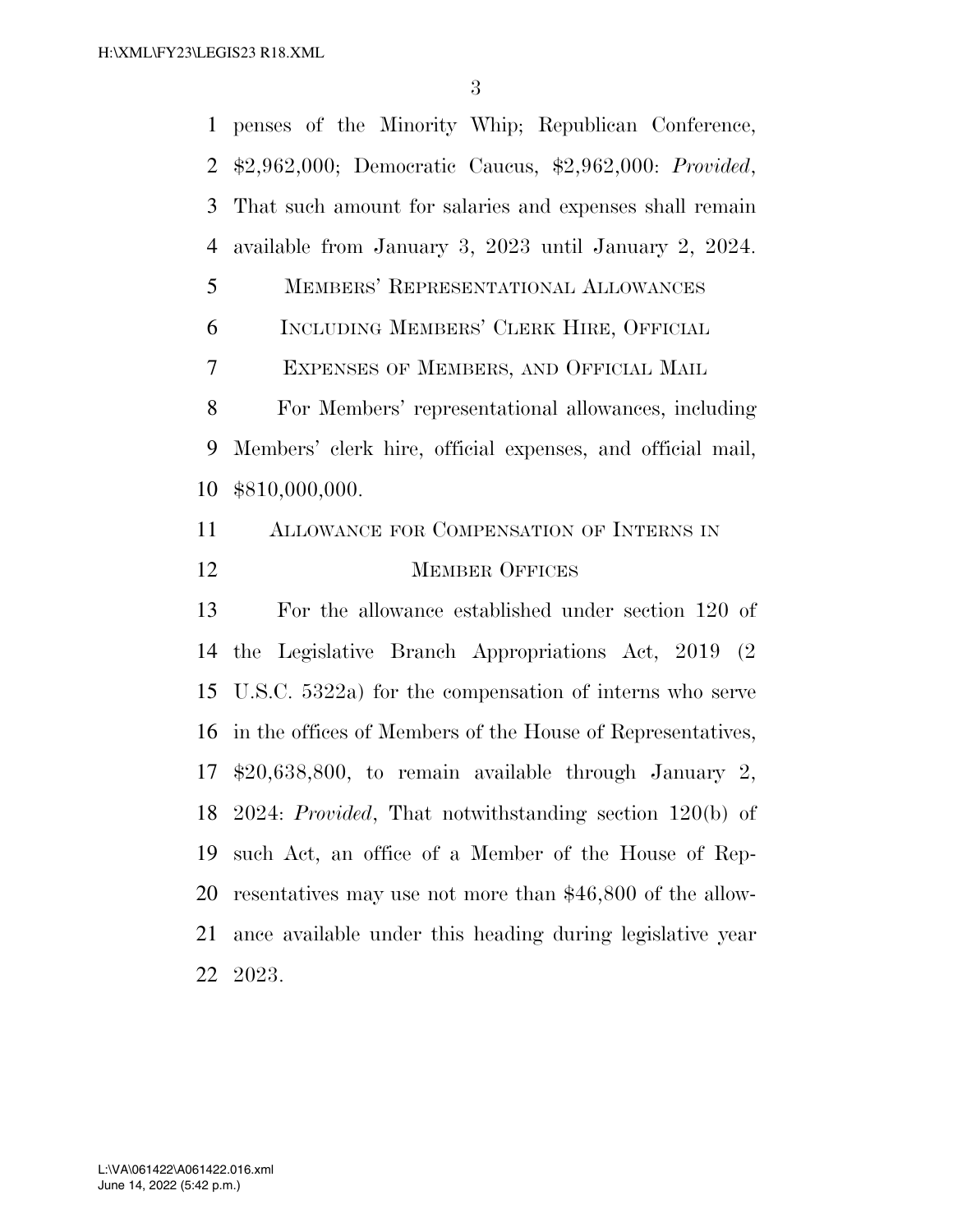ALLOWANCE FOR COMPENSATION OF INTERNS IN HOUSE

## LEADERSHIP OFFICES

 For the allowance established under section 113 of the Legislative Branch Appropriations Act, 2020 (2 U.S.C. 5106) for the compensation of interns who serve in House leadership offices, \$586,000, to remain available through January 2, 2024: *Provided*, That of the amount provided under this heading, \$322,300 shall be available for the compensation of interns who serve in House leader- ship offices of the majority, to be allocated among such offices by the Speaker of the House of Representatives, and \$263,700 shall be available for the compensation of interns who serve in House leadership offices of the minor- ity, to be allocated among such offices by the Minority Floor Leader.

 ALLOWANCE FOR COMPENSATION OF INTERNS IN HOUSE STANDING, SPECIAL AND SELECT COMMITTEE OFFICES

 For the allowance established under section 113(a)(1) of the Legislative Branch Appropriations Act, 2022 (Public Law 117–103) for the compensation of in- terns who serve in offices of standing, special, and select committees (other than the Committee on Appropria- tions), \$2,600,000, to remain available through January 2, 2024: *Provided*, That of the amount provided under this heading, \$1,300,000 shall be available for the compensa-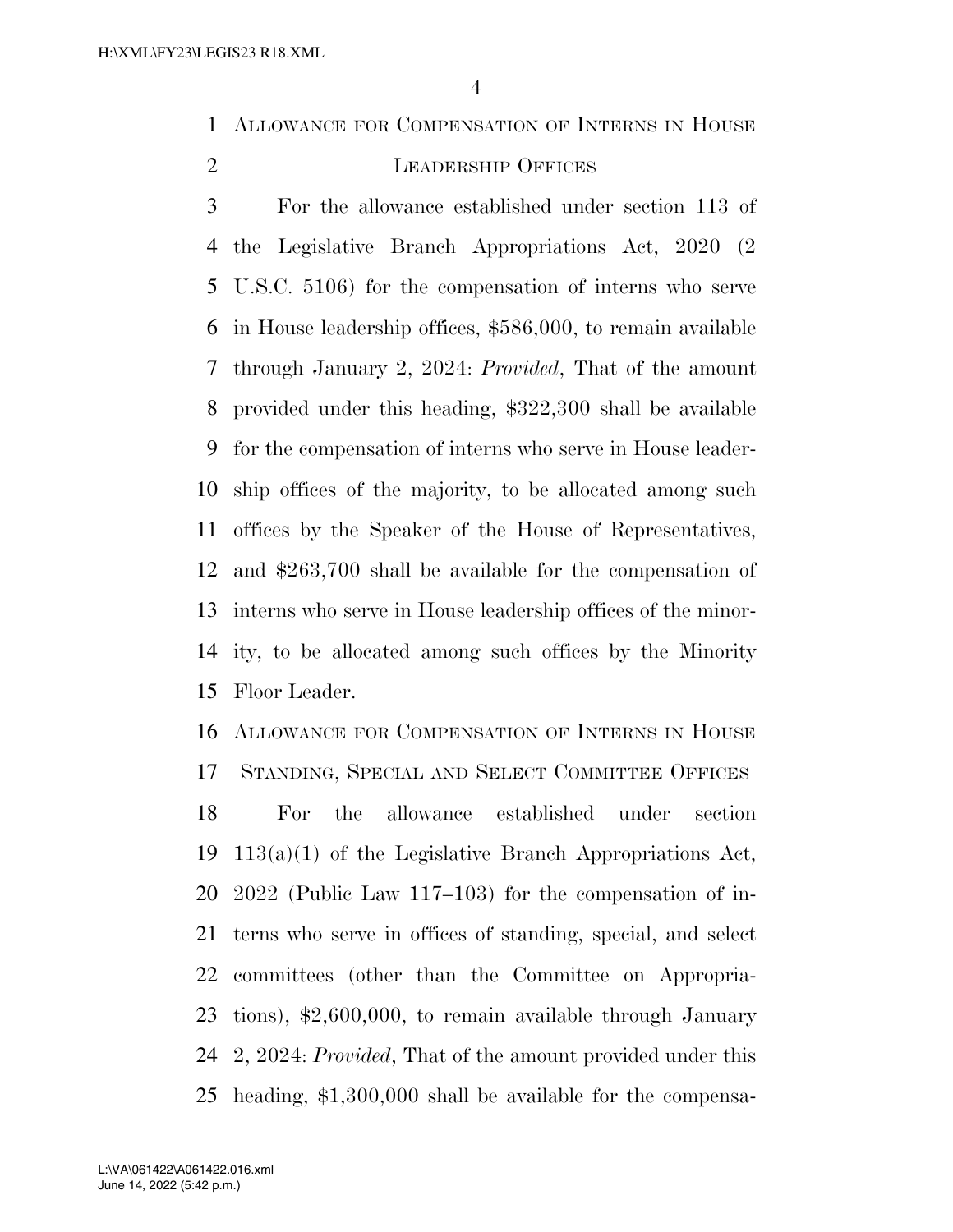tion of interns who serve in offices of the majority, and \$1,300,000 shall be available for the compensation of in- terns who serve in offices of the minority, to be allocated among such offices by the Chair, in consultation with the ranking minority member, of the Committee on House Ad-ministration.

## ALLOWANCE FOR COMPENSATION OF INTERNS IN HOUSE **APPROPRIATIONS COMMITTEE OFFICES**

 For the allowance established under section 113(a)(2) of the Legislative Branch Appropriations Act, 2022 (Public Law 117–103) for the compensation of in- terns who serve in offices of the Committee on Appropria- tions, \$463,000: *Provided*, That of the amount provided under this heading, \$231,500 shall be available for the compensation of interns who serve in offices of the major- ity, and \$231,500 shall be available for the compensation of interns who serve in offices of the minority, to be allo- cated among such offices by the Chair, in consultation with the ranking minority member, of the Committee on Appropriations.

21 COMMITTEE EMPLOYEES

STANDING COMMITTEES, SPECIAL AND SELECT

 For salaries and expenses of standing committees, special and select, authorized by House resolutions, \$188,971,000: *Provided*, That such amount shall remain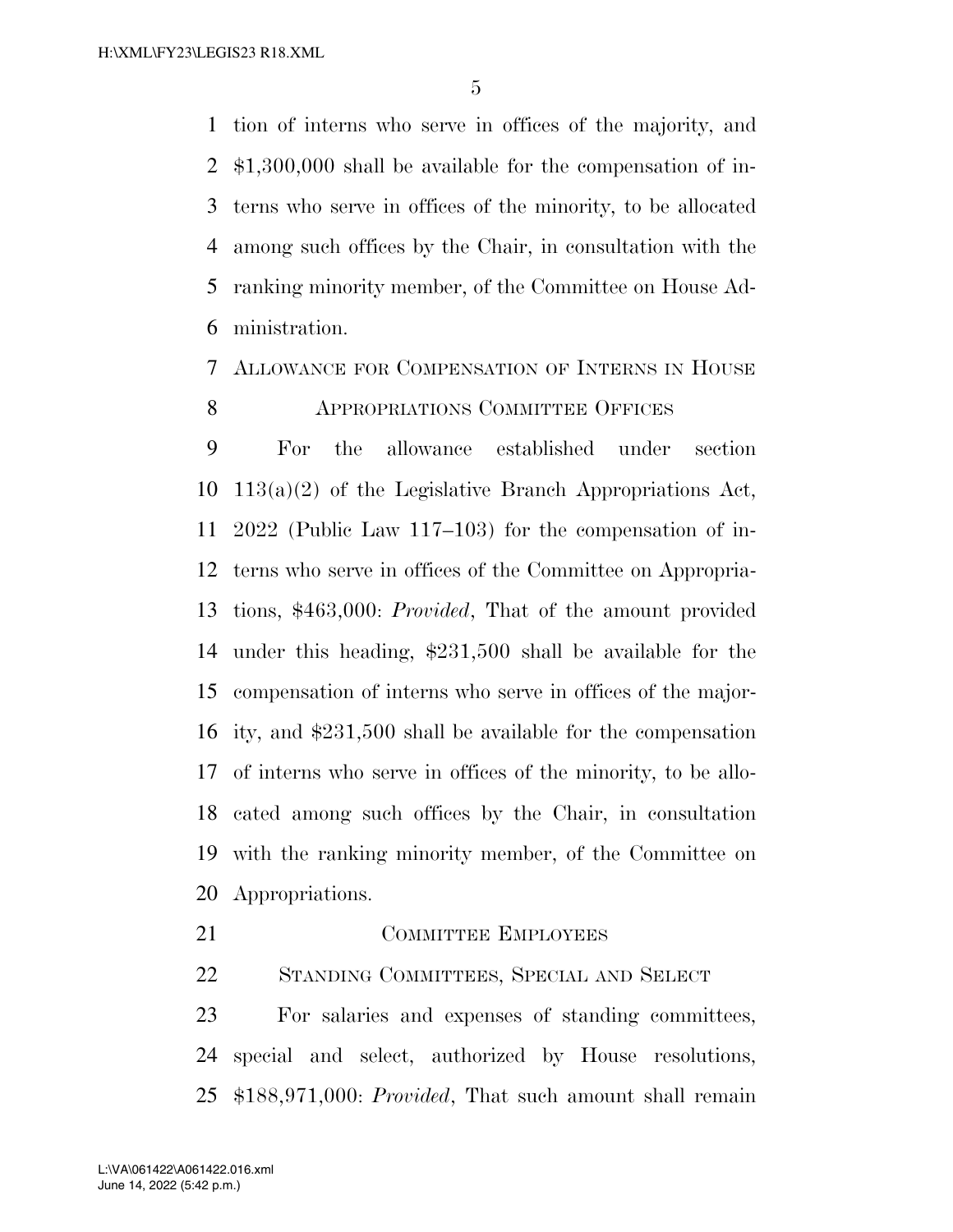available for such salaries and expenses until December 31, 2024, except that \$5,800,000 of such amount shall remain available until expended for committee room up-grading.

COMMITTEE ON APPROPRIATIONS

 For salaries and expenses of the Committee on Ap- propriations, \$31,294,000, including studies and examina- tions of executive agencies and temporary personal serv- ices for such committee, to be expended in accordance with section 202(b) of the Legislative Reorganization Act of 1946 and to be available for reimbursement to agencies for services performed: *Provided*, That such amount shall remain available for such salaries and expenses until De-cember 31, 2024.

## SALARIES, OFFICERS AND EMPLOYEES

 For compensation and expenses of officers and em- ployees, as authorized by law, \$323,557,000, including: for salaries and expenses of the Office of the Clerk, includ- ing the positions of the Chaplain and the Historian, and including not more than \$25,000 for official representa- tion and reception expenses, of which not more than \$20,000 is for the Family Room and not more than \$2,000 is for the Office of the Chaplain, \$40,827,000, of which \$9,000,000 shall remain available until expended; for salaries and expenses of the Office of the Sergeant at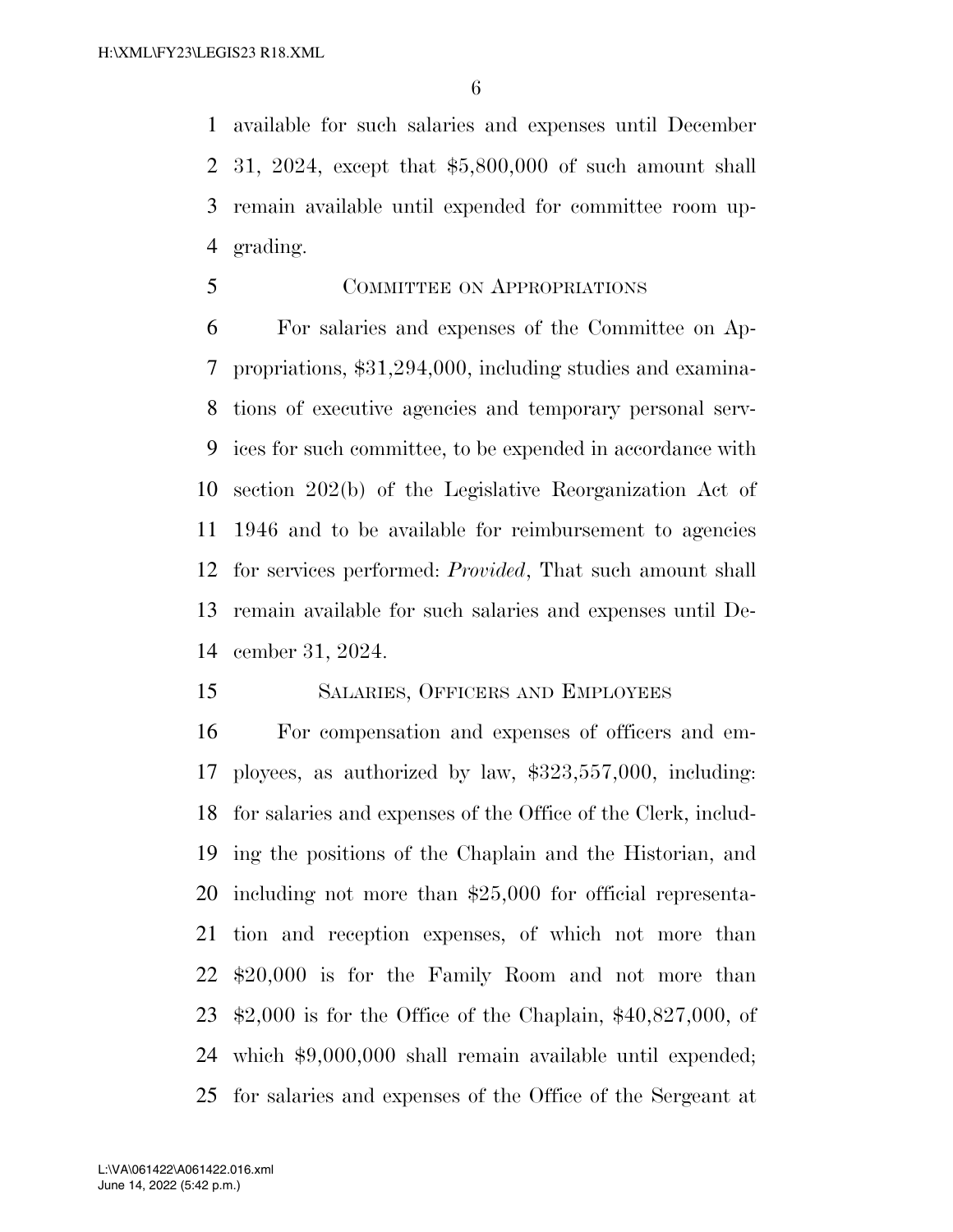Arms, including the position of Superintendent of Garages and the Office of Emergency Management, and including not more than \$3,000 for official representation and re- ception expenses, \$38,793,000, of which \$22,232,000 shall remain available until expended; for salaries and ex- penses of the Office of the Chief Administrative Officer including not more than \$3,000 for official representation 8 and reception expenses,  $\frac{1211,572,000}{5}$ , of which \$25,977,000 shall remain available until expended; for sal- aries and expenses of the Office of Diversity and Inclusion, \$3,000,000, of which \$1,000,000 shall remain available until expended; for salaries and expenses of the Office of the Whistleblower Ombuds, \$1,250,000; for salaries and expenses of the Office of the Inspector General, \$5,138,000; for salaries and expenses of the Office of Gen- eral Counsel, \$1,912,000; for salaries and expenses of the Office of the Parliamentarian, including the Parliamen- tarian, \$2,000 for preparing the Digest of Rules, and not more than \$1,000 for official representation and reception expenses, \$2,184,000; for salaries and expenses of the Of- fice of the Law Revision Counsel of the House, \$3,746,000; for salaries and expenses of the Office of the Legislative Counsel of the House, \$13,457,000, of which \$2,000,000 shall remain available until expended; for sala-ries and expenses of the Office of Interparliamentary Af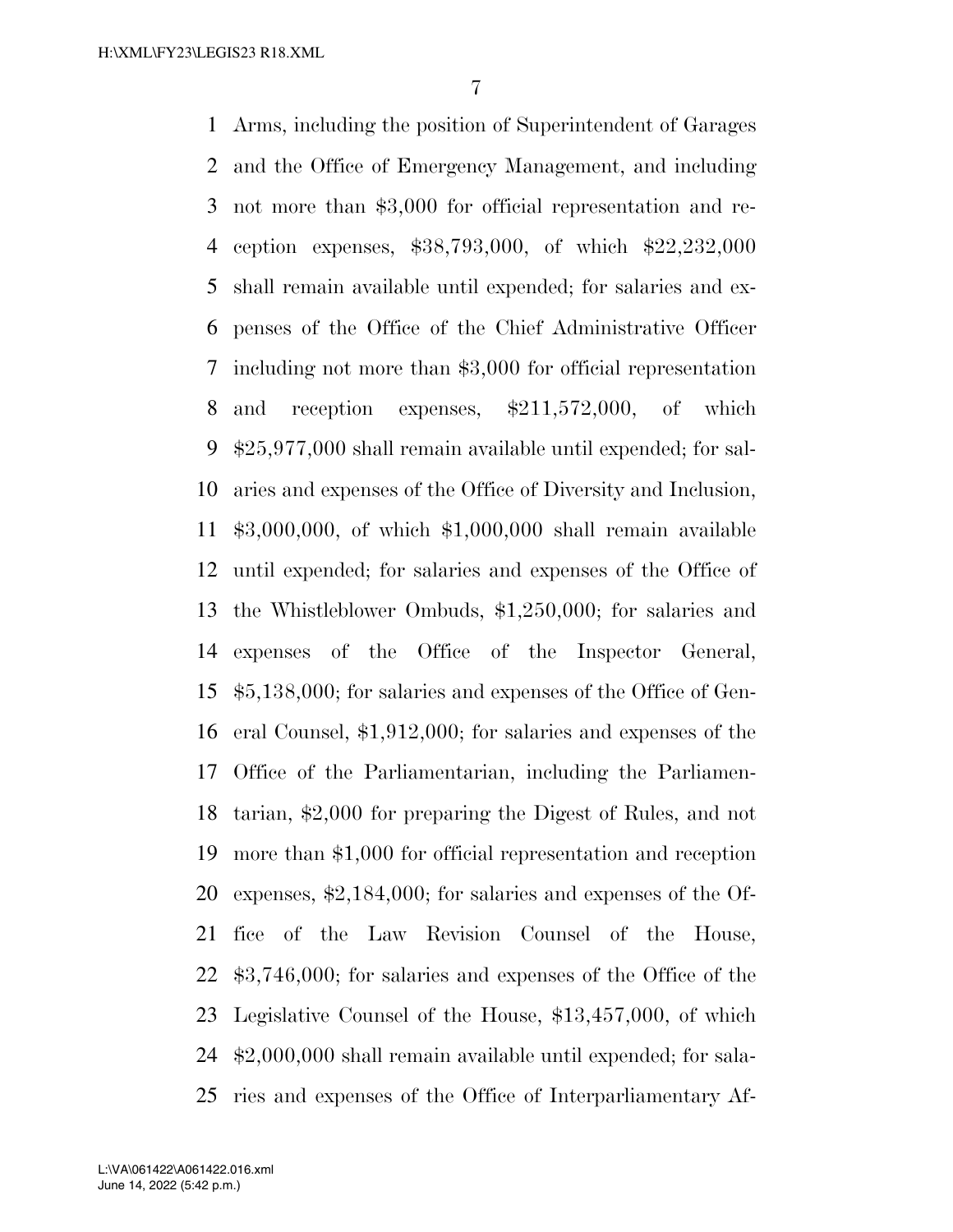fairs, \$934,000; for other authorized employees, \$744,000.

## ALLOWANCES AND EXPENSES

 For allowances and expenses as authorized by House resolution or law, \$444,115,200, including: supplies, mate- rials, administrative costs and Federal tort claims, \$1,555,000; official mail for committees, leadership of- fices, and administrative offices of the House, \$190,000; Government contributions for health, retirement, Social Security, contractor support for actuarial projections, and other applicable employee benefits, \$387,368,200, to re- main available until March 31, 2024, except that \$35,000,000 of such amount shall remain available until expended; salaries and expenses for Business Continuity and Disaster Recovery, \$22,841,000, of which \$6,776,000 shall remain available until expended; transition activities for new members and staff, \$19,225,000, to remain avail- able until expended; Green and Gold Congressional Aide Program, \$9,674,000, to remain available until expended; Office of Congressional Ethics, \$1,762,000; and miscella- neous items including purchase, exchange, maintenance, repair and operation of House motor vehicles, inter- parliamentary receptions, and gratuities to heirs of de-ceased employees of the House, \$1,500,000.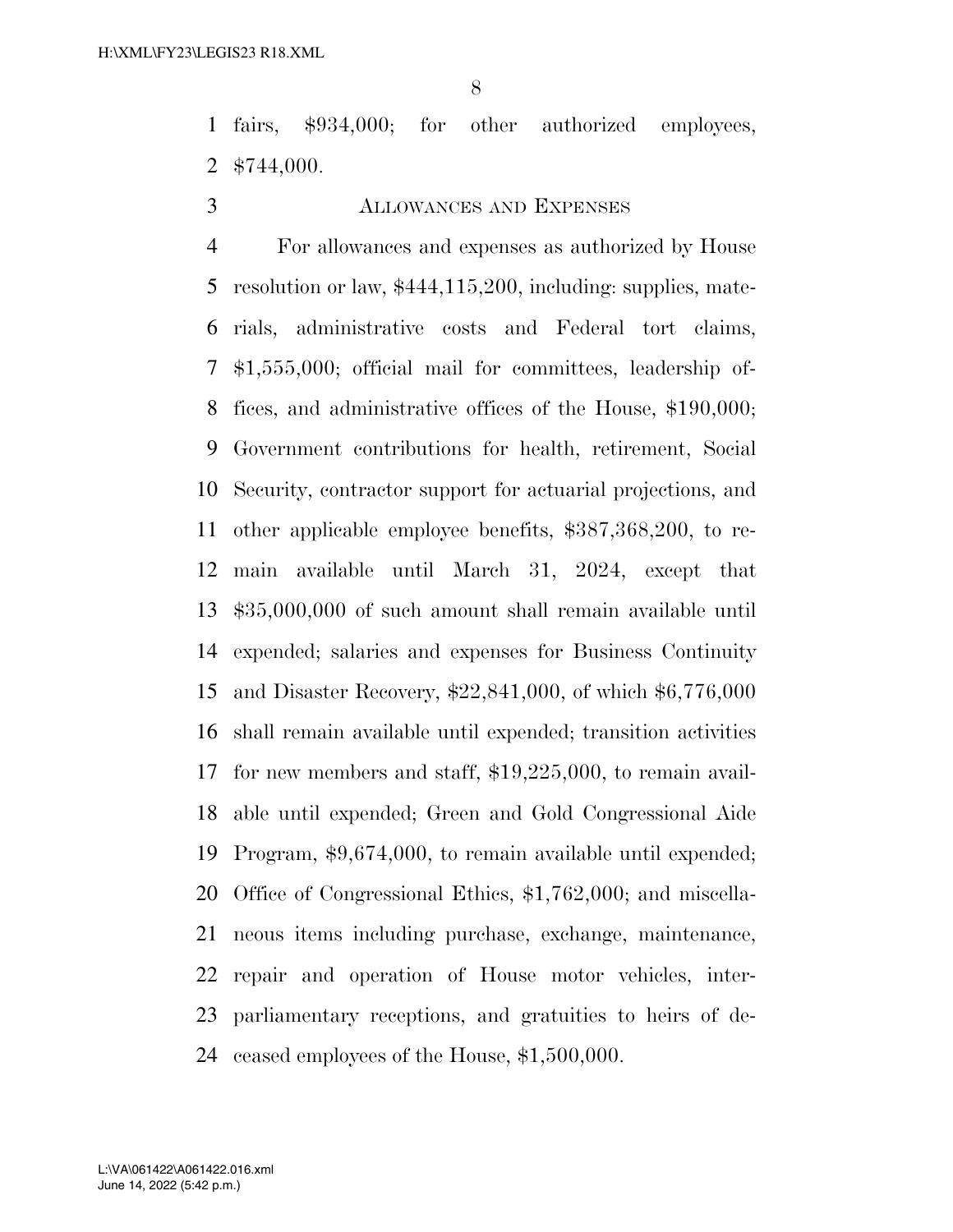| $\mathbf{1}$   | HOUSE OF REPRESENTATIVES MODERNIZATION                            |
|----------------|-------------------------------------------------------------------|
| $\overline{2}$ | INITIATIVES ACCOUNT                                               |
| 3              | (INCLUDING TRANSFER OF FUNDS)                                     |
| $\overline{4}$ | For the House of Representatives Modernization Ini-               |
| 5              | tiatives Account established under section 115 of the Leg-        |
| 6              | islative Branch Appropriations Act, 2021 (2 U.S.C. 5513),         |
| 7              | $$10,000,000,$ to remain available until expended: Pro-           |
| 8              | <i>vided</i> , That disbursement from this account is subject to  |
| 9              | approval of the Committee on Appropriations of the House          |
| 10             | of Representatives: <i>Provided further</i> , That funds provided |
| 11             | in this account shall only be used for initiatives rec-           |
| 12             | ommended by the Select Committee on Modernization or              |
| 13             | approved by the Committee on House Administration.                |
| 14             | <b>ADMINISTRATIVE PROVISIONS</b>                                  |
| 15             | REQUIRING AMOUNTS REMAINING IN MEMBERS'<br>REP-                   |
| 16             | RESENTATIONAL ALLOWANCES TO<br>BE<br>FOR<br><b>USED</b>           |
| 17             | DEFICIT REDUCTION OR TO REDUCE THE FEDERAL                        |
| 18             | <b>DEBT</b>                                                       |
| 19             | SEC. 110. (a) Notwithstanding any other provision                 |
| 20             | of law, any amounts appropriated under this Act for               |
| 21             | "HOUSE OF REPRESENTATIVES-SALARIES AND                            |
| 22             | EXPENSES-MEMBERS' REPRESENTATIONAL ALLOW-                         |
| 23             | ANCES" shall be available only for fiscal year 2023. Any          |
| 24             | amount remaining after all payments are made under such           |
| 25             | allowances for fiscal year 2023 shall be deposited in the         |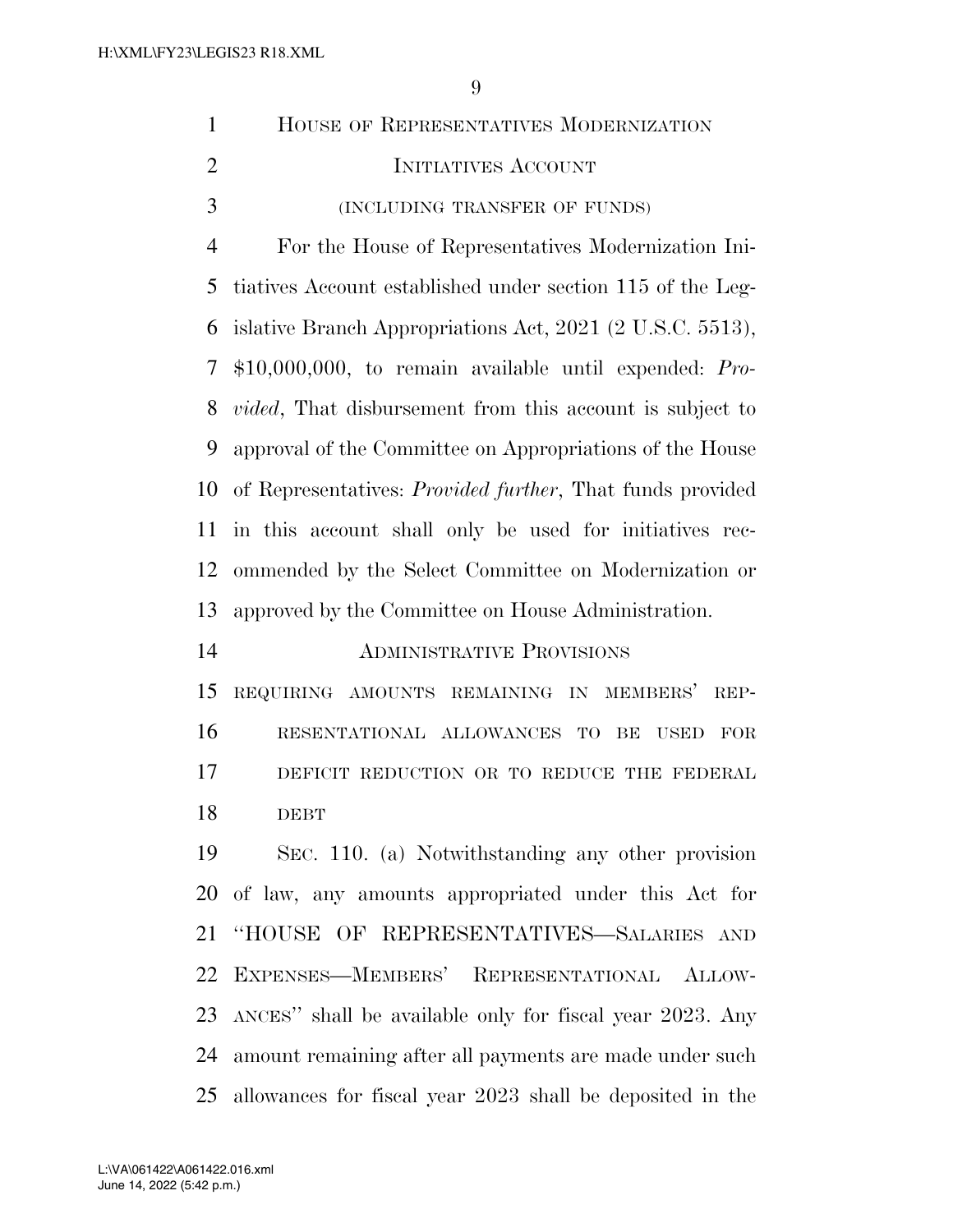Treasury and used for deficit reduction (or, if there is no Federal budget deficit after all such payments have been made, for reducing the Federal debt, in such manner as the Secretary of the Treasury considers appropriate).

 (b) The Committee on House Administration of the House of Representatives shall have authority to prescribe regulations to carry out this section.

 (c) As used in this section, the term ''Member of the House of Representatives'' means a Representative in, or a Delegate or Resident Commissioner to, the Congress.

LIMITATION ON AMOUNT AVAILABLE TO LEASE VEHICLES

 SEC. 111. None of the funds made available in this Act may be used by the Chief Administrative Officer of the House of Representatives to make any payments from any Members' Representational Allowance for the leasing of a vehicle, excluding mobile district offices, in an aggre- gate amount that exceeds \$1,000 for the vehicle in any month.

CYBERSECURITY ASSISTANCE FOR HOUSE OF

#### REPRESENTATIVES

 SEC. 112. The head of any Federal entity that pro- vides assistance to the House of Representatives in the House's efforts to deter, prevent, mitigate, or remediate cybersecurity risks to, and incidents involving, the infor-mation systems of the House shall take all necessary steps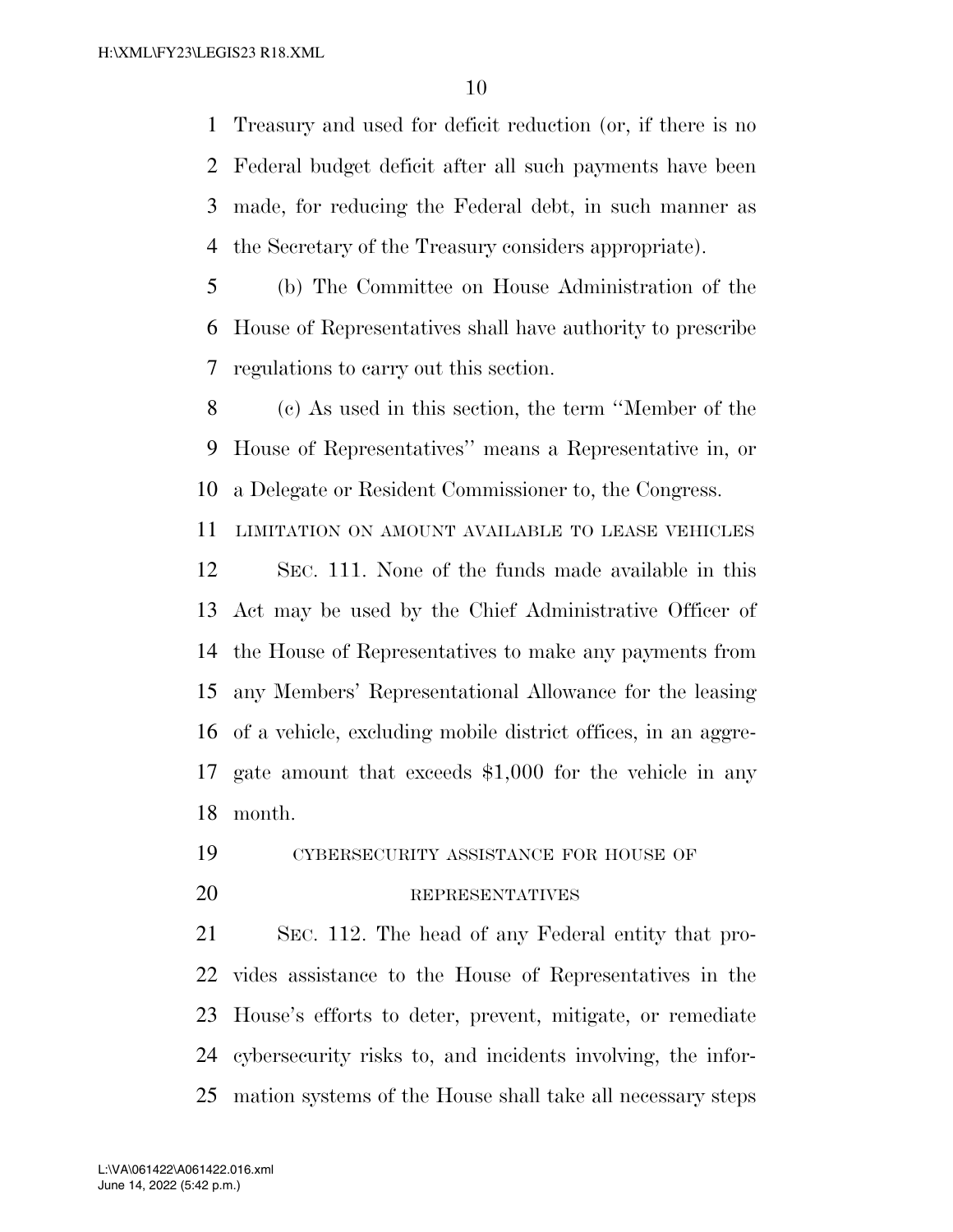to ensure the constitutional integrity of the separate branches of the government at all stages of providing the assistance, including applying minimization procedures to limit the spread or sharing of privileged House and Mem-ber information.

| 6              | HOUSE INTERN RESOURCE OFFICE                                |
|----------------|-------------------------------------------------------------|
| $\overline{7}$ | SEC. 113. (a) ESTABLISHMENT; COORDINATOR.—                  |
| 8              | (1) ESTABLISHMENT; COORDINATOR.-There is                    |
| 9              | established in the Office of the Chief Administrative       |
| 10             | Officer of the House of Representatives the House           |
| 11             | Intern Resource Office (hereinafter referred to as          |
| 12             | the "Office".                                               |
| 13             | (2) APPOINTMENT.—The Office shall be headed                 |
| 14             | by the House Intern Resource Coordinator (herein-           |
| 15             | after referred to as the "Coordinator"), who shall be       |
| 16             | employed by the Chief Administrative Officer in con-        |
| 17             | sultation with the chair and ranking minority mem-          |
| 18             | ber of the Committee on House Administration.               |
| 19             | (b) DUTIES.—In consultation with the Office of Di-          |
| 20             | versity and Inclusion and such other offices as the Coordi- |
| 21             | nator considers appropriate, the Office shall:              |
| 22             | (1) provide support services, such as accom-                |
| 23             | modations, training, and professional development,          |
|                |                                                             |

to interns of offices of the House of Representatives;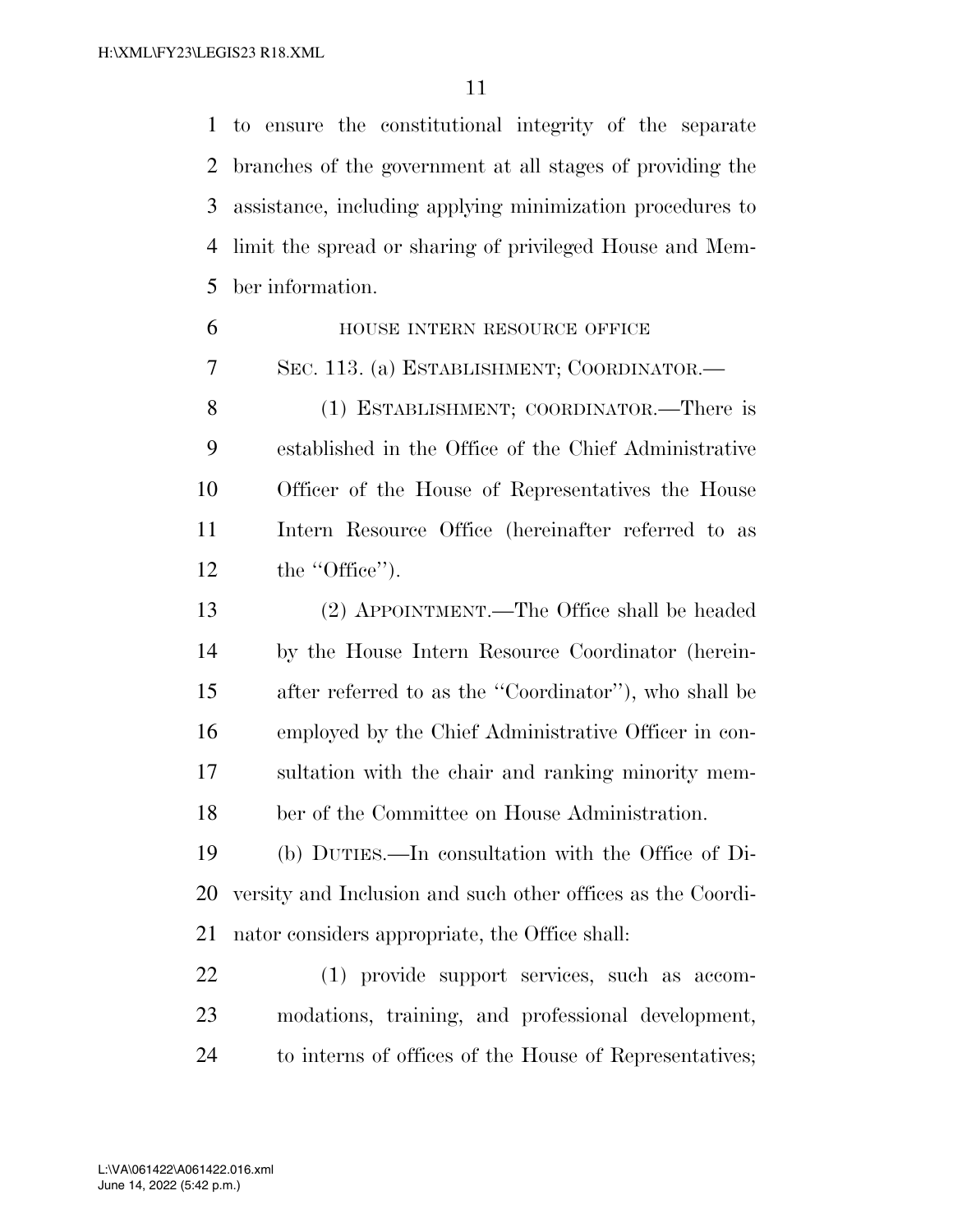(2) serve as a center for resources and best practices for the recruitment, hiring, training, and use of interns by offices of the House of Representa-tives; and

 (3) gather demographic and other data about interns of offices of the House of Representatives.

 (c) ADDRESSING INEQUITIES IN ACCESS TO INTERN- SHIPS.—In carrying out its duties, the Office shall con- sider inequities in access to internships in offices of the House of Representatives, and shall consider the viability of establishing an intern stipend program for interns from under represented backgrounds, including those who at- tend Historically Black Colleges and Universities (HBCUs), Tribal Colleges or Universities, Hispanic-Serv- ing Institutions (HSIs), and other Minority Serving Insti- tutions described in section 371(a) of the Higher Edu-cation Act of 1965 (20 U.S.C. 1067q(a)).

 (d) AUTHORIZATION OF APPROPRIATIONS.—There are authorized to be appropriated for fiscal year 2023 and each succeeding fiscal year such sums as may be necessary to carry out this section.

 (e) EFFECTIVE DATE.—This section shall apply with respect to fiscal year 2023 and each succeeding fiscal year.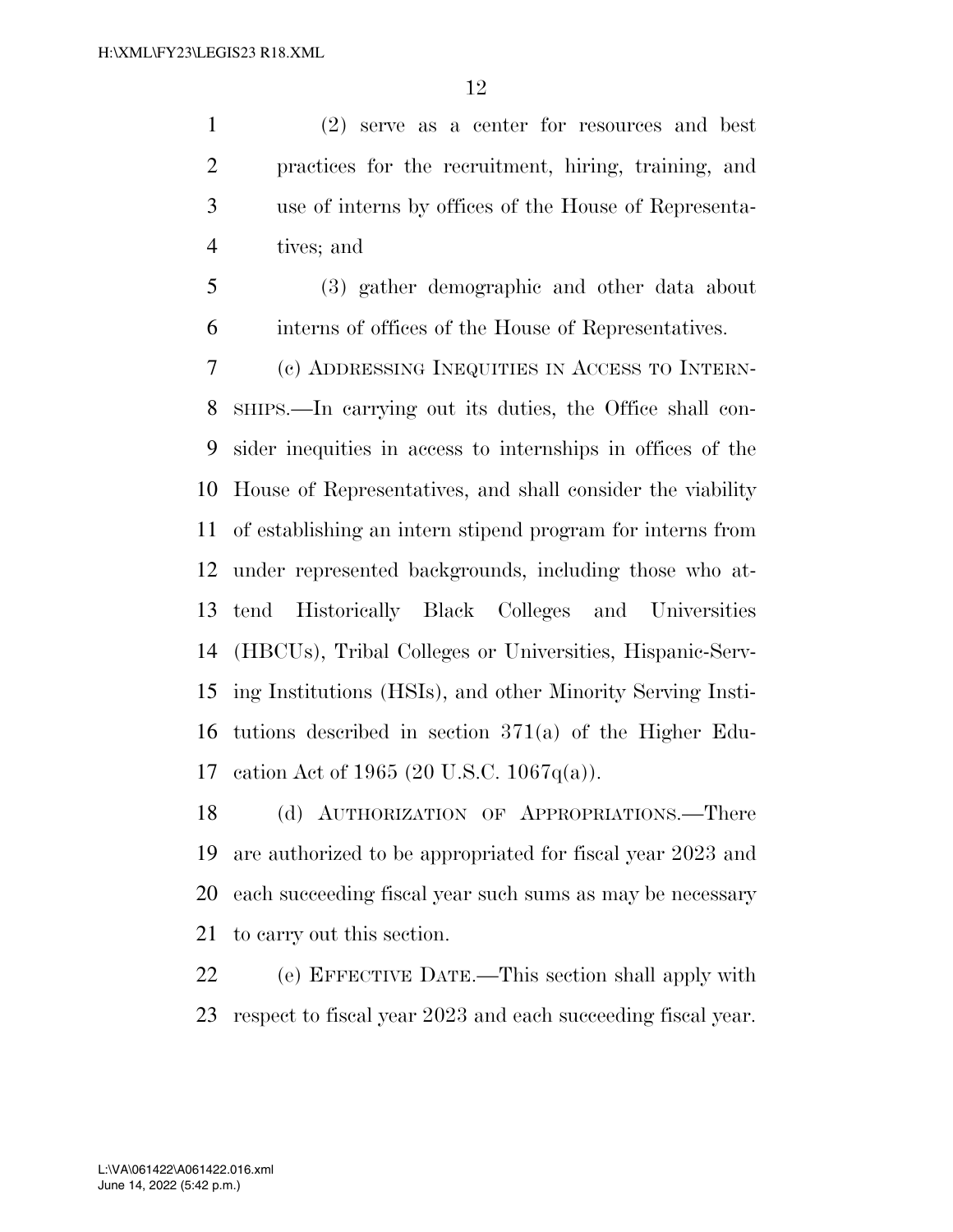| $\mathbf{1}$   | EDUCATIONAL ASSISTANCE AND PROFESSIONAL                  |
|----------------|----------------------------------------------------------|
| $\overline{2}$ | DEVELOPMENT FOR HOUSE EMPLOYEES                          |
| 3              | SEC. 114. (a) EXPANSION OF STUDENT LOAN RE-              |
| 4              | PAYMENT PROGRAM TO COVER EDUCATIONAL ASSIST-             |
| 5              | ANCE AND PROFESSIONAL DEVELOPMENT.-Section               |
| 6              | $105(a)$ of the Legislative Appropriations Act, 2003 (2) |
| 7              | U.S.C. $4536(a)$ is amended to read as follows:          |
| 8              | "(a) PROGRAM TO COVER STUDENT LOAN                       |
| 9              | REPAYMENT, EDUCATIONAL ASSISTANCE, AND                   |
| 10             | PROFESSIONAL DEVELOPMENT FOR HOUSE EM-                   |
| 11             | PLOYEES.-                                                |
| 12             | $\lq(1)$ ESTABLISHMENT.—The Chief                        |
| 13             | Administrative Officer shall establish a                 |
| 14             | program under which an employing office                  |
| 15             | of the House of Representatives may                      |
| 16             | agree—                                                   |
| 17             | "(A) to repay (by direct payment                         |
| 18             | on behalf of the employee) any stu-                      |
| 19             | dent loan previously taken out by an                     |
| 20             | employee of the office;                                  |
| 21             | $\lq\lq$ to make direct payments on                      |
| 22             | behalf of an employee of the office or                   |
| 23             | to reimburse an employee of the office                   |
| 24             | for expenses paid by the employee for                    |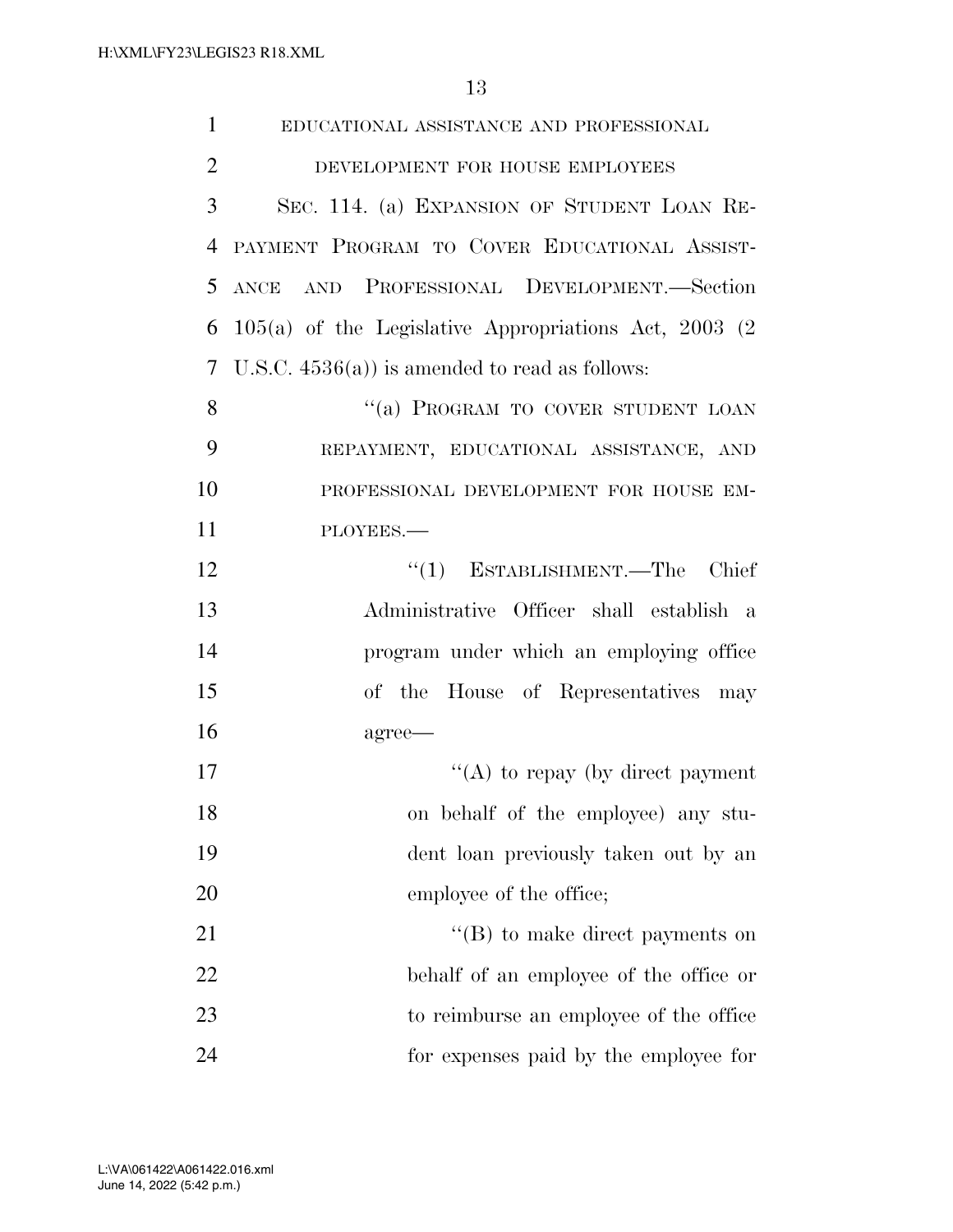| $\mathbf{1}$   | the employee's educational and profes-                   |
|----------------|----------------------------------------------------------|
| $\overline{2}$ | sional development; and                                  |
| 3              | $\lq\lq$ to make direct payments on                      |
| $\overline{4}$ | behalf of an employee of the office or                   |
| 5              | to reimburse an employee of the office                   |
| 6              | for credentialing, professional accredi-                 |
| 7              | tation, professional licensure, and pro-                 |
| 8              | fessional certification expenses paid by                 |
| 9              | the employee.                                            |
| 10             | $"$ (2) EXCLUSION OF MEMBERS.—For                        |
| 11             | purposes of this section, a Member of the                |
| 12             | House of Representatives (including a Del-               |
| 13             | egate or Resident Commissioner to the                    |
| 14             | Congress) shall not be considered to be an               |
| 15             | employee of the House of Representa-                     |
| 16             | tives."                                                  |
| 17             | (b) EFFECTIVE DATE.-The amendment made by                |
| 18             | subsection (a) shall apply with respect to payments made |
| 19             | during fiscal year 2023 or any succeeding fiscal year.   |
| 20             | <b>JOINT ITEMS</b>                                       |
| 21             | For Joint Committees, as follows:                        |
| 22             | <b>JOINT ECONOMIC COMMITTEE</b>                          |
| 23             | For salaries and expenses of the Joint Economic          |
| 24             | Committee, \$4,283,000, to be disbursed by the Secretary |
| 25             | of the Senate.                                           |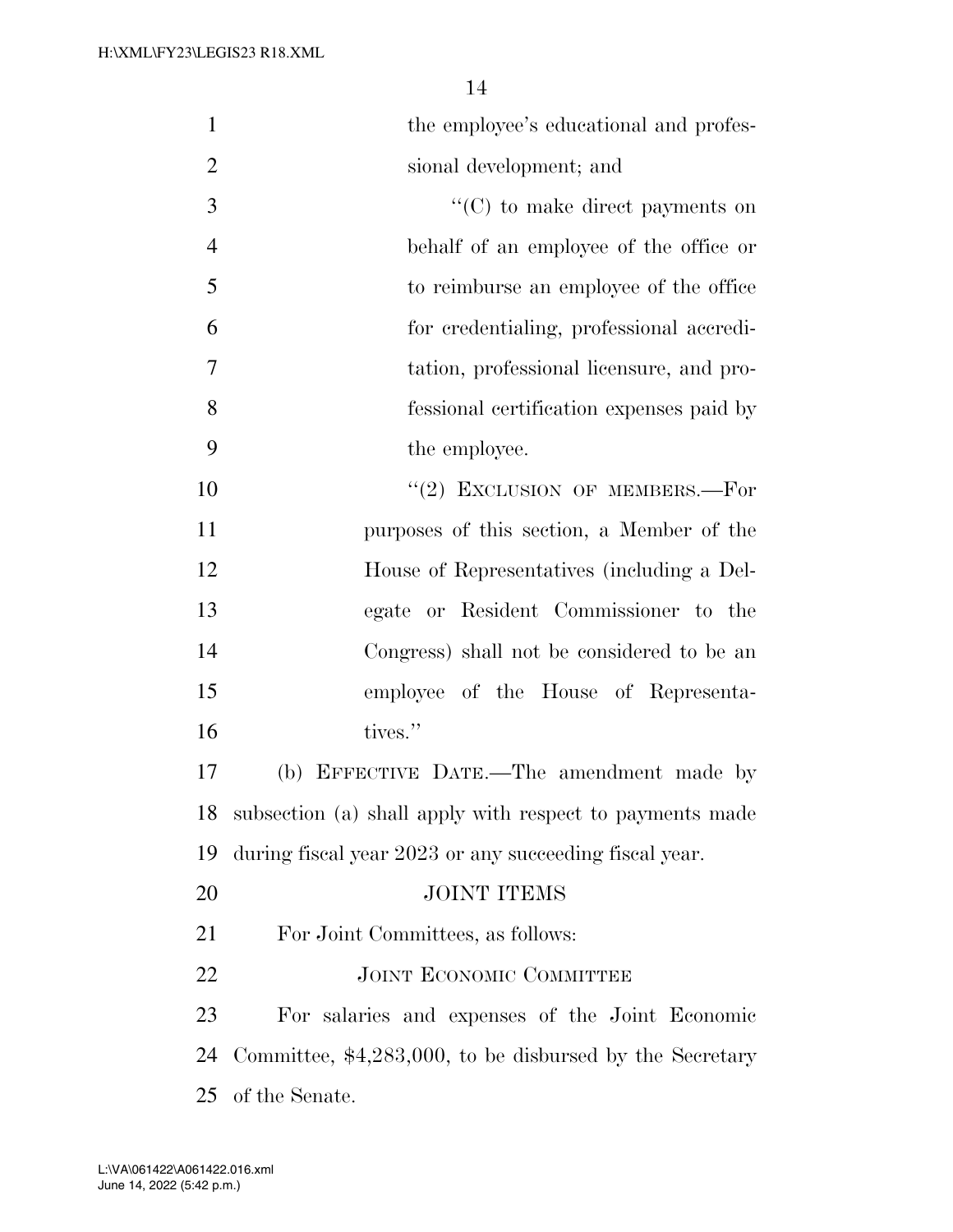| $\mathbf{1}$   | JOINT COMMITTEE ON TAXATION                              |
|----------------|----------------------------------------------------------|
| $\overline{2}$ | For salaries and expenses of the Joint Committee on      |
| 3              | Taxation, \$12,876,000, to be disbursed by the Chief Ad- |
| $\overline{4}$ | ministrative Officer of the House of Representatives.    |
| 5              | For other joint items, as follows:                       |
| 6              | OFFICE OF THE ATTENDING PHYSICIAN                        |
| 7              | For medical supplies, equipment, and contingent ex-      |
| 8              | penses of the emergency rooms, and for the Attending     |
| 9              | Physician and his assistants, including:                 |
| 10             | $(1)$ an allowance of \$3,500 per month to the           |
| 11             | Attending Physician;                                     |
| 12             | $(2)$ an allowance of \$2,500 per month to the           |
| 13             | Senior Medical Officer;                                  |
| 14             | $(3)$ an allowance of \$900 per month each to            |
| 15             | three medical officers while on duty in the Office of    |
| 16             | the Attending Physician;                                 |
| 17             | $(4)$ an allowance of \$900 per month to 2 assist-       |
| 18             | ants and \$900 per month each not to exceed 11 as-       |
| 19             | sistants on the basis heretofore provided for such as-   |
| 20             | sistants; and                                            |
| 21             | $(5)$ \$2,880,000 for reimbursement to the De-           |
| 22             | partment of the Navy for expenses incurred for staff     |
| 23             | and equipment assigned to the Office of the Attend-      |
| 24             | ing Physician, which shall be advanced and credited      |
| 25             | to the applicable appropriation or appropriations        |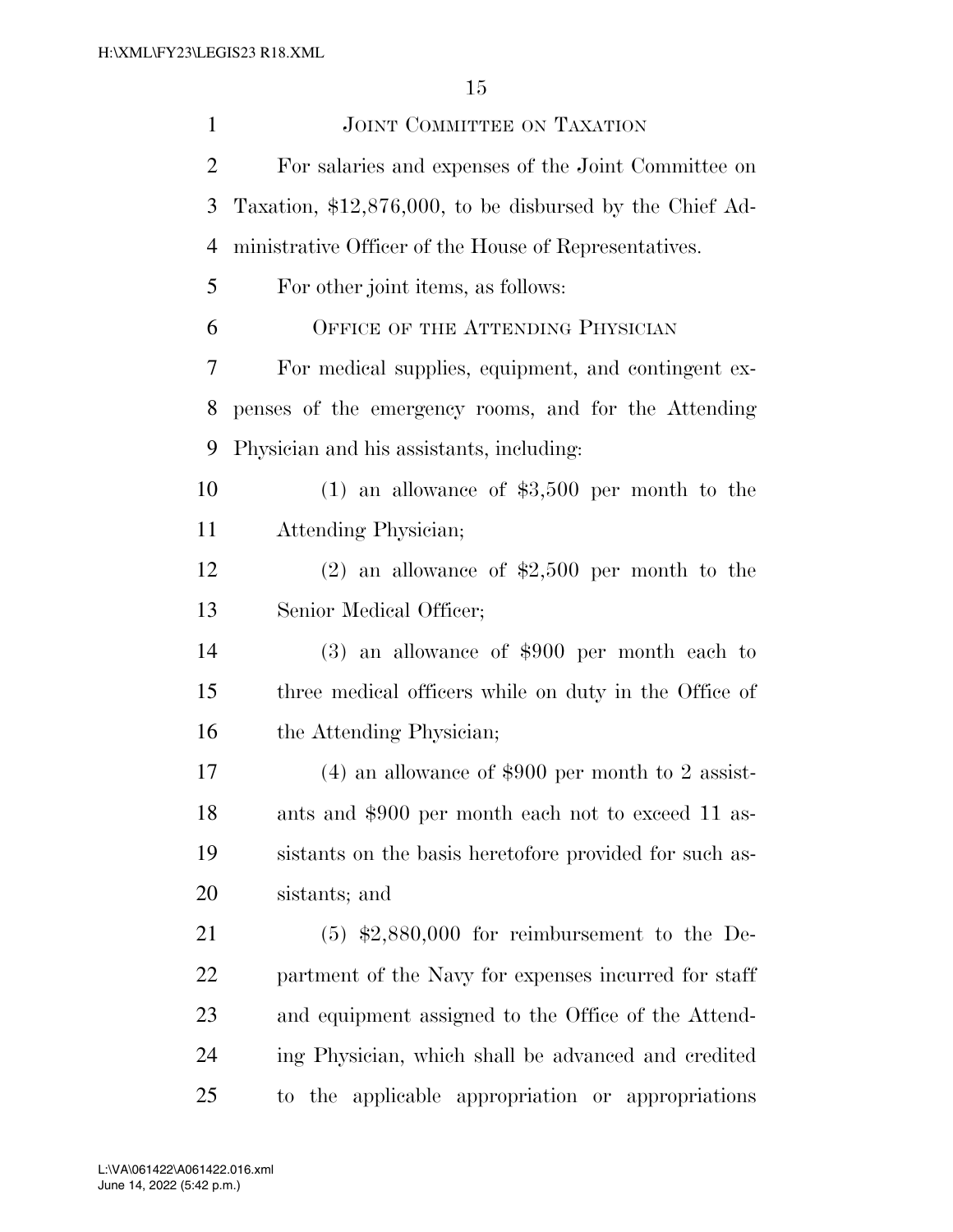| $\mathbf{1}$   | from which such salaries, allowances, and other ex-          |
|----------------|--------------------------------------------------------------|
| $\overline{2}$ | penses are payable and shall be available for all the        |
| 3              | purposes thereof, $$4,181,000$ , to be disbursed by the      |
| 4              | Chief Administrative Officer of the House of Rep-            |
| 5              | resentatives.                                                |
| 6              | OFFICE OF CONGRESSIONAL ACCESSIBILITY SERVICES               |
| 7              | <b>SALARIES AND EXPENSES</b>                                 |
| 8              | For salaries and expenses of the Office of Congres-          |
| 9              | sional Accessibility Services, \$1,702,000, to be disbursed  |
| 10             | by the Secretary of the Senate.                              |
| 11             | CAPITOL POLICE                                               |
| 12             | <b>SALARIES</b>                                              |
| 13             | For salaries of employees of the Capitol Police, in-         |
| 14             | cluding overtime, hazardous duty pay, and Government         |
| 15             | contributions for health, retirement, social security, pro-  |
| 16             | fessional liability insurance, and other applicable employee |
| 17             | benefits, \$522,280,000 of which overtime shall not exceed   |
| 18             | $$64,912,000$ unless the Committees on Appropriations of     |
| 19             | the House and Senate are notified, to be disbursed by the    |
| 20             | Chief of the Capitol Police or a duly authorized designee.   |
| 21             | <b>GENERAL EXPENSES</b>                                      |
| 22             | For necessary expenses of the Capitol Police, includ-        |
| 23             | ing motor vehicles, communications and other equipment,      |
| 24             | security equipment and installation, uniforms, weapons,      |
| 25             | supplies, materials, training, medical services, forensic    |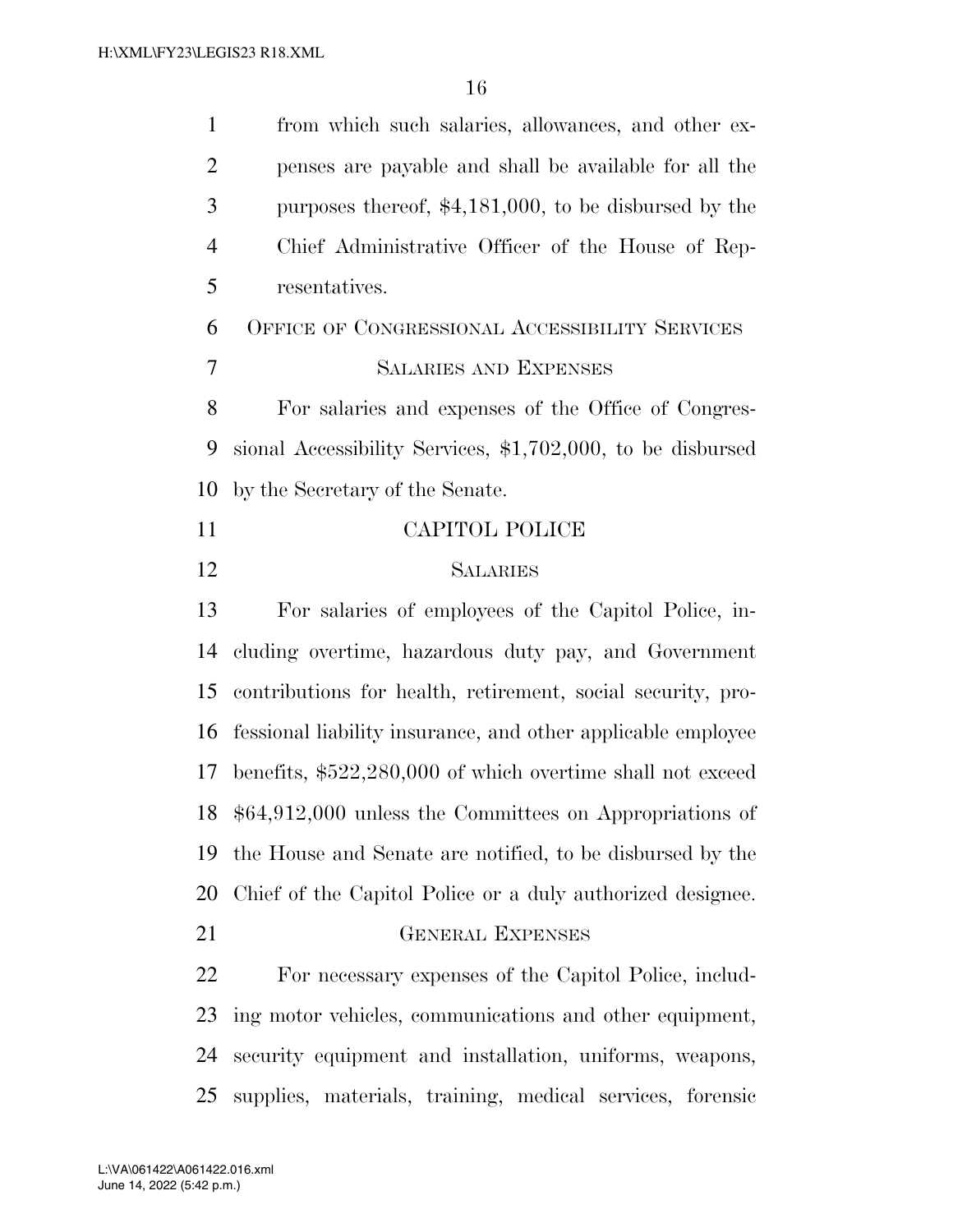services, stenographic services, personal and professional services, the employee assistance program, the awards pro- gram, postage, communication services, travel advances, relocation of instructor and liaison personnel for the Fed- eral Law Enforcement Training Centers, and not more than \$5,000 to be expended on the certification of the Chief of the Capitol Police in connection with official rep- resentation and reception expenses, \$185,818,000, to be disbursed by the Chief of the Capitol Police or a duly au- thorized designee: *Provided*, That, notwithstanding any other provision of law, the cost of basic training for the Capitol Police at the Federal Law Enforcement Training Centers for fiscal year 2023 shall be paid by the Secretary of Homeland Security from funds available to the Depart-ment of Homeland Security.

- ADMINISTRATIVE PROVISIONS
- VOLUNTEER CHAPLAIN SERVICES

 SEC. 120. (a) ESTABLISHMENT.—In order to retain qualified personnel, the Chief of the Capitol Police shall have authority to accept unpaid multi-denominational chaplain services whereby volunteers from multiple faiths may advise, administer, and perform professional work in- volved in a program of spiritual welfare and religious guid-ance for Capitol Police employees.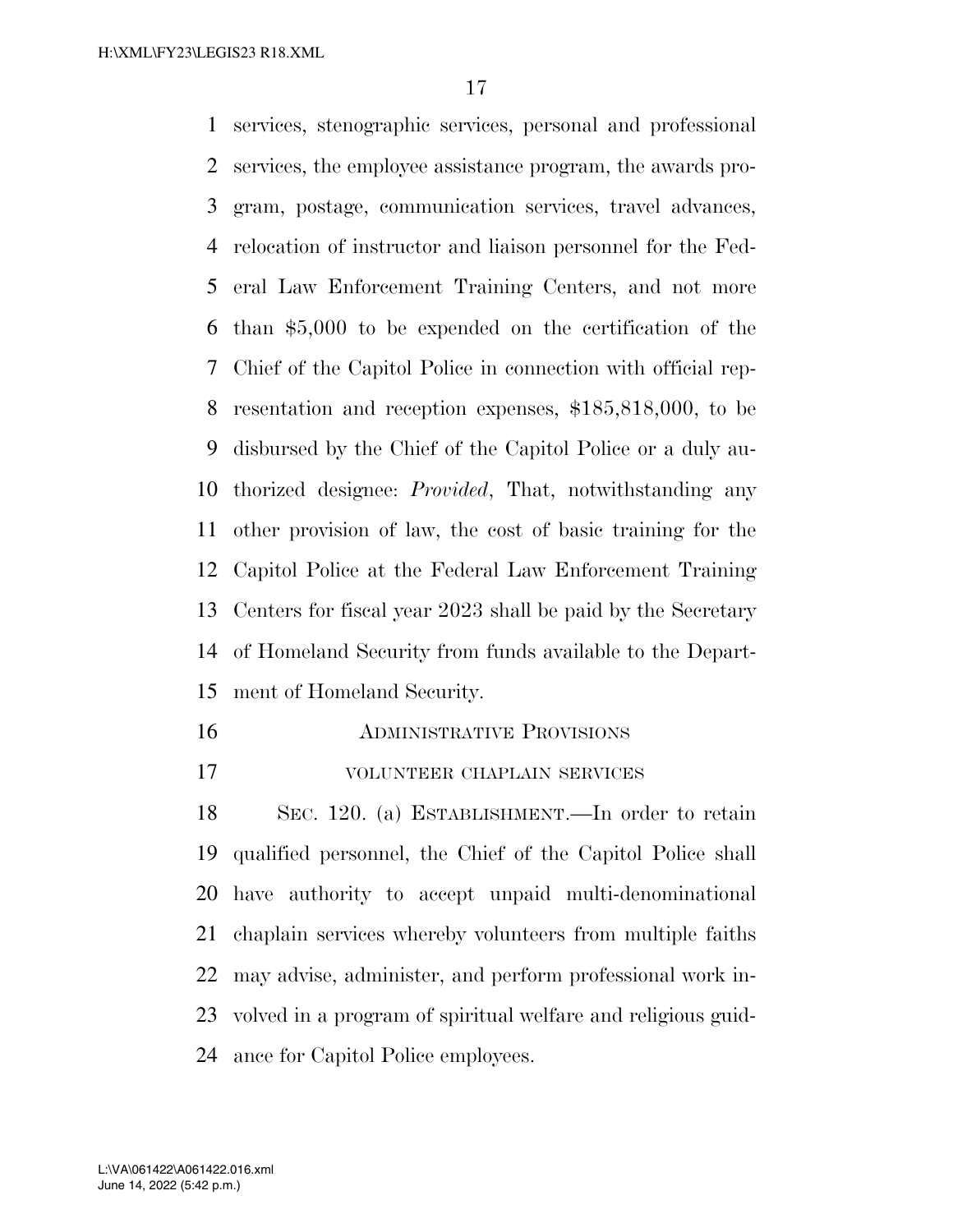| $\mathbf{1}$   | (b) EFFECTIVE DATE.—This section shall apply with            |  |  |  |  |
|----------------|--------------------------------------------------------------|--|--|--|--|
| $\overline{2}$ | respect to fiscal year 2023 and each succeeding fiscal year. |  |  |  |  |
| 3              | FLSA OVERTIME COMPENSATION INCLUDED AS BASIC PAY             |  |  |  |  |
| $\overline{4}$ | OF MEMBERS OF CAPITOL POLICE                                 |  |  |  |  |
| 5              | SEC. 121. (a) IN GENERAL.—Section $8331(3)$ of title         |  |  |  |  |
| 6              | 5, United States Code, is amended—                           |  |  |  |  |
| $\tau$         | $(1)$ in subparagraph $(H)$ , by striking "and" at           |  |  |  |  |
| 8              | the end;                                                     |  |  |  |  |
| 9              | $(2)$ in subparagraph $(I)$ , by inserting "and"             |  |  |  |  |
| 10             | after the semicolon;                                         |  |  |  |  |
| 11             | $(3)$ by inserting after subparagraph $(I)$ the fol-         |  |  |  |  |
| 12             | lowing:                                                      |  |  |  |  |
| 13             | "(J) with respect to a member of the Cap-                    |  |  |  |  |
| 14             | ital Police, overtime pay received on or after the           |  |  |  |  |
| 15             | date of enactment of this subparagraph for                   |  |  |  |  |
| 16             | overtime under the Fair Labor Standards Act                  |  |  |  |  |
| 17             | of 1938 (29 U.S.C. 201 et seq.) by operation of              |  |  |  |  |
| 18             | section $102(a)(1)$ of the Congressional Account-            |  |  |  |  |
| 19             | ability Act of 1995 (2 U.S.C. 1302(a)(1)), for               |  |  |  |  |
| 20             | up to an amount equal to 50 percent of any an-               |  |  |  |  |
| 21             | nual statutory maximum in overtime pay for                   |  |  |  |  |
| 22             | customs officers set pursuant to section $5(e)(1)$           |  |  |  |  |
| 23             | of the Act of February 13, 1911 (19 U.S.C.                   |  |  |  |  |
| 24             | $267(e)(1));$ "; and                                         |  |  |  |  |
| 25             | (4) in the undesignated matter following sub-                |  |  |  |  |
|                |                                                              |  |  |  |  |

paragraph (J) (as added by paragraph (3)), by strik-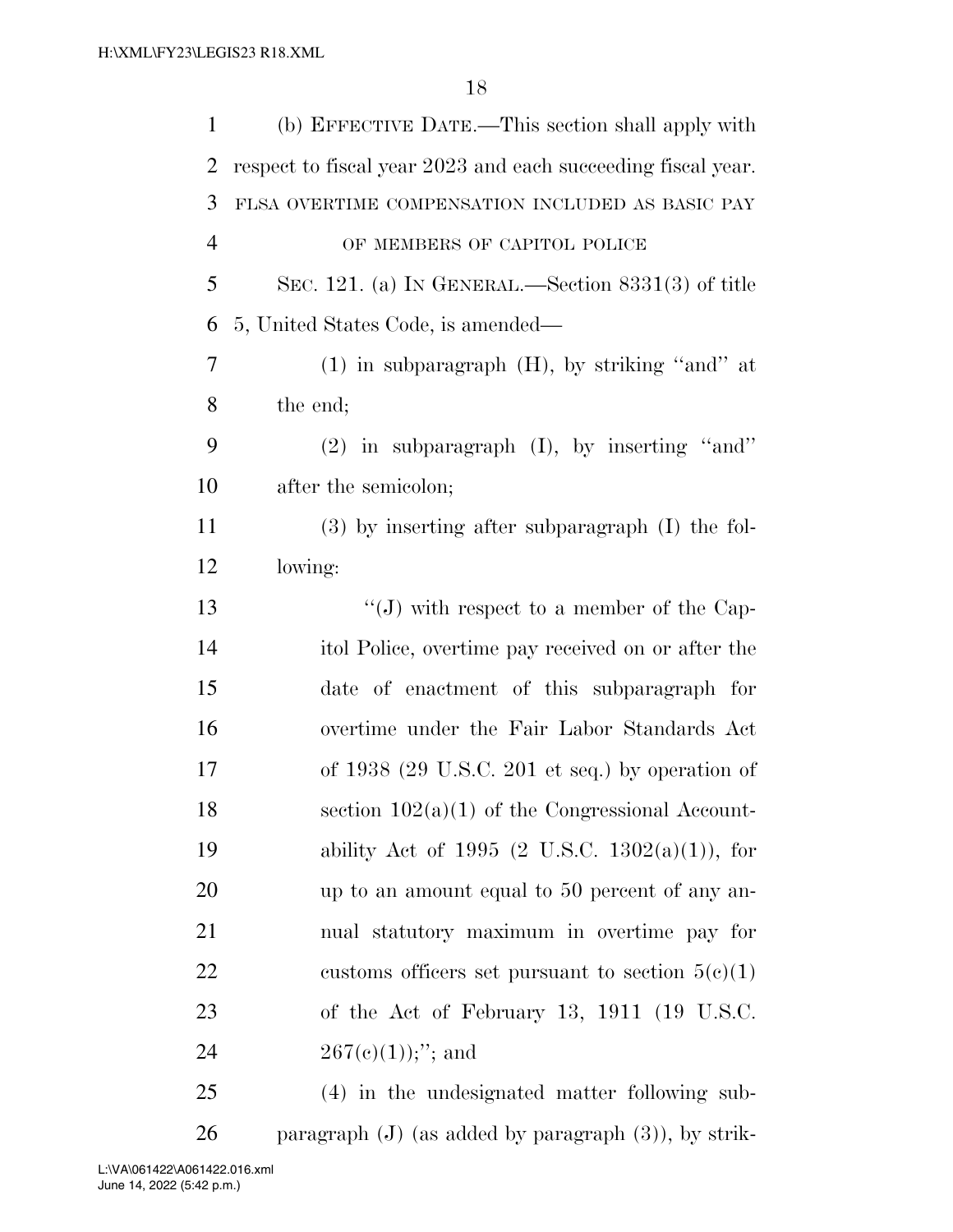ing ''subparagraphs (B) through (I) of this para- graph'' and inserting ''subparagraphs (B) through (J) of this paragraph,''.

(b) IMPLEMENTATION.—

 (1) IN GENERAL.—Section 8415 of title 5, United States Code, is amended by adding at the end the following:

 $\langle \langle 0 \rangle (1)$  No part of overtime pay (as described in sec-9 tion  $8331(3)(J)$  paid to a member of the Capitol Police shall be treated as basic pay for purposes of any computa- tion of an annuity under this section, unless, before the date of the separation on which entitlement to annuity is based, the separating individual has completed at least 15 years of service (whether performed before, on, or after the date of the enactment of this subsection).

 $\frac{1}{2}$  If the condition under paragraph (1) is met, then any amounts received by the individual in the form of such overtime pay shall (for the purposes referred to in paragraph (1)) be treated as basic pay, but only to the extent that such amounts are attributable to service per- formed on or after the date of the enactment of this sub- section, and only to the extent of the percentage allowable, which shall be determined as follows:

| "If the total amount of service" | Then, the percentage |
|----------------------------------|----------------------|
| performed, on or after the date  | allowable is:        |
| of enactment of this subsection  |                      |
| is:                              |                      |
|                                  | 50                   |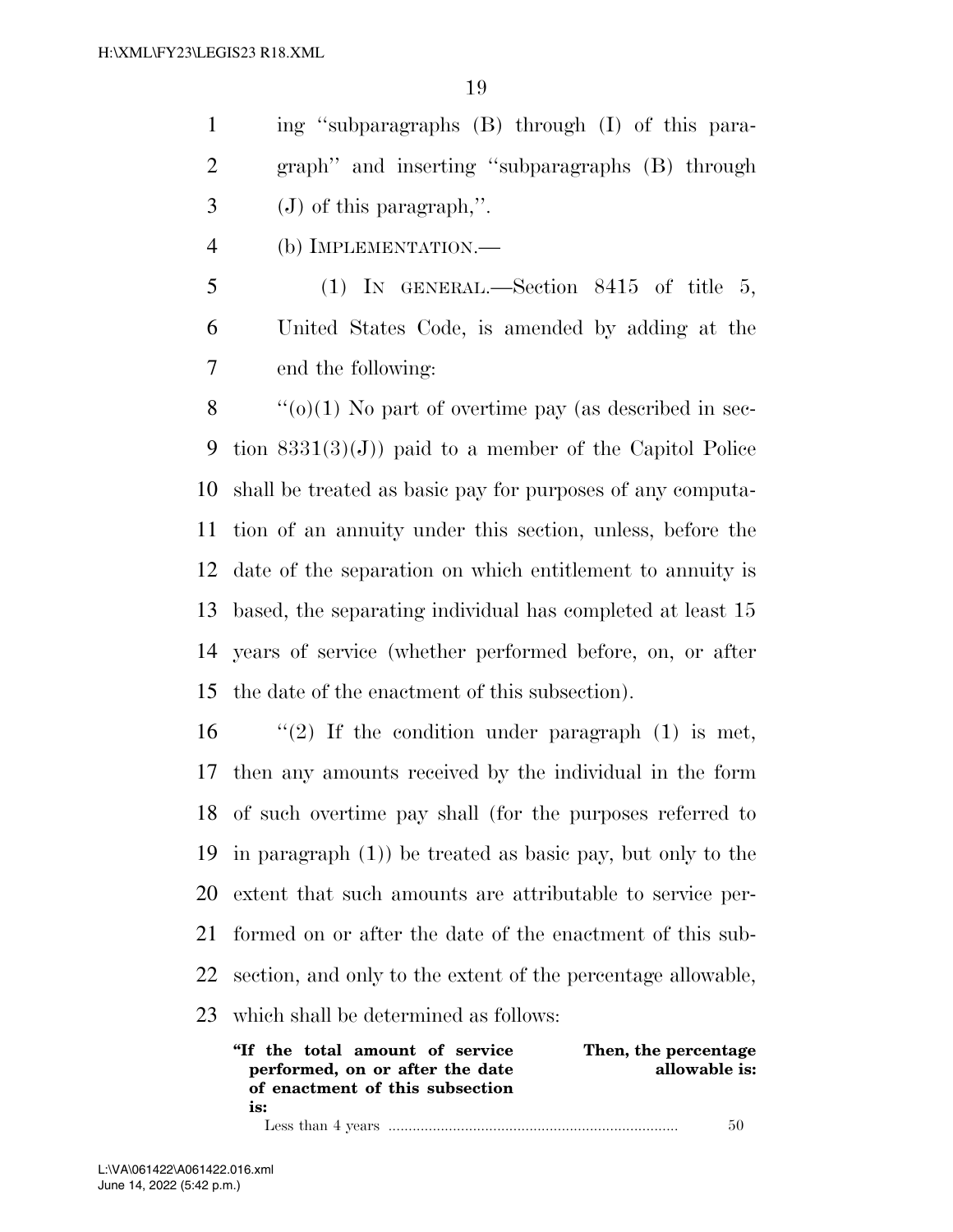**''If the total amount of service performed, on or after the date of enactment of this subsection is: Then, the percentage allowable is:**  At least 4 but less than 8 years .................................................. 75 At least 8 years ............................................................................ 100''. 1 ''(3) Notwithstanding any other provision of this sub-2 section, 100 percent of all amounts received as overtime 3 pay (as described in section  $8331(3)(J)$ ) shall, to the ex-4 tent attributable to service performed on or after the date 5 of the enactment of this subsection, be treated as basic 6 pay for purposes of computing—  $\gamma$  ''(A) an annuity under section 8452; and 8 "(B) a survivor annuity under subchapter IV, if 9 based on the service of an individual who dies before

10 separating from service.''.

 (2) INFORMATION.—Not less than once every year following the date of enactment of this section, the United States Capitol Police shall provide infor- mation to the Office of Personnel Management for the purposes of carrying out this section and the amendments made by this section, including infor- mation used to determine the normal-cost percent- age (as that term is defined in section 8401 of title 5, United States Code).

20 (c) TECHNICAL AMENDMENT.—The second instance 21 of subsection (s) (relating to physician comparability al-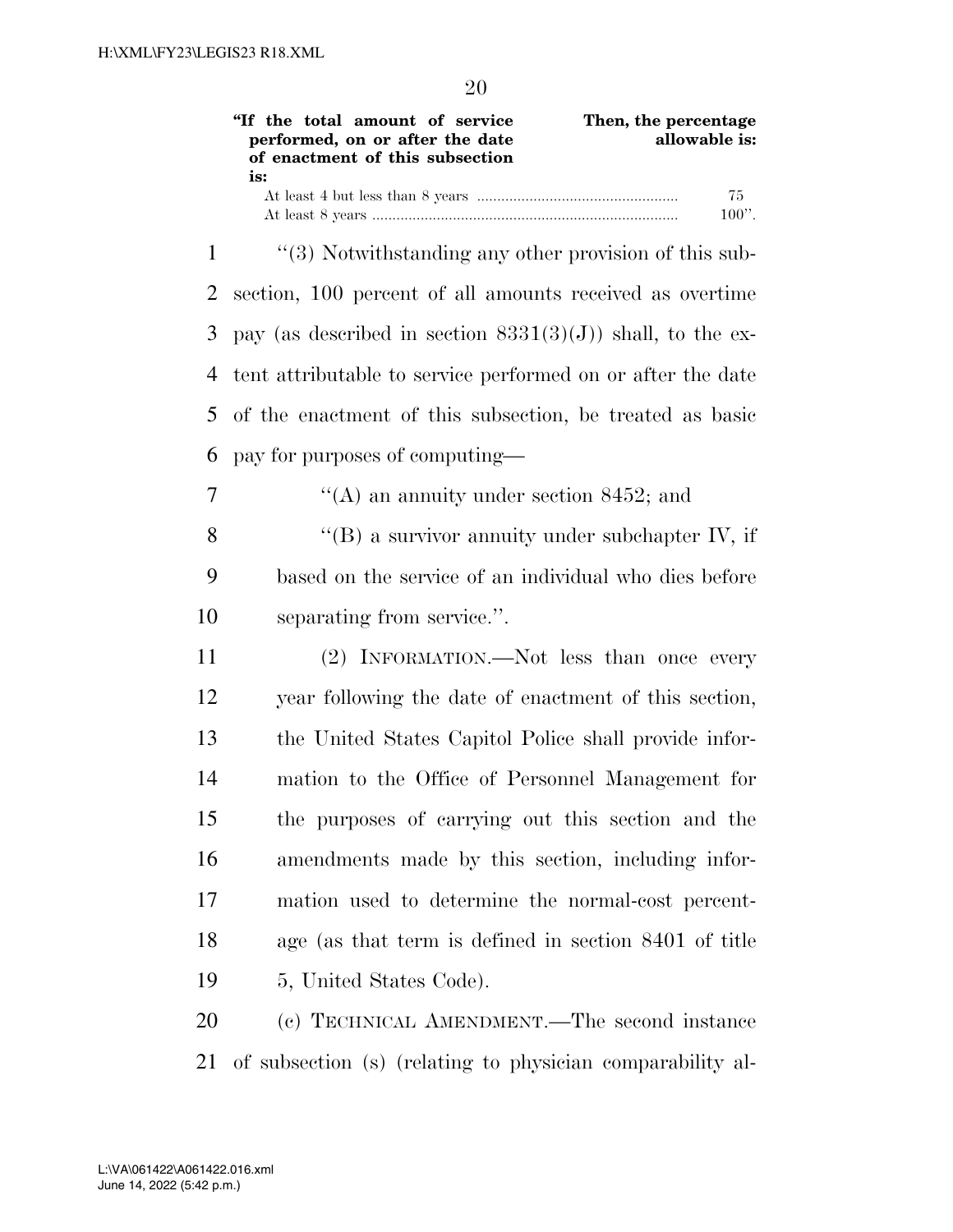lowance) of section 8339 of title 5, United States Code, is redesiganted as subsection (t).

- OFFICE OF CONGRESSIONAL WORKPLACE RIGHTS
- SALARIES AND EXPENSES

 For salaries and expenses necessary for the operation of the Office of Congressional Workplace Rights, as au- thorized by section 305 of the Congressional Account- ability Act of 1995 (2 U.S.C. 1385), \$8,000,000, of which \$2,500,000 shall remain available until September 30, 2024: *Provided,* That not more than \$1,000 may be ex- pended on the certification of the Executive Director in connection with official representation and reception ex-penses.

- CONGRESSIONAL BUDGET OFFICE
- 

#### SALARIES AND EXPENSES

 For salaries and expenses necessary for operation of the Congressional Budget Office, including not more than \$6,000 to be expended on the certification of the Director of the Congressional Budget Office in connection with offi- cial representation and reception expenses, \$64,637,000. *Provided,* That the Director shall use not less than \$500,000 of the amount made available under this head- ing for (1) improving technical systems, processes, and models for the purpose of improving the transparency of

June 14, 2022 (5:42 p.m.) L:\VA\061422\A061422.016.xml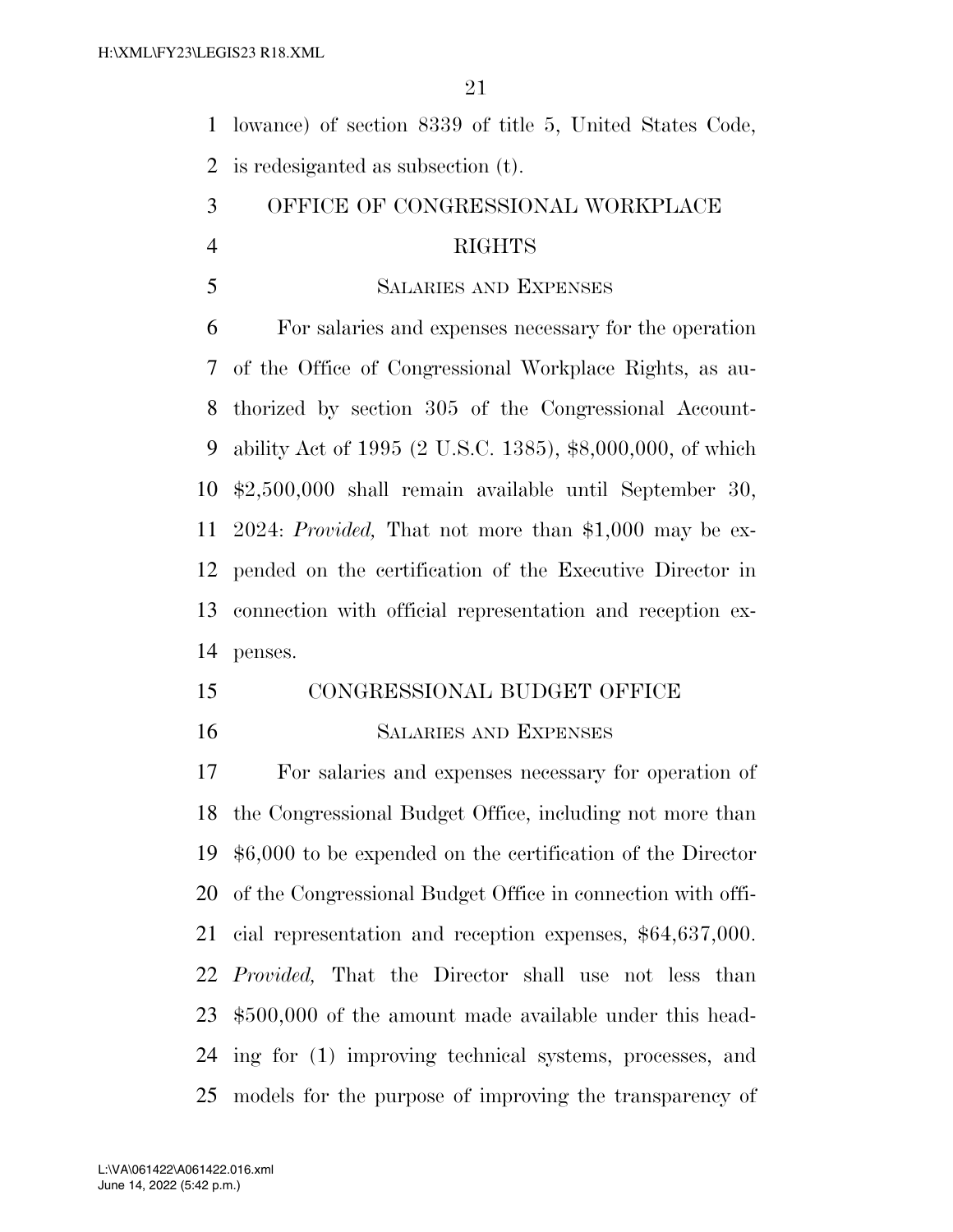estimates of budgetary effects to Members of Congress, employees of Members of Congress, and the public, and (2) to increase the availability of models, economic as- sumptions, and data for Members of Congress, employees of Members of Congress, and the public.

## ARCHITECT OF THE CAPITOL

CAPITAL CONSTRUCTION AND OPERATIONS

 For salaries for the Architect of the Capitol, and other personal services, at rates of pay provided by law; for all necessary expenses for surveys and studies, con- struction, operation, and general and administrative sup- port in connection with facilities and activities under the care of the Architect of the Capitol including the Botanic Garden; electrical substations of the Capitol, Senate and House office buildings, and other facilities under the juris- diction of the Architect of the Capitol; including fur- nishings and office equipment; including not more than \$5,000 for official reception and representation expenses, to be expended as the Architect of the Capitol may ap- prove; for purchase or exchange, maintenance, and oper- ation of a passenger motor vehicle, \$155,843,000, of which \$5,000,000 shall remain available until September 30, 2027.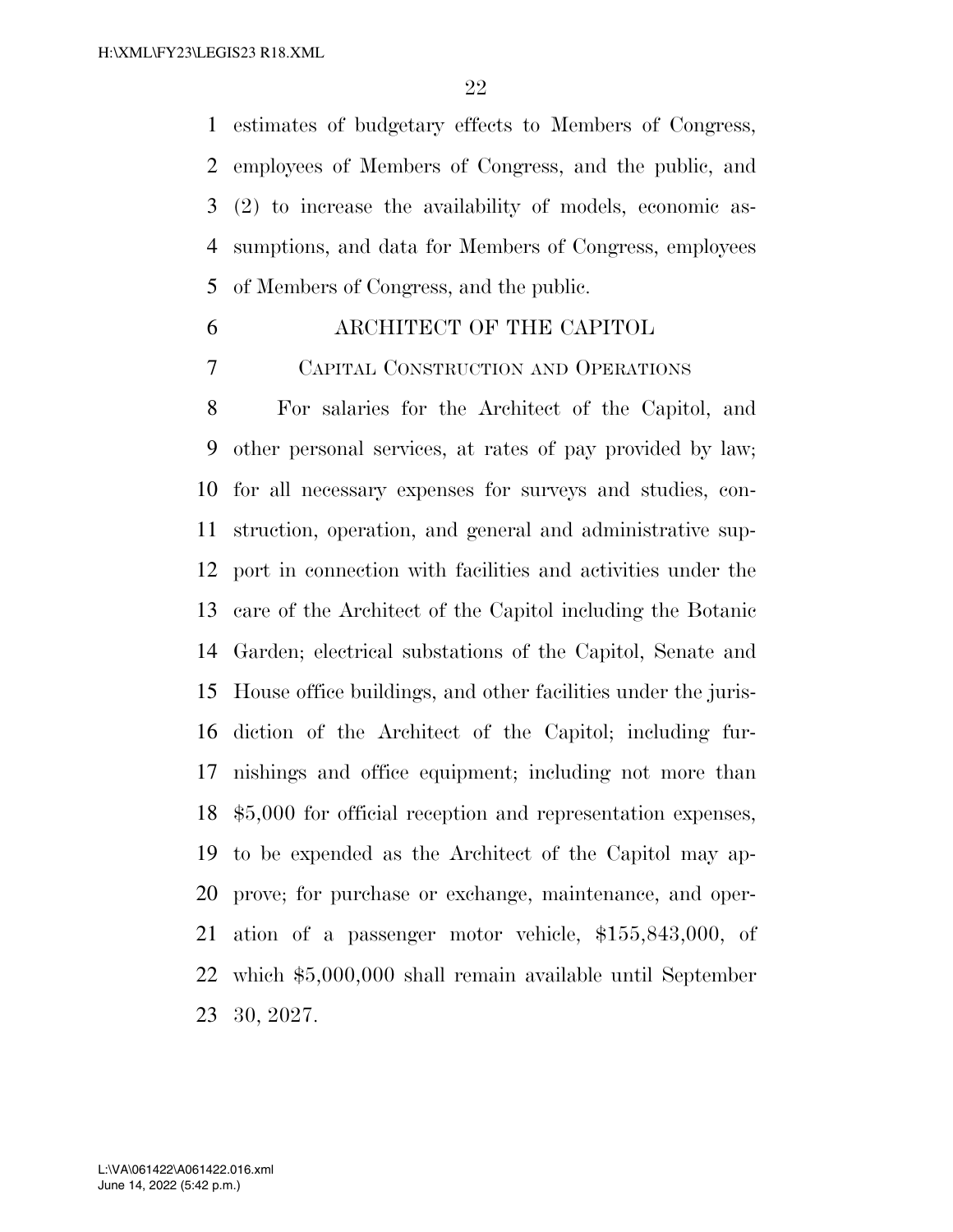CAPITOL BUILDING

 For all necessary expenses for the maintenance, care and operation of the Capitol, \$61,764,000, of which \$29,999,000 shall remain available until September 30, 2027.

 CAPITOL GROUNDS For all necessary expenses for care and improvement

 of grounds surrounding the Capitol, the Senate and House office buildings, and the Capitol Power Plant, \$16,465,000, of which \$2,000,000 shall remain available until September 30, 2027.

- **HOUSE OFFICE BUILDINGS**
- **(INCLUDING TRANSFER OF FUNDS)**

 For all necessary expenses for the maintenance, care and operation of the House office buildings, \$143,279,000, of which \$41,100,000 shall remain avail- able until September 30, 2027, and of which \$31,000,000 shall remain available until expended for the restoration and renovation of the Cannon House Office Building: *Pro- vided*, That of the amount made available under this head- ing, \$4,000,000 shall be derived by transfer from the House Office Building Fund established under section 176(d) of the Continuing Appropriations Act, 2017 (2 U.S.C. 2001 note).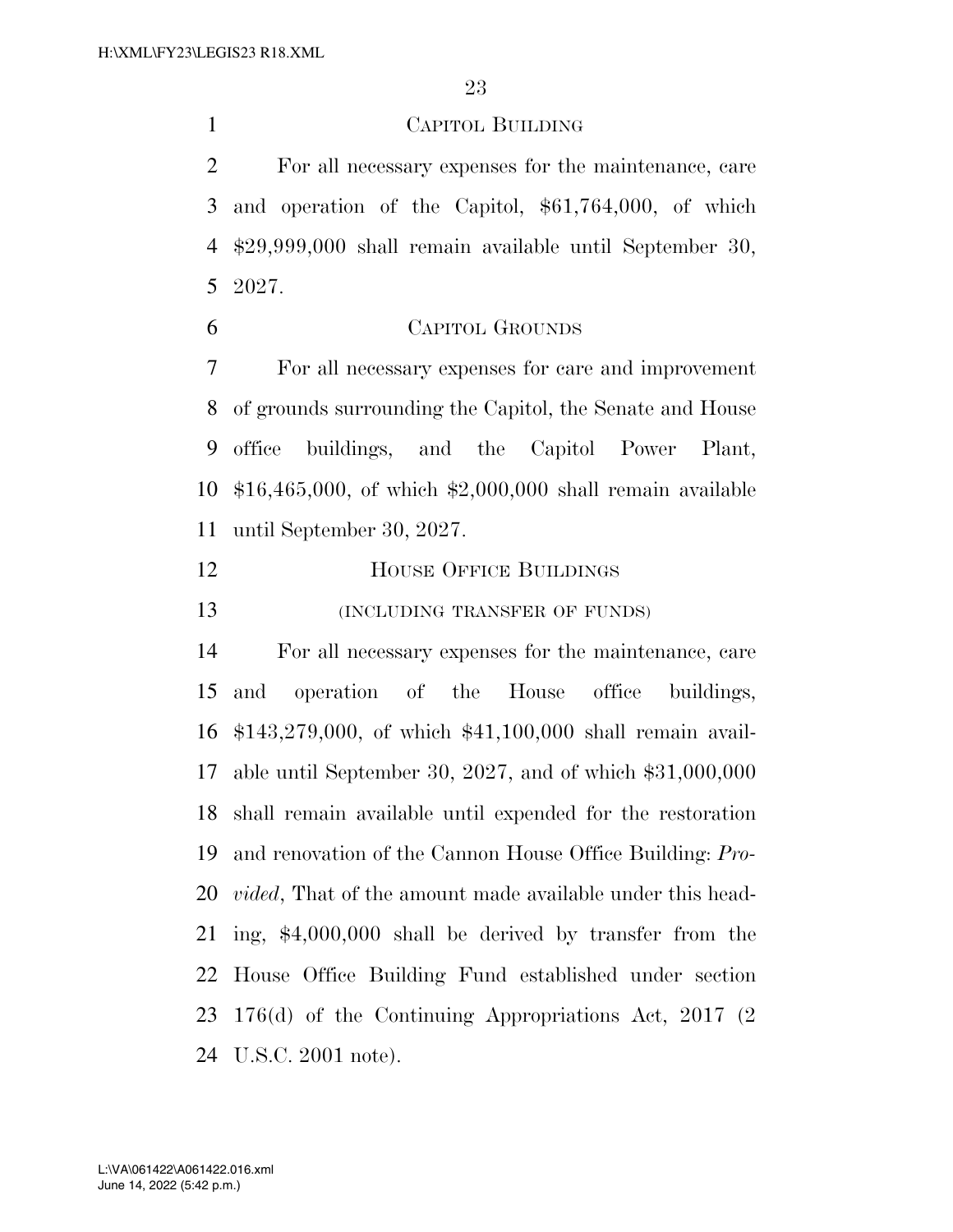## CAPITOL POWER PLANT

 For all necessary expenses for the maintenance, care and operation of the Capitol Power Plant; lighting, heat- ing, power (including the purchase of electrical energy) and water and sewer services for the Capitol, Senate and House office buildings, Library of Congress buildings, and the grounds about the same, Botanic Garden, Senate ga- rage, and air conditioning refrigeration not supplied from plants in any of such buildings; heating the Government Publishing Office and Washington City Post Office, and heating and chilled water for air conditioning for the Su- preme Court Building, the Union Station complex, the Thurgood Marshall Federal Judiciary Building and the Folger Shakespeare Library, expenses for which shall be advanced or reimbursed upon request of the Architect of the Capitol and amounts so received shall be deposited into the Treasury to the credit of this appropriation, \$167,111,000, of which \$83,200,000 shall remain avail- able until September 30, 2027: *Provided*, That not more than \$10,000,000 of the funds credited or to be reim- bursed to this appropriation as herein provided shall be available for obligation during fiscal year 2023.

## LIBRARY BUILDINGS AND GROUNDS

 For all necessary expenses for the mechanical and structural maintenance, care and operation of the Library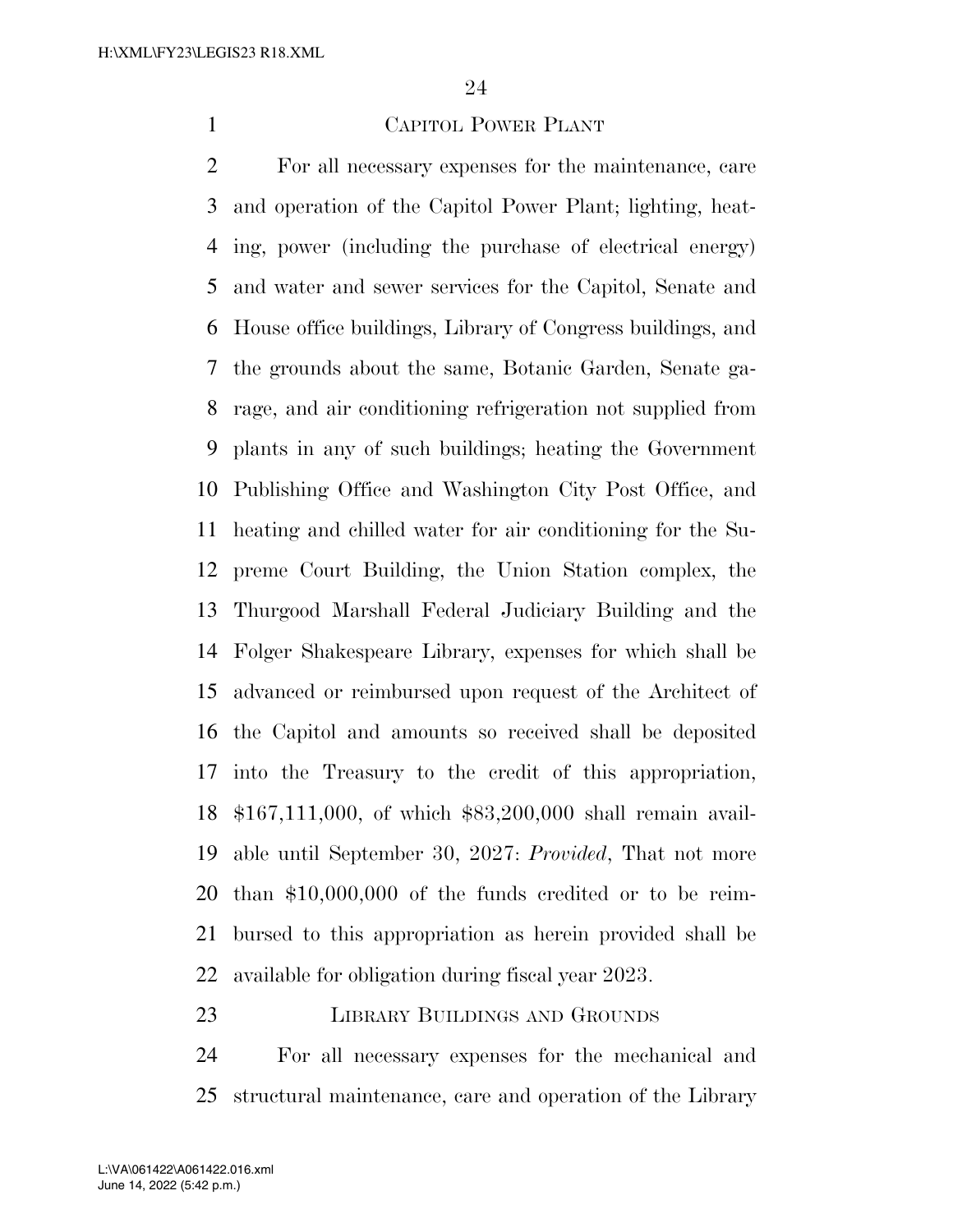buildings and grounds, \$144,220,000, of which \$108,000,000 shall remain available until September 30, 2027.

CAPITOL POLICE BUILDINGS, GROUNDS AND SECURITY

 For all necessary expenses for the maintenance, care and operation of buildings, grounds and security enhance- ments of the United States Capitol Police, wherever lo- cated, the Alternate Computing Facility, and Architect of the Capitol security operations, \$532,196,000, of which \$27,800,000 shall remain available until September 30, 2027, and of which \$447,744,000 shall remain available until expended, and be used for the Capitol Complex Secu-rity Program.

## BOTANIC GARDEN

 For all necessary expenses for the maintenance, care and operation of the Botanic Garden and the nurseries, buildings, grounds, and collections; and purchase and ex- change, maintenance, repair, and operation of a passenger motor vehicle; all under the direction of the Joint Com- mittee on the Library, \$23,560,000, of which \$8,200,000 shall remain available until September 30, 2027: *Provided*, That, of the amount made available under this heading, the Architect of the Capitol may obligate and expend such sums as may be necessary for the maintenance, care and operation of the National Garden established under sec-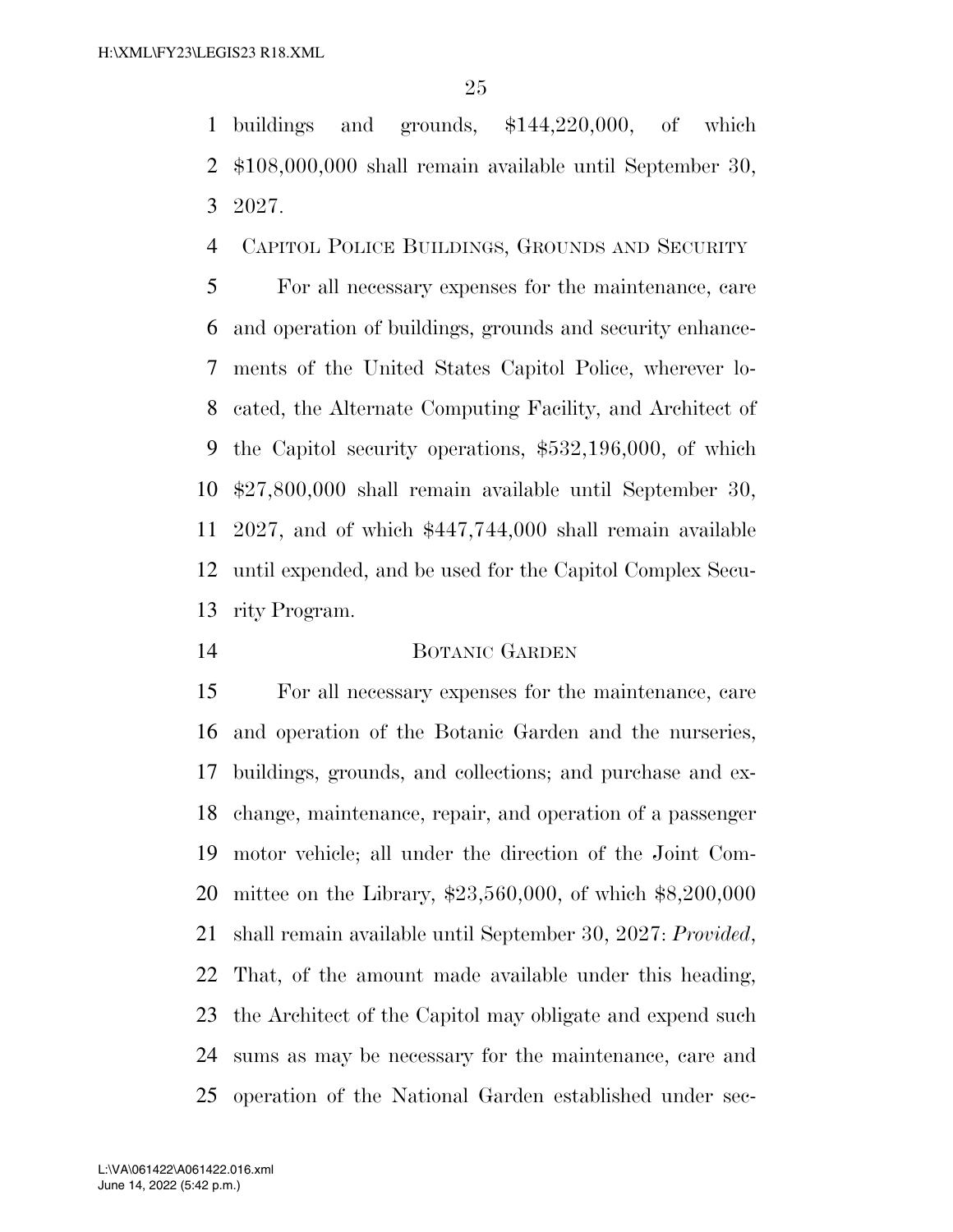tion 307E of the Legislative Branch Appropriations Act, 1989 (2 U.S.C. 2146), upon vouchers approved by the Ar- chitect of the Capitol or a duly authorized designee. CAPITOL VISITOR CENTER For all necessary expenses for the operation of the Capitol Visitor Center, \$27,692,000. ADMINISTRATIVE PROVISION NO BONUSES FOR CONTRACTORS BEHIND SCHEDULE OR OVER BUDGET SEC. 130. None of the funds made available in this Act for the Architect of the Capitol may be used to make incentive or award payments to contractors for work on contracts or programs for which the contractor is behind schedule or over budget, unless the Architect of the Cap- itol, or agency-employed designee, determines that any such deviations are due to unforeseeable events, govern- ment-driven scope changes, or are not significant within the overall scope of the project and/or program. LIBRARY OF CONGRESS SALARIES AND EXPENSES For all necessary expenses of the Library of Congress not otherwise provided for, including development and maintenance of the Library's catalogs; custody and custo- dial care of the Library buildings; information technology services provided centrally; special clothing; cleaning,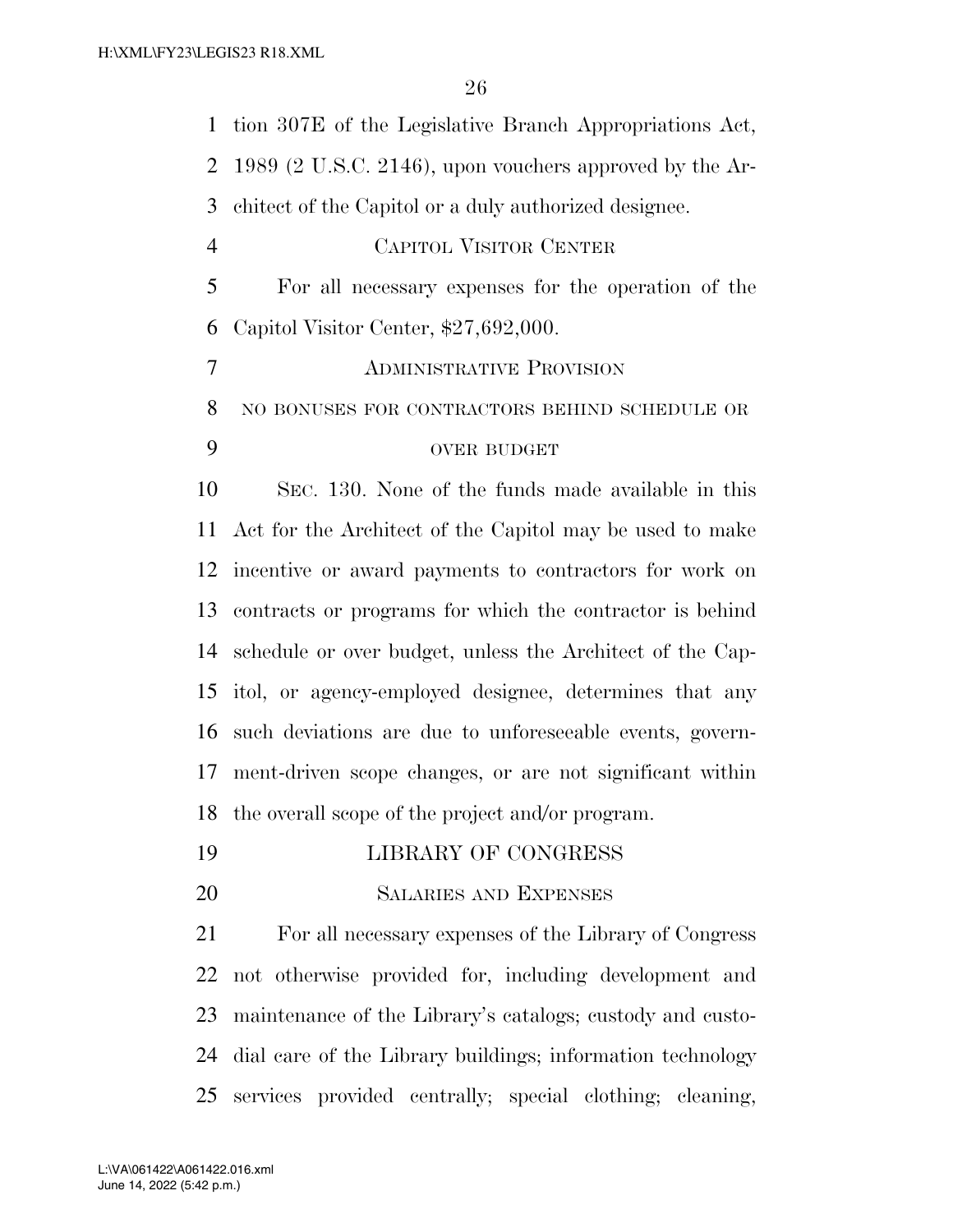laundering and repair of uniforms; preservation of motion pictures in the custody of the Library; operation and maintenance of the American Folklife Center in the Li- brary; preparation and distribution of catalog records and other publications of the Library; hire or purchase of one passenger motor vehicle; and expenses of the Library of Congress Trust Fund Board not properly chargeable to the income of any trust fund held by the Board, \$585,376,000, and, in addition, amounts credited to this appropriation during fiscal year 2023 under the Act of June 28, 1902 (chapter 1301; 32 Stat. 480; 2 U.S.C. 150), shall remain available until expended: *Provided*, That the Library of Congress may not obligate or expend any funds derived from collections under the Act of June 28, 1902, in excess of the amount authorized for obliga- tion or expenditure in appropriations Acts: *Provided fur- ther*, That of the total amount appropriated, not more than \$18,000 may be expended, on the certification of the Librarian of Congress, in connection with official rep- resentation and reception expenses, including for the Over- seas Field Offices: *Provided further*, That of the total amount appropriated, \$9,945,000 shall remain available until expended for the Teaching with Primary Sources program: *Provided further*, That of the total amount ap-propriated, \$1,459,000 shall remain available until ex-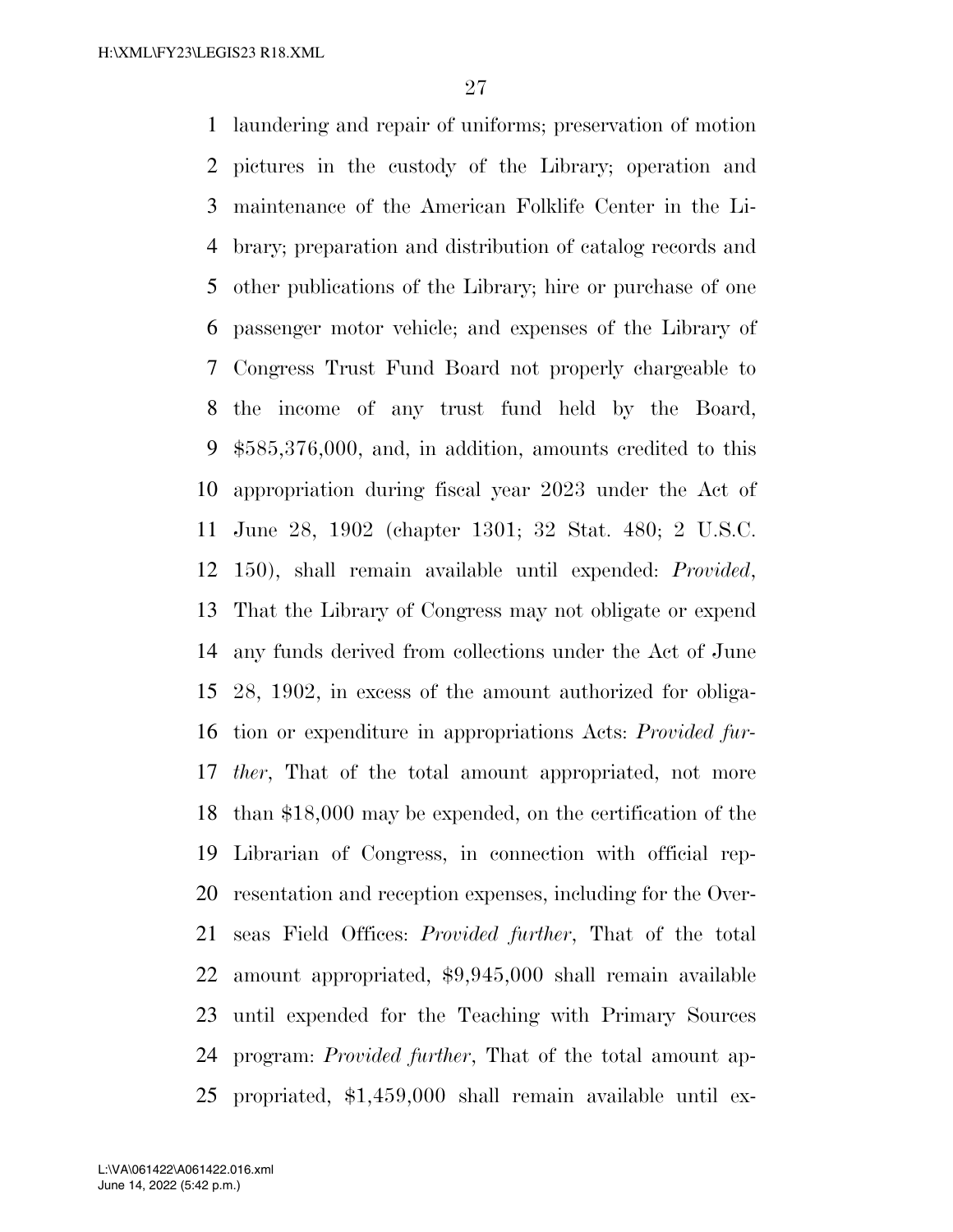pended for upgrade of the Legislative Branch Financial Management System: *Provided further*, That of the total amount appropriated, \$250,000 shall remain available until expended for the Surplus Books Program to promote the program and facilitate a greater number of donations to eligible entities across the United States: *Provided fur- ther*, That of the total amount appropriated, \$3,976,000 shall remain available until expended for the Veterans History Project to continue digitization efforts of already collected materials, reach a greater number of veterans to record their stories, and promote public access to the Project.

 COPYRIGHT OFFICE SALARIES AND EXPENSES

 For all necessary expenses of the Copyright Office, \$100,674,000, of which not more than \$39,702,000, to remain available until expended, shall be derived from col- lections credited to this appropriation during fiscal year 2023 under sections 708(d) and 1316 of title 17, United States Code: *Provided*, That the Copyright Office may not obligate or expend any funds derived from collections under such section in excess of the amount authorized for obligation or expenditure in appropriations Acts: *Provided further*, That not more than \$7,210,000 shall be derived from collections during fiscal year 2023 under sections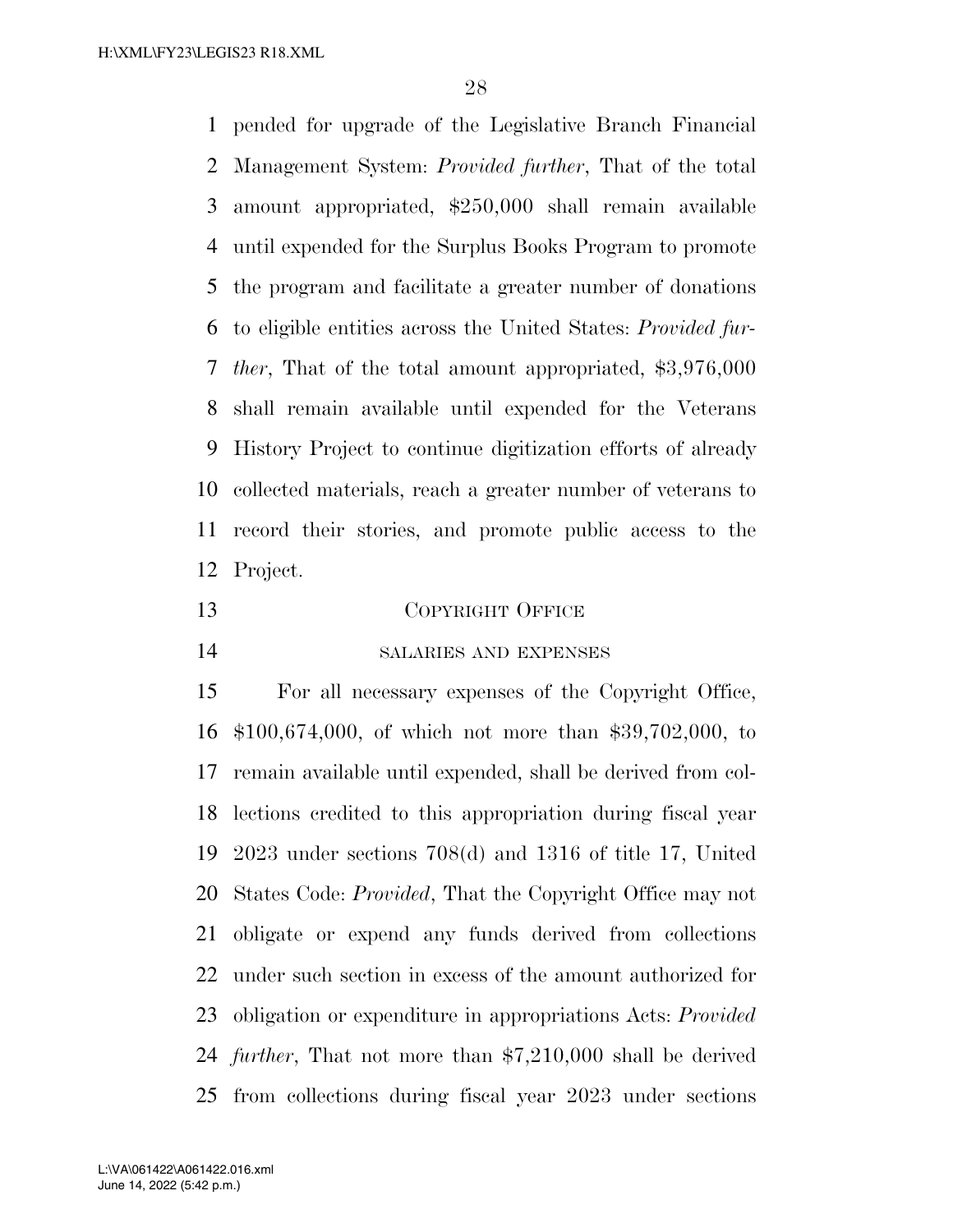111(d)(2), 119(b)(3), 803(e), and 1005 of such title: *Pro- vided further*, That the total amount available for obliga- tion shall be reduced by the amount by which collections are less than \$46,912,000: *Provided further*, That of the funds provided under this heading, not less than \$17,100,000 is for modernization initiatives, of which \$10,000,000 shall remain available until September 30, 2024: *Provided further*, That not more than \$100,000 of the amount appropriated is available for the maintenance of an ''International Copyright Institute'' in the Copyright Office of the Library of Congress for the purpose of train- ing nationals of developing countries in intellectual prop- erty laws and policies: *Provided further*, That not more than \$6,500 may be expended, on the certification of the Librarian of Congress, in connection with official rep- resentation and reception expenses for activities of the International Copyright Institute and for copyright dele- gations, visitors, and seminars: *Provided further*, That, notwithstanding any provision of chapter 8 of title 17, United States Code, any amounts made available under this heading which are attributable to royalty fees and payments received by the Copyright Office pursuant to sections 111, 119, and chapter 10 of such title may be used for the costs incurred in the administration of the Copyright Royalty Judges program, with the exception of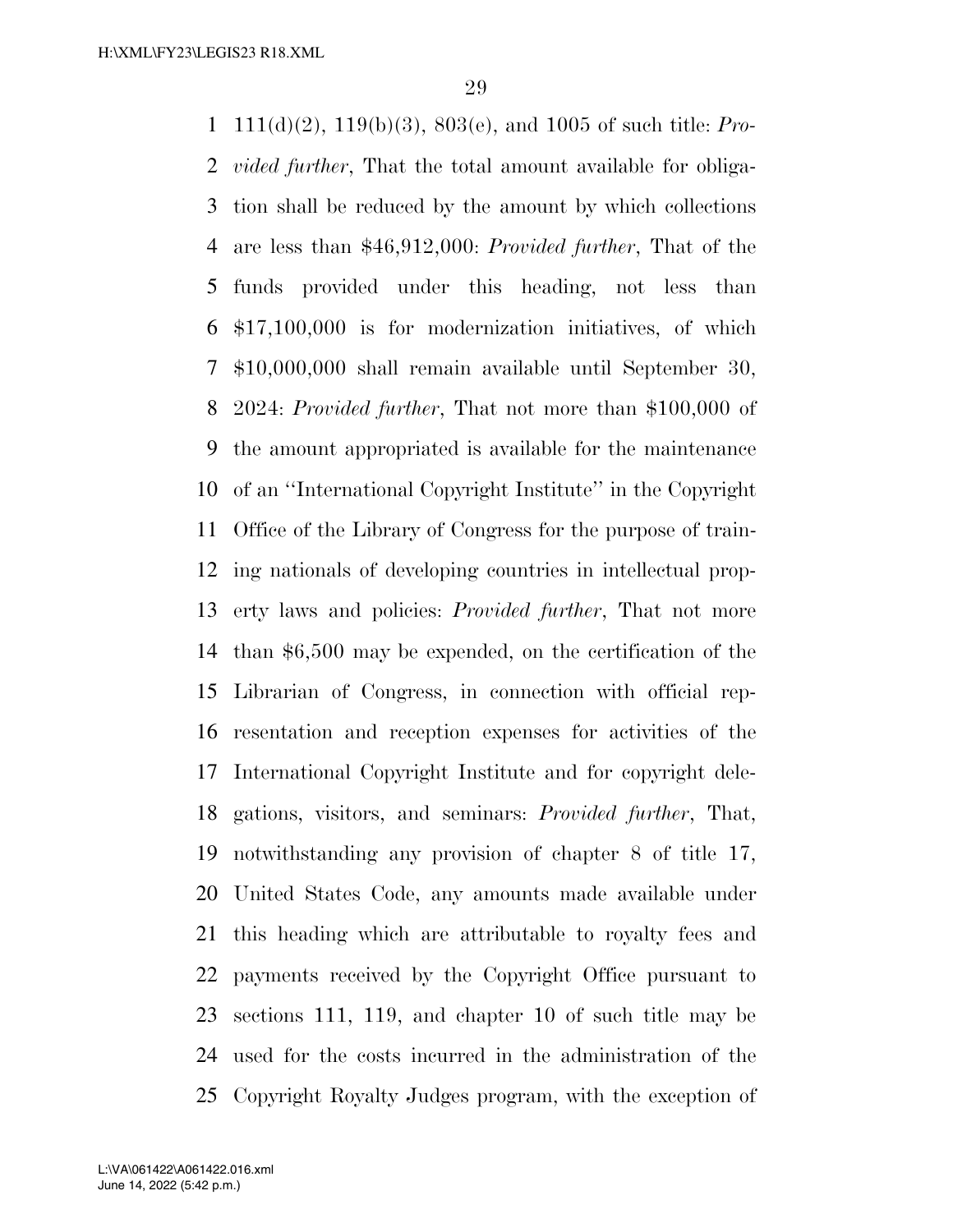- the costs of salaries and benefits for the Copyright Royalty
- Judges and staff under section 802(e).
- CONGRESSIONAL RESEARCH SERVICE

## SALARIES AND EXPENSES

 For all necessary expenses to carry out the provisions of section 203 of the Legislative Reorganization Act of 1946 (2 U.S.C. 166) and to revise and extend the Anno- tated Constitution of the United States of America, \$133,600,000: *Provided*, That no part of such amount may be used to pay any salary or expense in connection with any publication, or preparation of material therefor (except the Digest of Public General Bills), to be issued by the Library of Congress unless such publication has obtained prior approval of either the Committee on House Administration of the House of Representatives or the Committee on Rules and Administration of the Senate: *Provided further*, That this prohibition does not apply to publication of non-confidential Congressional Research Service (CRS) products: *Provided further*, That a non-con- fidential CRS product includes any written product con- taining research or analysis that is currently available for general congressional access on the CRS Congressional Intranet, or that would be made available on the CRS Congressional Intranet in the normal course of business and does not include material prepared in response to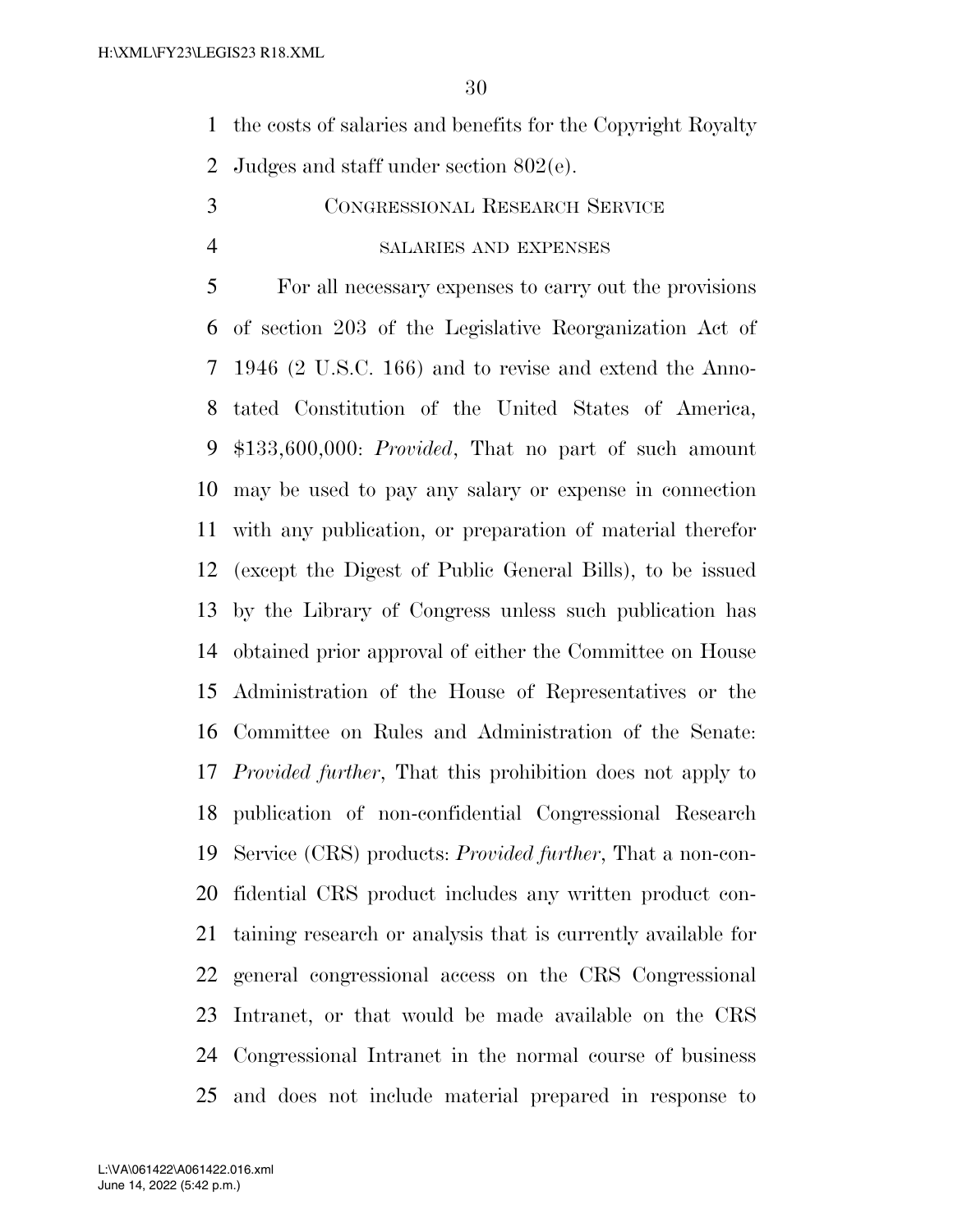Congressional requests for confidential analysis or re-search.

NATIONAL LIBRARY SERVICE FOR THE BLIND AND

## PRINT DISABLED

SALARIES AND EXPENSES

 For all necessary expenses to carry out the Act of March 3, 1931 (chapter 400; 46 Stat. 1487; 2 U.S.C. 135a), \$58,657,000: *Provided*, That of the total amount appropriated, \$650,000 shall be available to contract to provide newspapers to blind and print disabled residents at no cost to the individual.

## ADMINISTRATIVE PROVISION

REIMBURSABLE AND REVOLVING FUND ACTIVITIES

 SEC. 140. (a) IN GENERAL.—For fiscal year 2023, the obligational authority of the Library of Congress for the activities described in subsection (b) may not exceed \$308,554,000.

 (b) ACTIVITIES.—The activities referred to in sub- section (a) are reimbursable and revolving fund activities that are funded from sources other than appropriations to the Library in appropriations Acts for the legislative branch.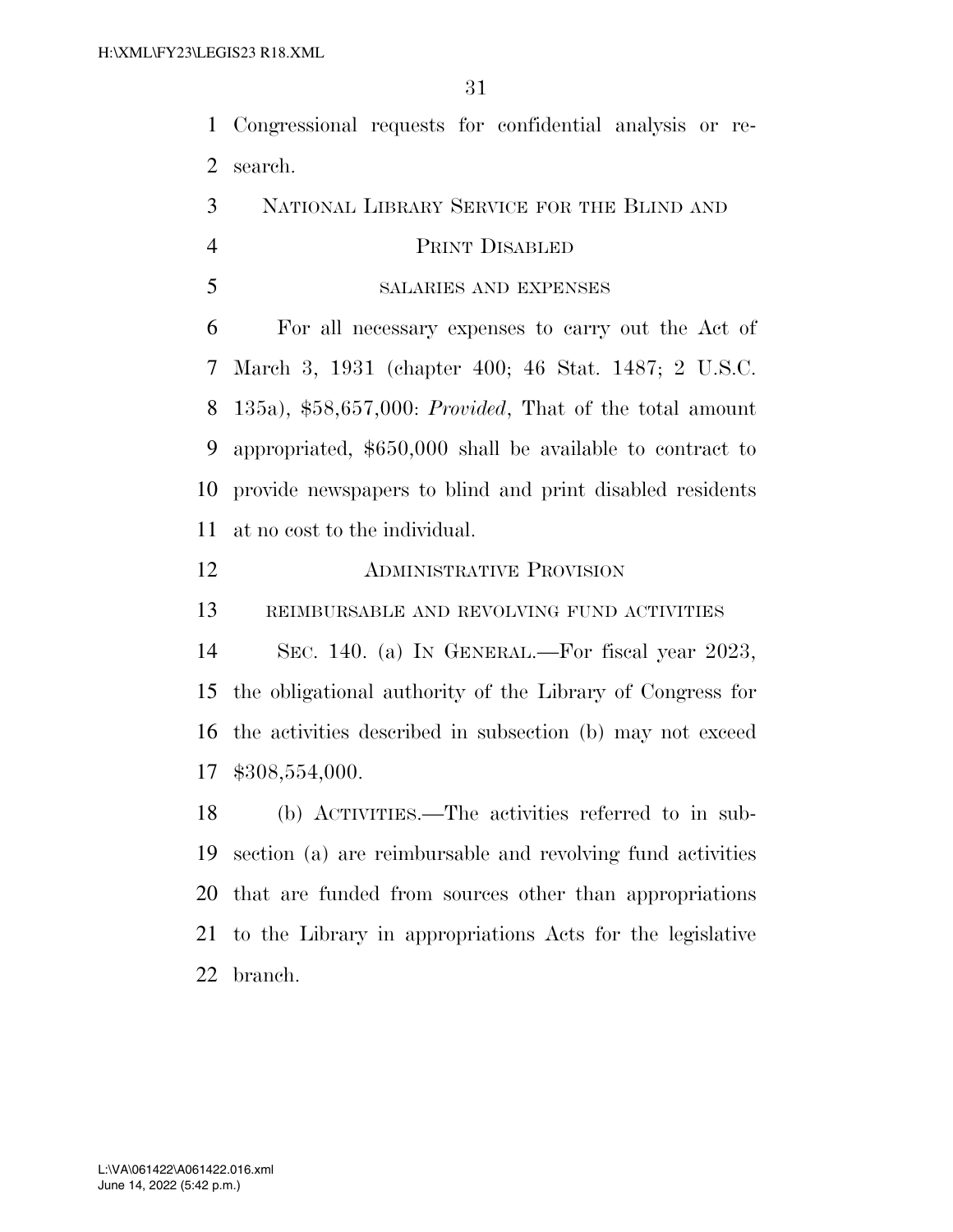| 1 | GOVERNMENT PUBLISHING OFFICE  |
|---|-------------------------------|
| 2 | CONGRESSIONAL PUBLISHING      |
| 3 | (INCLUDING TRANSFER OF FUNDS) |

 For authorized publishing of congressional informa- tion and the distribution of congressional information in any format; publishing of Government publications au- thorized by law to be distributed to Members of Congress; and publishing, and distribution of Government publica- tions authorized by law to be distributed without charge to the recipient, \$82,992,000: *Provided*, That this appro- priation shall not be available for paper copies of the per- manent edition of the Congressional Record for individual Representatives, Resident Commissioners or Delegates au- thorized under section 906 of title 44, United States Code: *Provided further*, That this appropriation shall be available for the payment of obligations incurred under the appro- priations for similar purposes for preceding fiscal years: *Provided further*, That notwithstanding the 2-year limita- tion under section 718 of title 44, United States Code, none of the funds appropriated or made available under this Act or any other Act for printing and binding and related services provided to Congress under chapter 7 of title 44, United States Code, may be expended to print a document, report, or publication after the 27-month pe-riod beginning on the date that such document, report,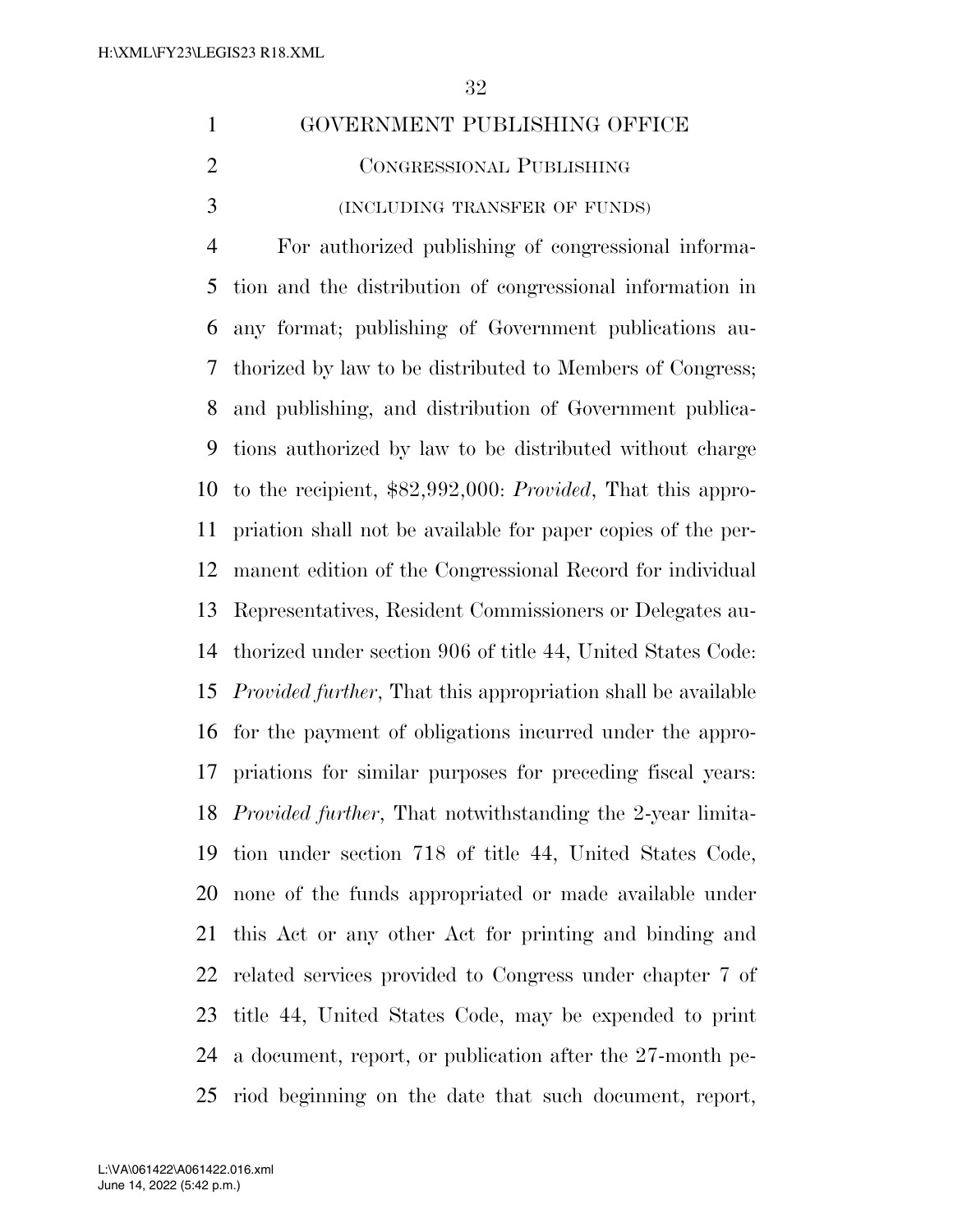H:\XML\FY23\LEGIS23 R18.XML

 or publication is authorized by Congress to be printed, un- less Congress reauthorizes such printing in accordance with section 718 of title 44, United States Code: *Provided further*, That unobligated or unexpended balances of ex- pired discretionary funds made available under this head- ing in this Act for this fiscal year may be transferred to, and merged with, funds under the heading ''GOVERNMENT PUBLISHING OFFICE BUSINESS OPERATIONS REVOLVING FUND'' no later than the end of the fifth fiscal year after the last fiscal year for which such funds are available for the purposes for which appropriated, to be available for carrying out the purposes of this heading, subject to the approval of the Committees on Appropriations of the House of Representatives and the Senate: *Provided fur- ther*, That notwithstanding sections 901, 902, and 906 of title 44, United States Code, this appropriation may be used to prepare indexes to the Congressional Record on only a monthly and session basis.

- PUBLIC INFORMATION PROGRAMS OF THE
- 20 SUPERINTENDENT OF DOCUMENTS
- 21 SALARIES AND EXPENSES
- **(INCLUDING TRANSFER OF FUNDS)**

 For expenses of the public information programs of the Office of Superintendent of Documents necessary to provide for the cataloging and indexing of Government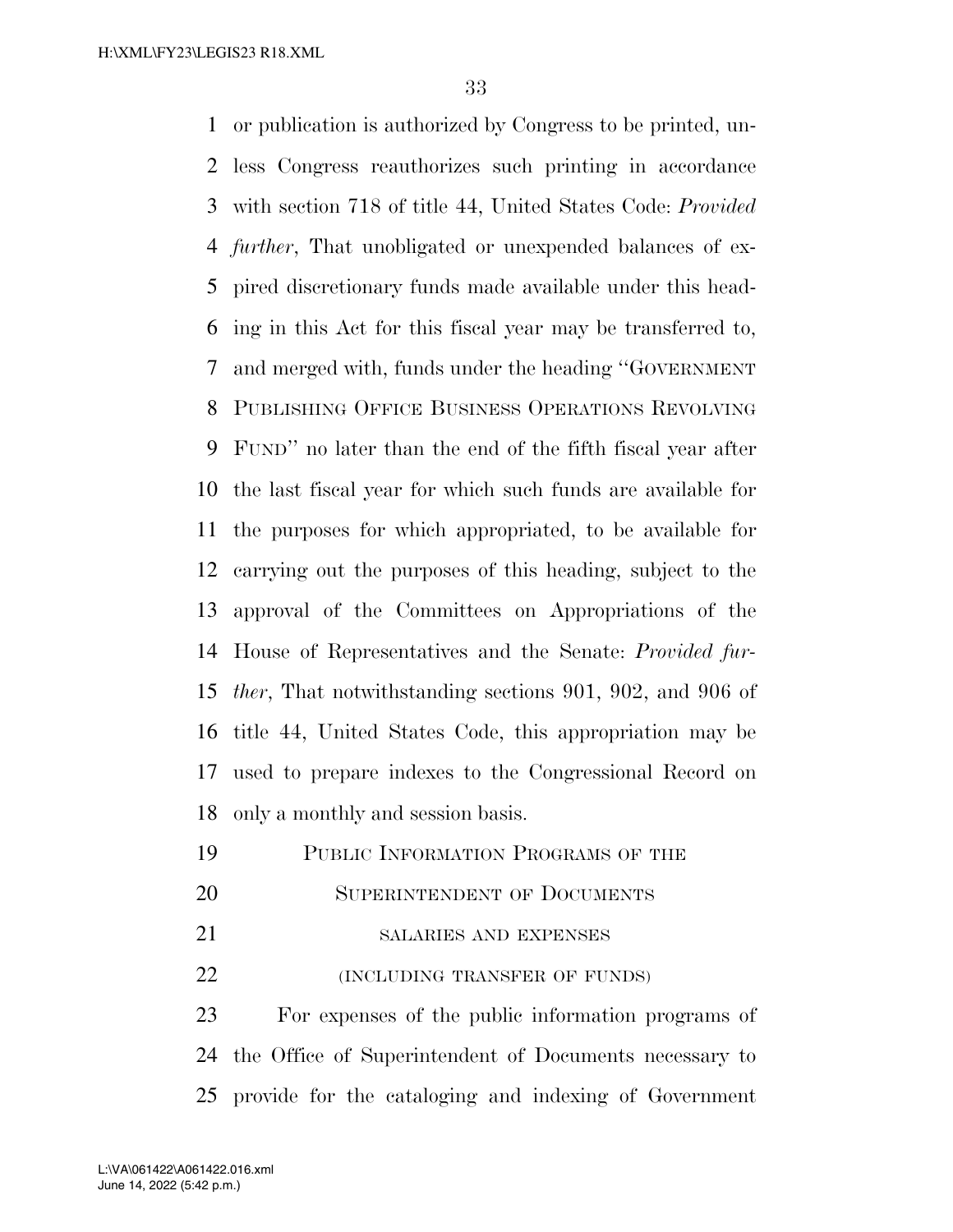publications in any format, and their distribution to the public, Members of Congress, other Government agencies, and designated depository and international exchange li- braries as authorized by law, \$35,257,000: *Provided*, That amounts of not more than \$2,000,000 from current year appropriations are authorized for producing and dissemi- nating Congressional serial sets and other related publica- tions for the preceding two fiscal years to depository and other designated libraries: *Provided further*, That unobli- gated or unexpended balances of expired discretionary funds made available under this heading in this Act for this fiscal year may be transferred to, and merged with, funds under the heading ''GOVERNMENT PUBLISHING OF- FICE BUSINESS OPERATIONS REVOLVING FUND'' no later than the end of the fifth fiscal year after the last fiscal year for which such funds are available for the purposes for which appropriated, to be available for carrying out the purposes of this heading, subject to the approval of the Committees on Appropriations of the House of Rep-resentatives and the Senate.

GOVERNMENT PUBLISHING OFFICE BUSINESS

OPERATIONS REVOLVING FUND

 For payment to the Government Publishing Office Business Operations Revolving Fund, \$12,655,000, to re-main available until expended, for information technology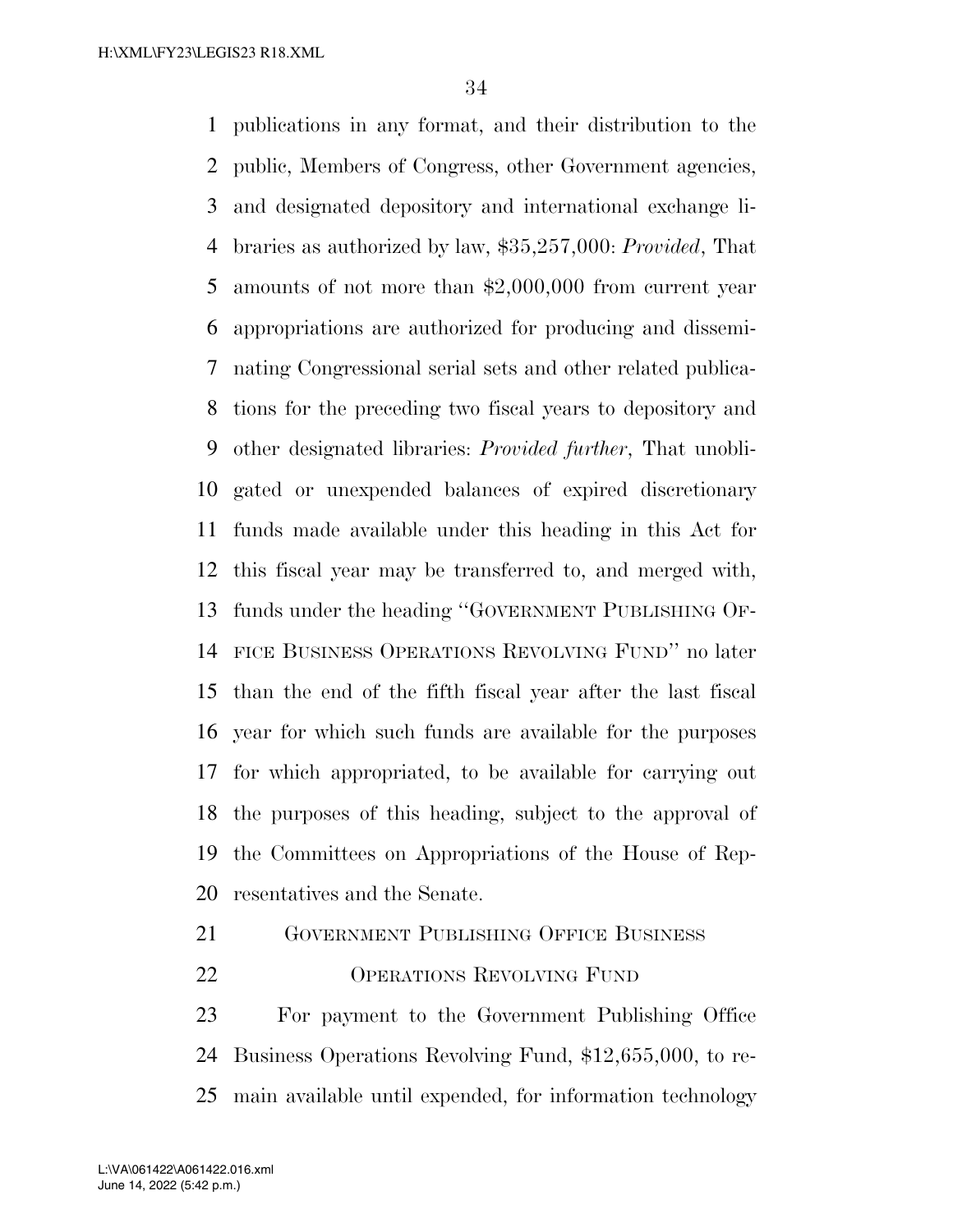development and facilities repair: *Provided*, That the Gov- ernment Publishing Office is hereby authorized to make such expenditures, within the limits of funds available and in accordance with law, and to make such contracts and commitments without regard to fiscal year limitations as provided by section 9104 of title 31, United States Code, as may be necessary in carrying out the programs and purposes set forth in the budget for the current fiscal year for the Government Publishing Office Business Operations Revolving Fund: *Provided further*, That not more than \$7,500 may be expended on the certification of the Direc- tor of the Government Publishing Office in connection with official representation and reception expenses: *Pro- vided further*, That the Business Operations Revolving Fund shall be available for the hire or purchase of not more than 12 passenger motor vehicles: *Provided further*, That expenditures in connection with travel expenses of the advisory councils to the Director of the Government Publishing Office shall be deemed necessary to carry out the provisions of title 44, United States Code: *Provided further*, That the Business Operations Revolving Fund shall be available for temporary or intermittent services under section 3109(b) of title 5, United States Code, but at rates for individuals not more than the daily equivalent of the annual rate of basic pay for level V of the Executive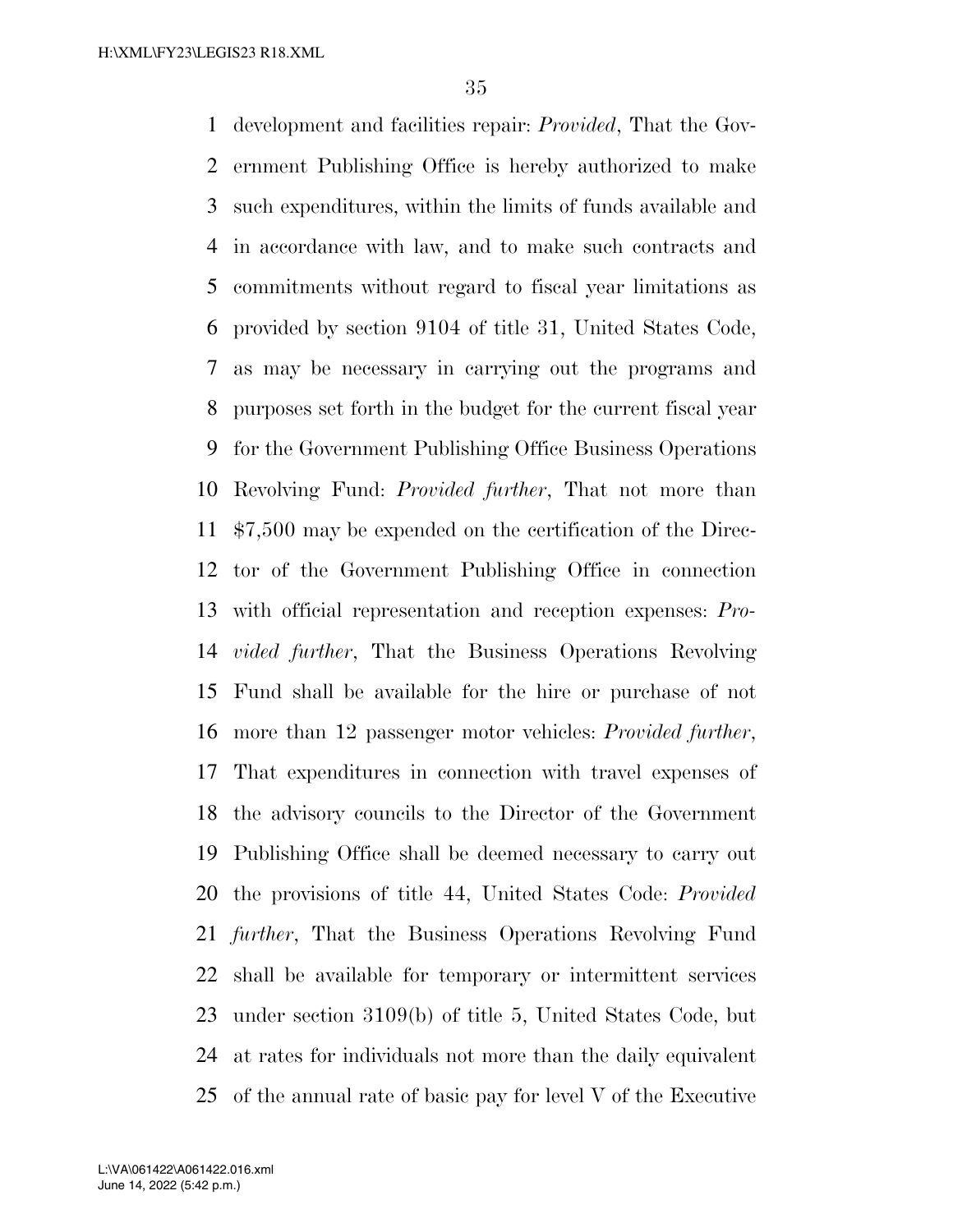Schedule under section 5316 of such title: *Provided fur- ther*, That activities financed through the Business Oper- ations Revolving Fund may provide information in any format: *Provided further*, That the Business Operations Revolving Fund and the funds provided under the heading ''PUBLIC INFORMATION PROGRAMS OF THE SUPER- INTENDENT OF DOCUMENTS'' may not be used for con- tracted security services at Government Publishing Of-fice's passport facility in the District of Columbia.

## 10 GOVERNMENT ACCOUNTABILITY OFFICE

## SALARIES AND EXPENSES

 For necessary expenses of the Government Account- ability Office, including not more than \$12,500 to be ex- pended on the certification of the Comptroller General of the United States in connection with official representa- tion and reception expenses; temporary or intermittent services under section 3109(b) of title 5, United States Code, but at rates for individuals not more than the daily equivalent of the annual rate of basic pay for level IV of the Executive Schedule under section 5315 of such title; hire of one passenger motor vehicle; advance payments in foreign countries in accordance with section 3324 of title 31, United States Code; benefits comparable to those pay- able under sections 901(5), (6), and (8) of the Foreign Service Act of 1980 (22 U.S.C. 4081(5), (6), and (8));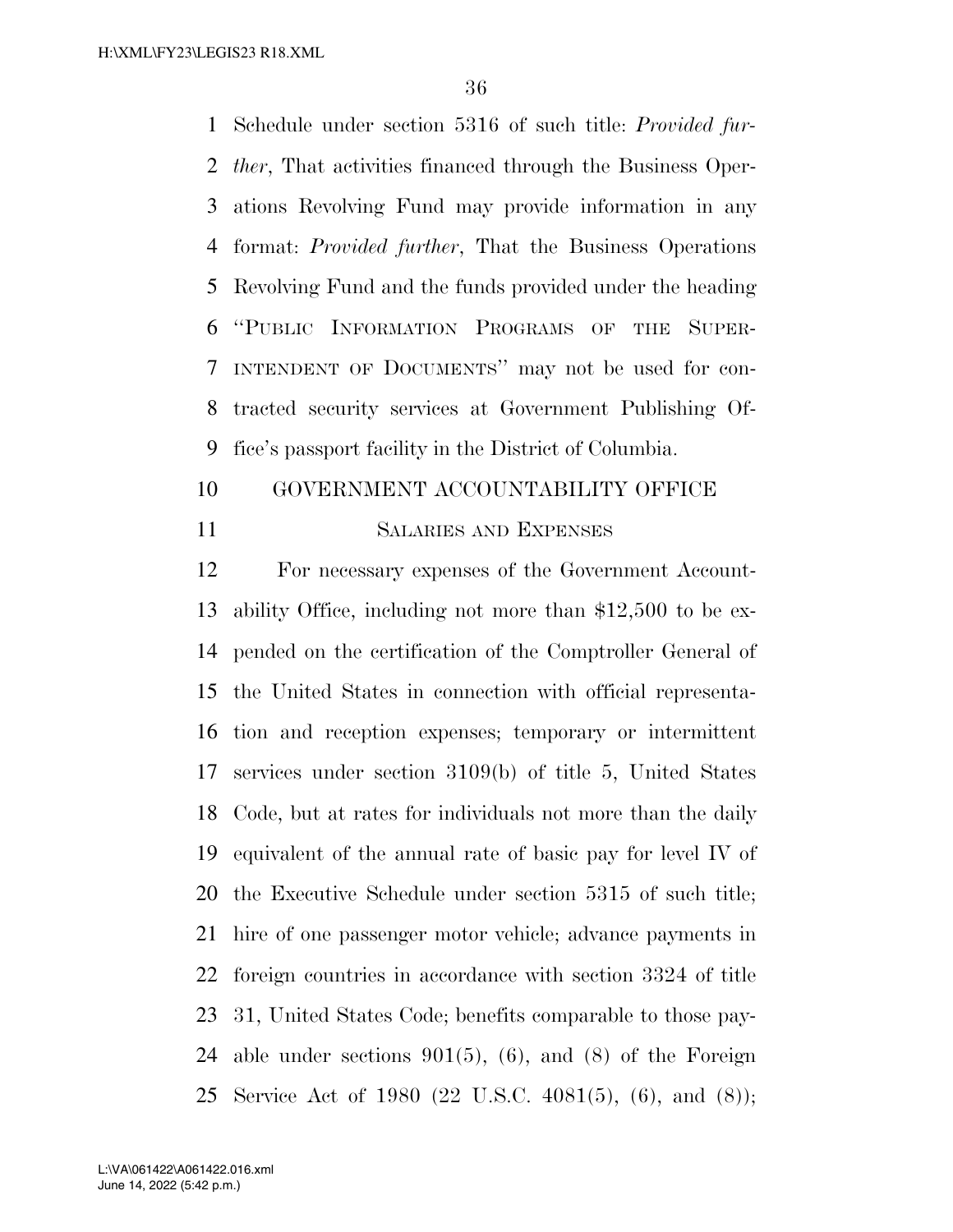and under regulations prescribed by the Comptroller Gen- eral of the United States, rental of living quarters in for- eign countries, \$785,319,000: *Provided*, That, in addition, \$55,865,000 of payments received under sections 782, 791, 3521, and 9105 of title 31, United States Code, shall be available without fiscal year limitation: *Provided fur- ther,* That amounts provided under this heading and ap- propriations and appropriations for administrative ex- penses of any other department or agency which is a mem- ber of the National Intergovernmental Audit Forum or a Regional Intergovernmental Audit Forum shall be avail- able to finance an appropriate share of either Forum's costs as determined by the respective Forum, including necessary travel expenses of non-Federal participants: *Provided further*, That payments hereunder to the Forum may be credited as reimbursements to any appropriation from which costs involved are initially financed.

 In addition, for oversight, including audits and inves- tigations, in support of the Infrastructure Investment and Jobs Act, Public Law 117–58, \$5,000,000, to remain available until expended, which shall be in addition to amounts otherwise available for such purpose: *Provided*, That not later than 90 days after the date of enactment of this Act, the Comptroller General shall submit to the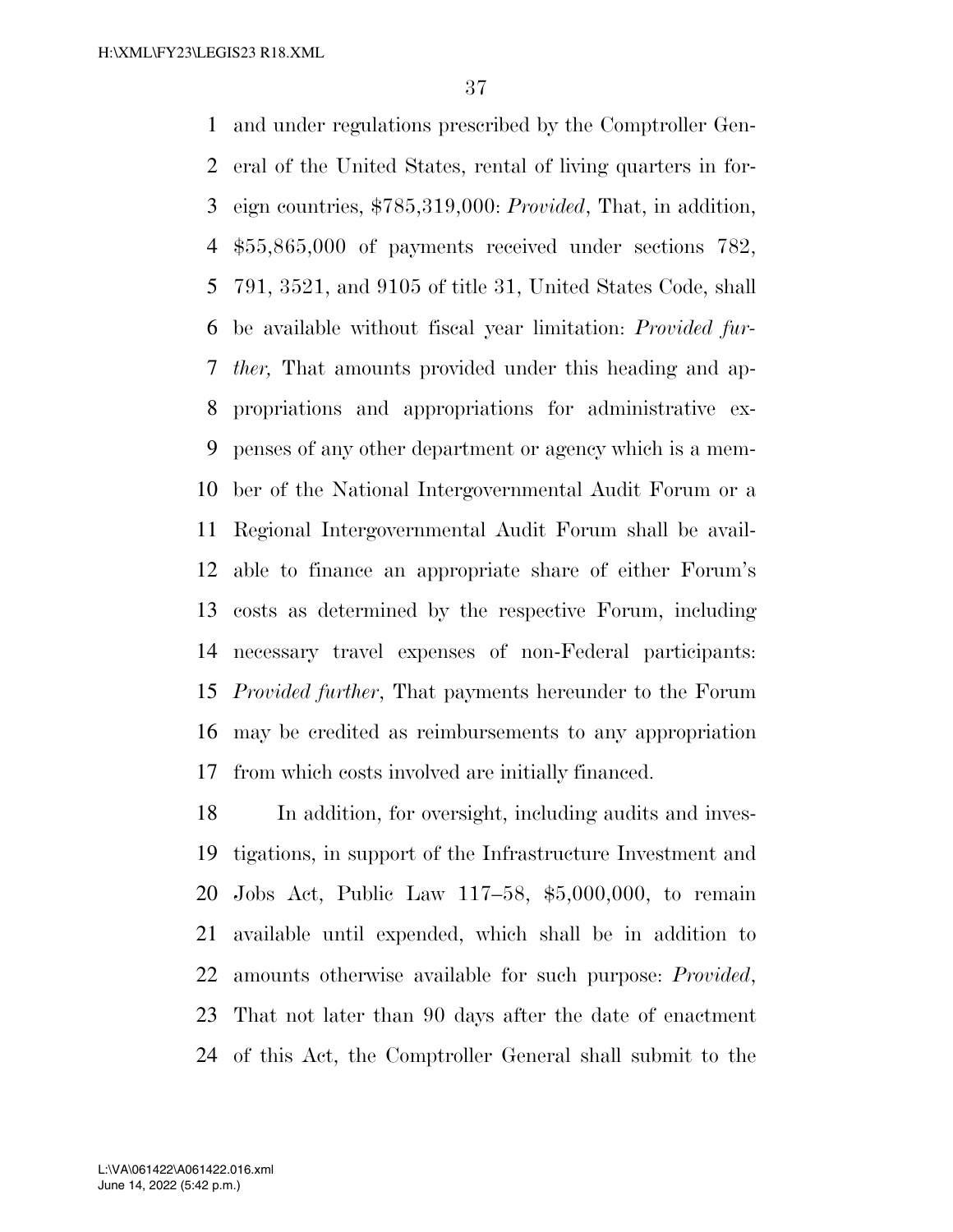Committees on Appropriations of the House of Represent-

- atives and the Senate a spend plan for such oversight.
- CONGRESSIONAL OFFICE FOR INTERNATIONAL

## LEADERSHIP FUND

 For a payment to the Congressional Office for Inter- national Leadership Fund for financing activities of the Congressional Office for International Leadership under section 313 of the Legislative Branch Appropriations Act, 2001 (2 U.S.C. 1151), as amended by section 150 of the Legislative Branch Appropriations Act, 2022 (Public Law 117–103), \$6,000,000.

 JOHN C. STENNIS CENTER FOR PUBLIC SERVICE TRAINING AND DEVELOPMENT

 For payment to the John C. Stennis Center for Pub- lic Service Development Trust Fund established under section 116 of the John C. Stennis Center for Public Serv- ice Training and Development Act (2 U.S.C. 1105), \$430,000.

- TITLE II
- GENERAL PROVISIONS

MAINTENANCE AND CARE OF PRIVATE VEHICLES

 SEC. 201. No part of the funds appropriated in this Act shall be used for the maintenance or care of private vehicles, except for emergency assistance and cleaning as may be provided under regulations relating to parking fa-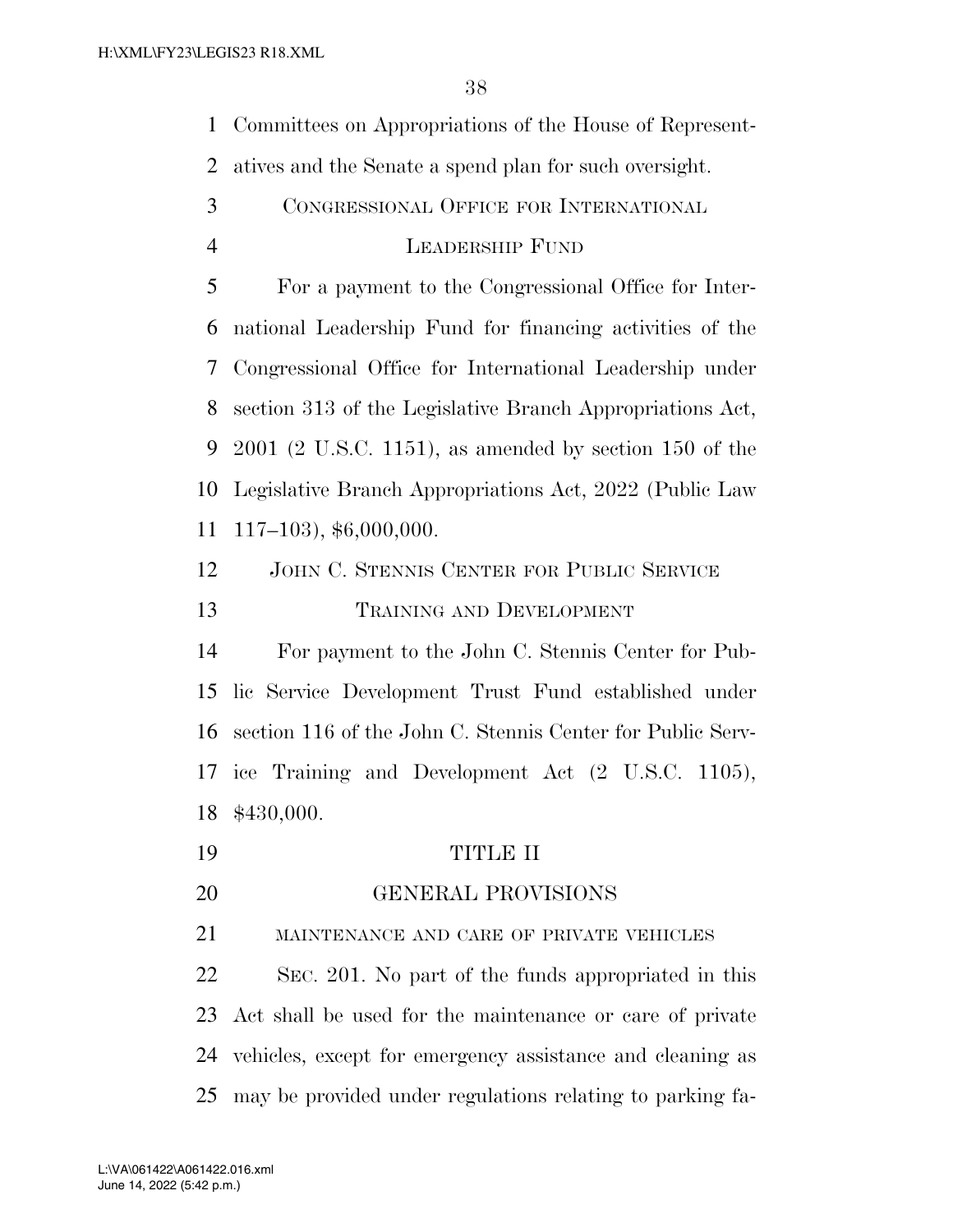cilities for the House of Representatives issued by the Committee on House Administration and for the Senate issued by the Committee on Rules and Administration.

FISCAL YEAR LIMITATION

 SEC. 202. No part of the funds appropriated in this Act shall remain available for obligation beyond fiscal year 2023 unless expressly so provided in this Act.

8 RATES OF COMPENSATION AND DESIGNATION

 SEC. 203. Whenever in this Act any office or position not specifically established by the Legislative Pay Act of 1929 (46 Stat. 32 et seq.) is appropriated for or the rate of compensation or designation of any office or position appropriated for is different from that specifically estab- lished by such Act, the rate of compensation and the des- ignation in this Act shall be the permanent law with re- spect thereto: *Provided*, That the provisions in this Act for the various items of official expenses of Members, offi- cers, and committees of the Senate and House of Rep- resentatives, and clerk hire for Senators and Members of the House of Representatives shall be the permanent law with respect thereto.

## 22 CONSULTING SERVICES

 SEC. 204. The expenditure of any appropriation under this Act for any consulting service through procure-ment contract, under section 3109 of title 5, United States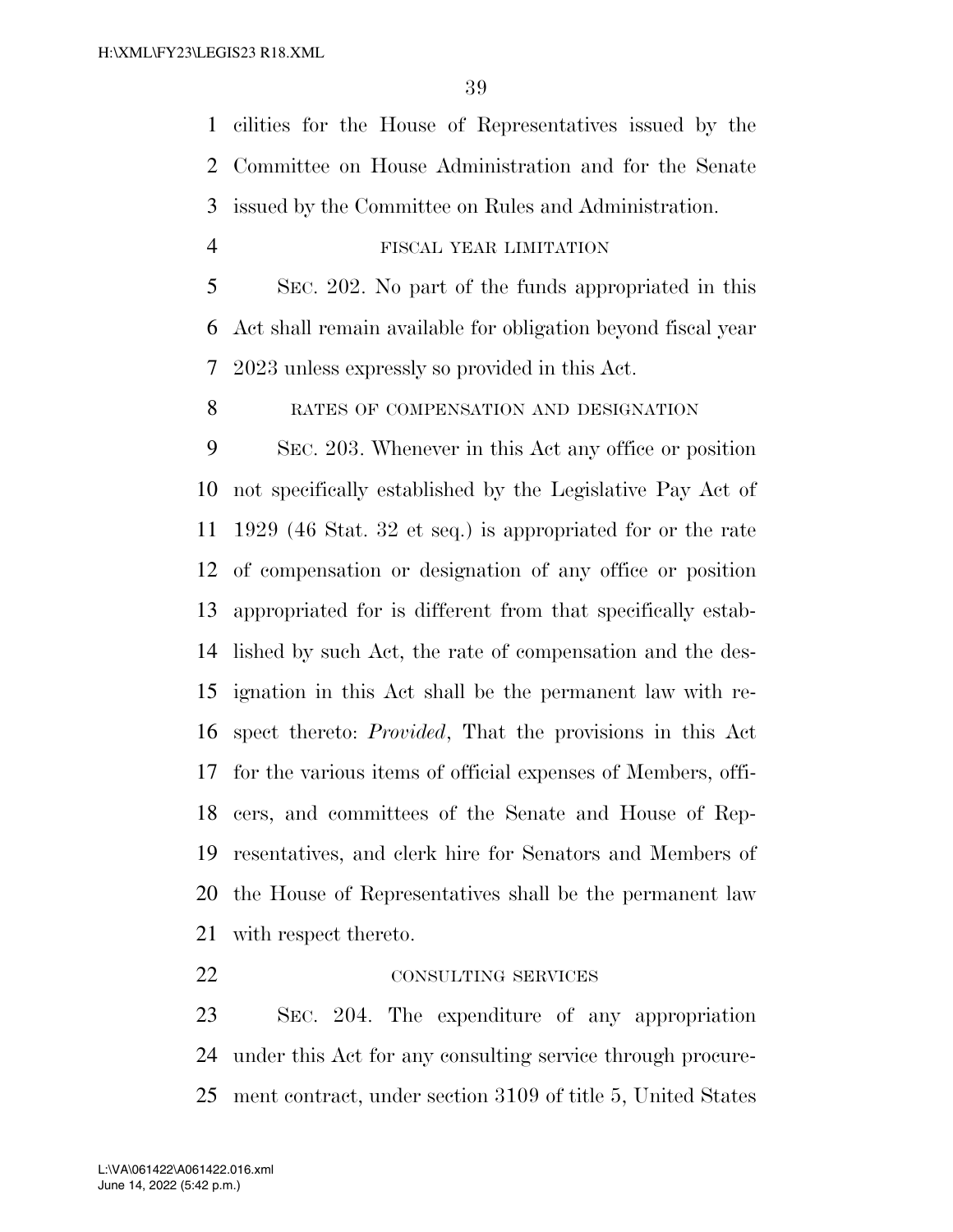Code, shall be limited to those contracts where such ex- penditures are a matter of public record and available for public inspection, except where otherwise provided under existing law, or under existing Executive order issued under existing law.

## COSTS OF LEGISLATIVE BRANCH FINANCIAL MANAGERS COUNCIL

 SEC. 205. Amounts available for administrative ex- penses of any legislative branch entity which participates in the Legislative Branch Financial Managers Council (LBFMC) established by charter on March 26, 1996, shall be available to finance an appropriate share of LBFMC costs as determined by the LBFMC, except that the total LBFMC costs to be shared among all participating legisla- tive branch entities (in such allocations among the entities as the entities may determine) may not exceed \$2,000.

## **LIMITATION ON TRANSFERS**

 SEC. 206. None of the funds made available in this Act may be transferred to any department, agency, or in- strumentality of the United States Government, except pursuant to a transfer made by, or transfer authority pro-vided in, this Act or any other appropriation Act.

**GUIDED TOURS OF THE CAPITOL** 

 SEC. 207. (a) Except as provided in subsection (b), none of the funds made available to the Architect of the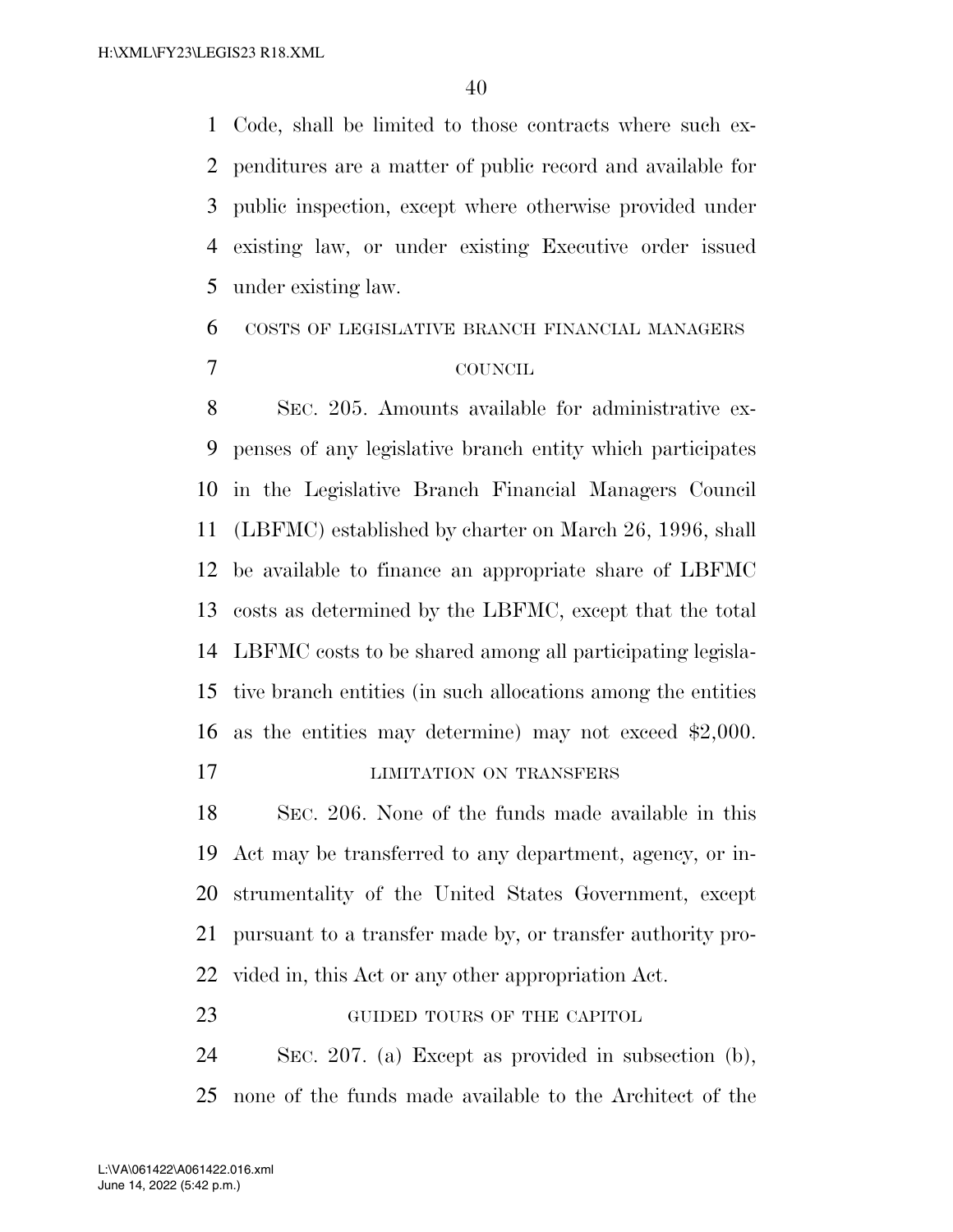Capitol in this Act may be used to eliminate or restrict guided tours of the United States Capitol which are led by employees and interns of offices of Members of Con- gress and other offices of the House of Representatives and Senate, unless through regulations as authorized by section 402(b)(8) of the Capitol Visitor Center Act of 2008 (2 U.S.C. 2242(b)(8)).

 (b) At the direction of the Capitol Police Board, or at the direction of the Architect of the Capitol with the approval of the Capitol Police Board, guided tours of the United States Capitol which are led by employees and in- terns described in subsection (a) may be suspended tempo- rarily or otherwise subject to restriction for security or re- lated reasons to the same extent as guided tours of the United States Capitol which are led by the Architect of the Capitol.

## LIMITATION ON TELECOMMUNICATIONS EQUIPMENT

## 18 PROCUREMENT

 SEC. 208. (a) None of the funds appropriated or oth- erwise made available under this Act may be used to ac- quire telecommunications equipment produced by Huawei Technologies Company or ZTE Corporation for a high or moderate impact information system, as defined for secu- rity categorization in the National Institute of Standards and Technology's (NIST) Federal Information Processing

June 14, 2022 (5:42 p.m.) L:\VA\061422\A061422.016.xml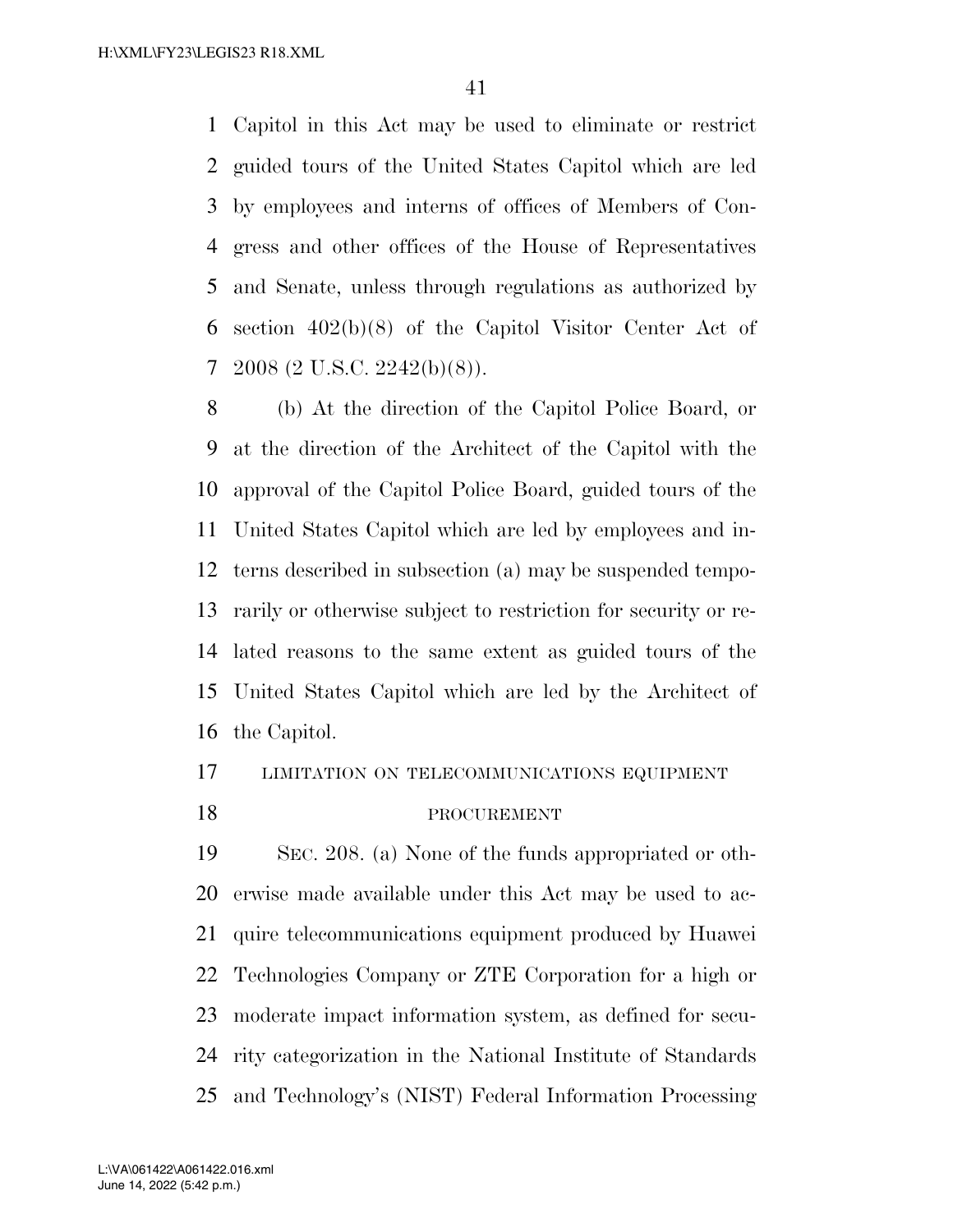Standard Publication 199, ''Standards for Security Cat- egorization of Federal Information and Information Sys- tems'' unless the agency, office, or other entity acquiring the equipment or system has—

 (1) reviewed the supply chain risk for the infor- mation systems against criteria developed by NIST to inform acquisition decisions for high or moderate impact information systems within the Federal Gov-ernment;

 (2) reviewed the supply chain risk from the pre- sumptive awardee against available and relevant threat information provided by the Federal Bureau of Investigation and other appropriate agencies; and

 (3) in consultation with the Federal Bureau of Investigation or other appropriate Federal entity, conducted an assessment of any risk of cyber-espio- nage or sabotage associated with the acquisition of such telecommunications equipment for inclusion in a high or moderate impact system, including any risk associated with such system being produced, manufactured, or assembled by one or more entities identified by the United States Government as pos- ing a cyber threat, including but not limited to, those that may be owned, directed, or subsidized by the People's Republic of China, the Islamic Republic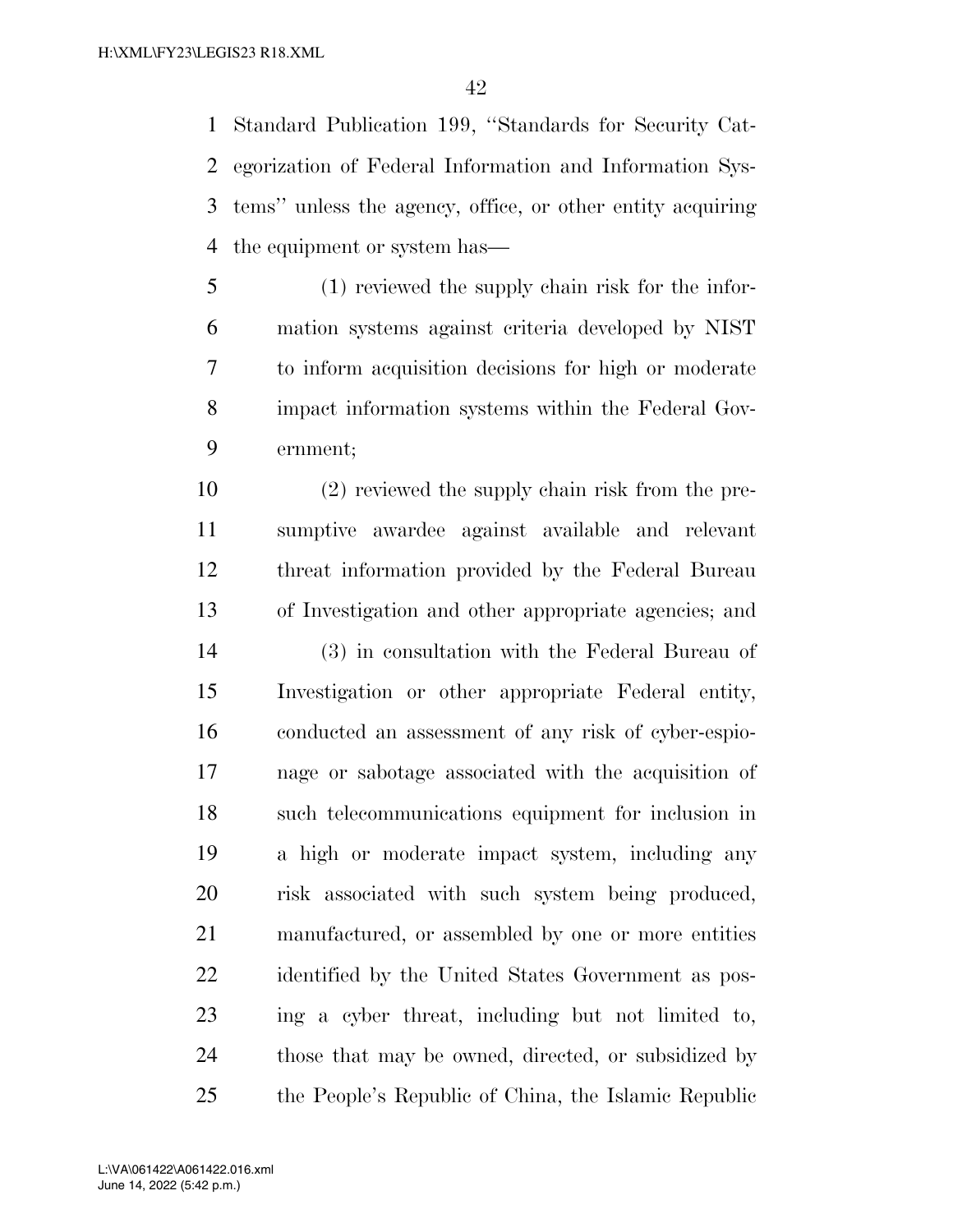of Iran, the Democratic People's Republic of Korea, or the Russian Federation.

 (b) None of the funds appropriated or otherwise made available under this Act may be used to acquire a high or moderate impact information system reviewed and assessed under subsection (a) unless the head of the as-sessing entity described in subsection (a) has—

 (1) developed, in consultation with NIST and supply chain risk management experts, a mitigation strategy for any identified risks;

 (2) determined, in consultation with NIST and the Federal Bureau of Investigation, that the acqui- sition of such telecommunications equipment for in- clusion in a high or moderate impact system is in the vital national security interest of the United States; and

 (3) reported that determination to the Commit- tees on Appropriations of the House of Representa- tives and the Senate in a manner that identifies the telecommunications equipment for inclusion in a high or moderate impact system intended for acqui- sition and a detailed description of the mitigation strategies identified in paragraph (1), provided that such report may include a classified annex as nec-essary.

June 14, 2022 (5:42 p.m.) L:\VA\061422\A061422.016.xml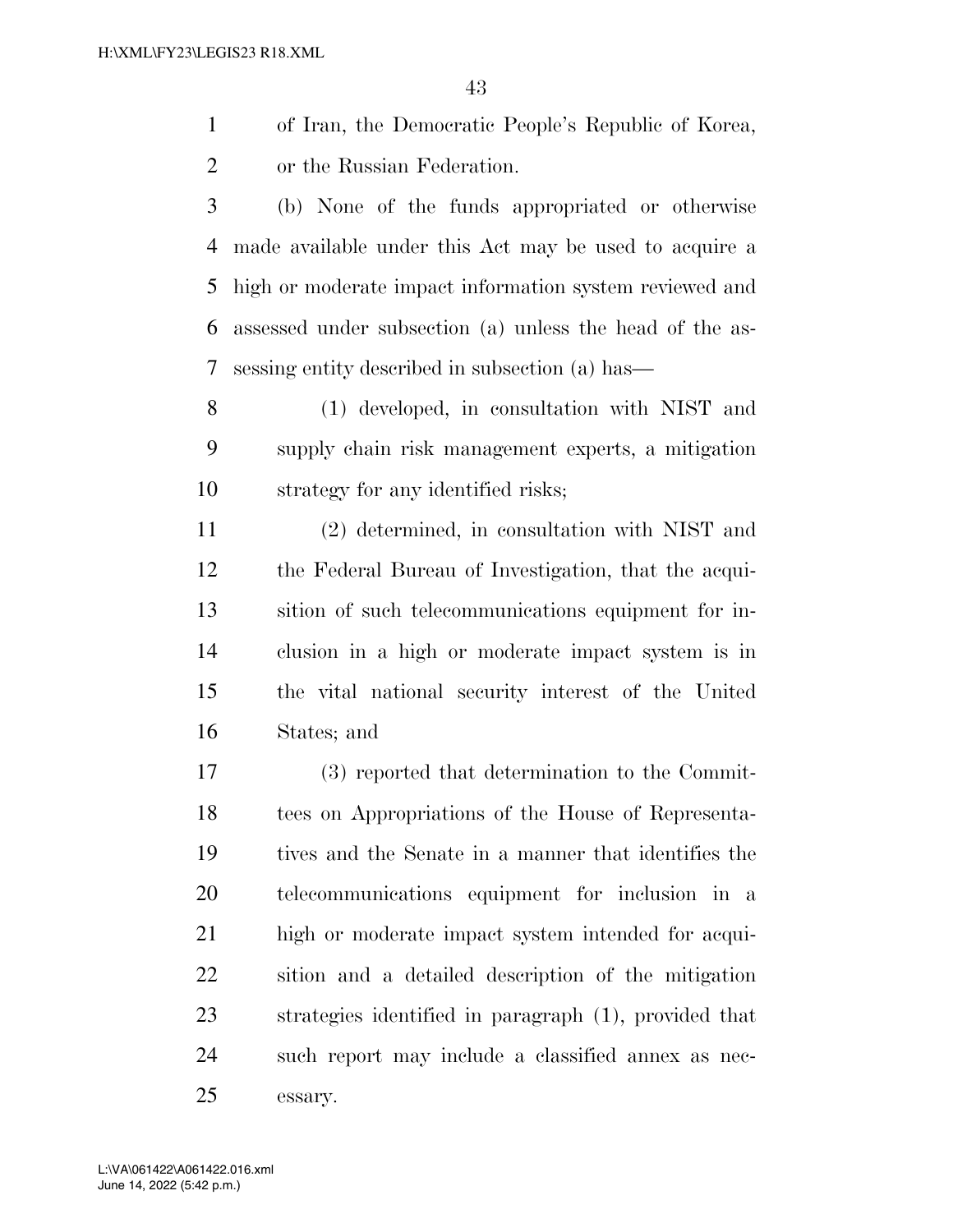PROHIBITION ON CERTAIN OPERATIONAL EXPENSES

 SEC. 209. (a) None of the funds made available in this Act may be used to maintain or establish a computer network unless such network blocks the viewing, downloading, and exchanging of pornography.

 (b) Nothing in subsection (a) shall limit the use of funds necessary for any Federal, State, tribal, or local law enforcement agency or any other entity carrying out crimi- nal investigations, prosecution, or adjudication activities or other official government activities.

PLASTIC WASTE REDUCTION

 SEC. 210. All agencies and offices funded by this Act that contract with a food service provider or providers shall confer and coordinate with such food service provider or providers, in consultation with disability advocacy groups, to eliminate or reduce plastic waste, including waste from plastic straws, explore the use of biodegradable items, and increase recycling and composting opportuni-ties.

20 CAPITOL COMPLEX HEALTH AND SAFETY

 SEC. 211. In addition to the amounts appropriated under this Act under the heading ''OFFICE OF THE AT- TENDING PHYSICIAN'', there is hereby appropriated to the Office of the Attending Physician \$5,000,000, to remain available until expended, for response to COVID–19, in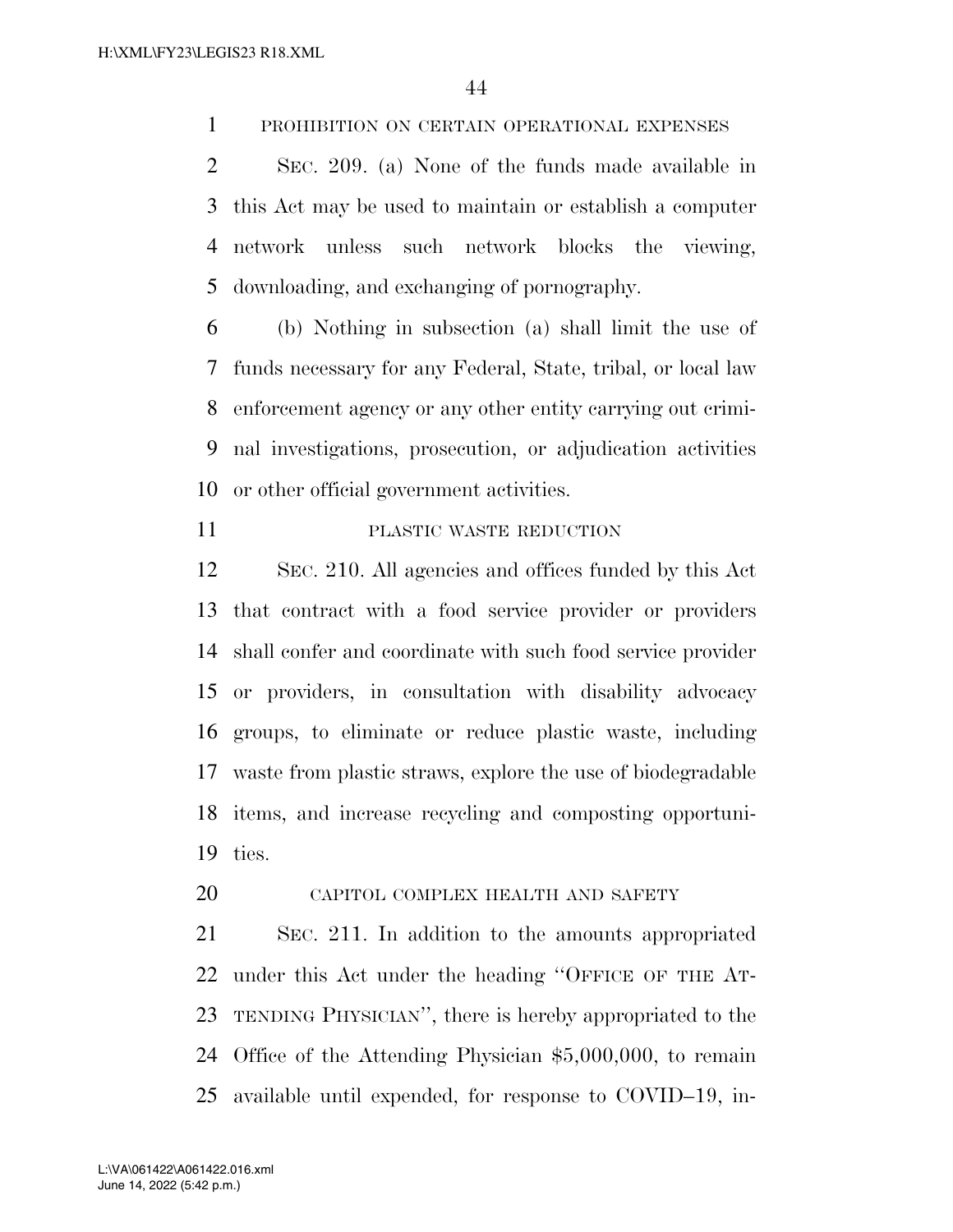cluding testing, subject to the same terms and conditions as the amounts appropriated under such heading.

LIMITATION ON COST OF LIVING ADJUSTMENTS FOR

## MEMBERS

 SEC. 212. Notwithstanding any other provision of law, no adjustment shall be made under section 601(a) of the Legislative Reorganization Act of 1946 (2 U.S.C. 4501) (relating to cost of living adjustments for Members of Congress) during fiscal year 2023.

 AUTHORITY TO HIRE INDIVIDUALS COVERED BY THE DEFERRED ACTION FOR CHILDHOOD ARRIVALS PROGRAM

 SEC. 213. Notwithstanding any other provision of law, an entity may use amounts appropriated or otherwise made available under this Act to pay the compensation of an officer or employee without regard to the officers or employees immigration status if the officer or employee has been issued an employment authorization document under the Deferred Action for Childhood Arrivals Pro- gram of the Secretary of Homeland Security, established pursuant to the memorandum from the Secretary of Homeland Security entitled ''Exercising Prosecutorial Discretion with Respect to Individuals Who Came to the United States as Children'', dated June 15, 2012.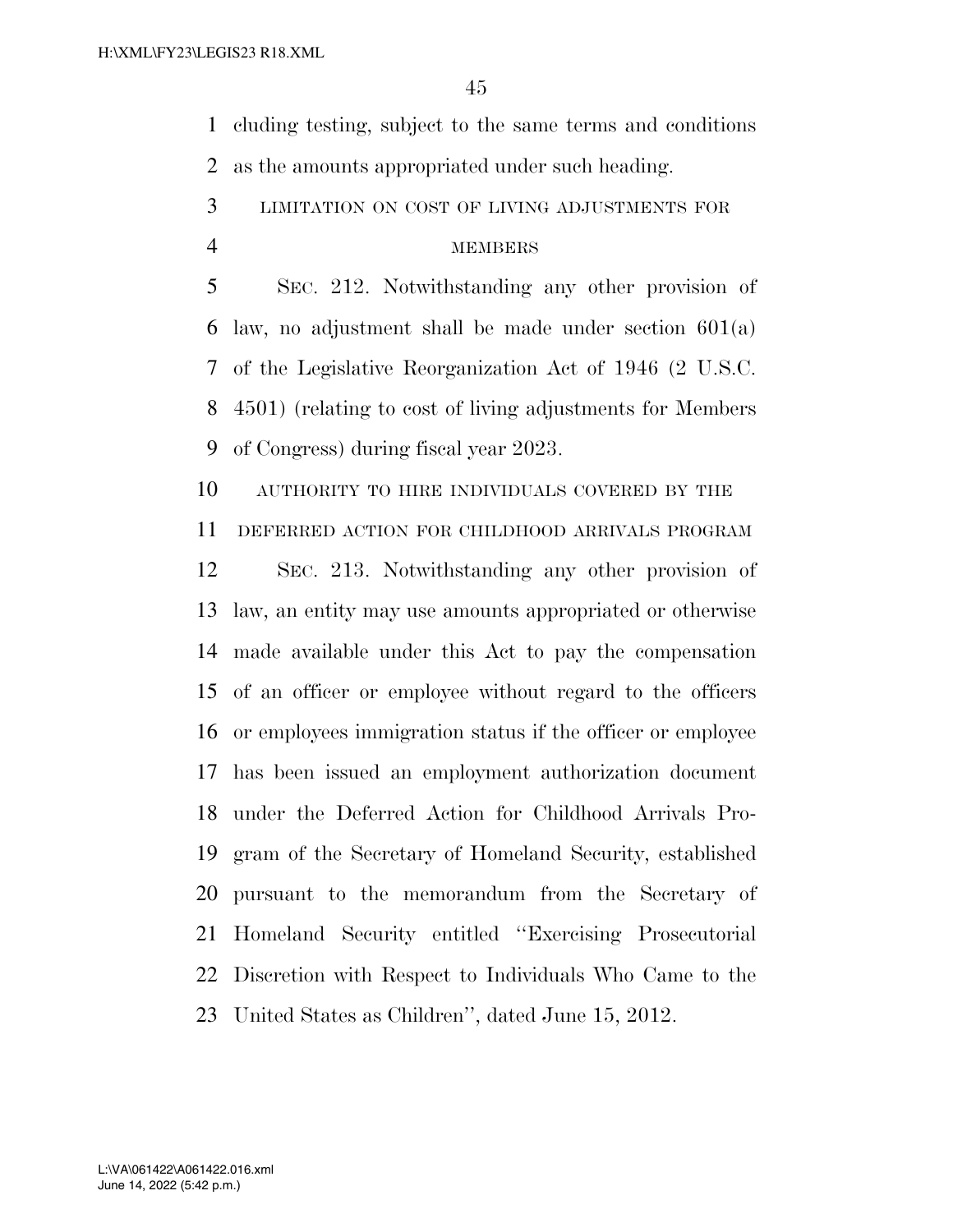REMOVAL OF OFFENSIVE UNITED STATES CAPITOL

## STATUARY

 SEC. 214. (a) REMOVAL AND STORAGE.—Not later than 45 days after the date of the enactment of this Act, the Architect of the Capitol—

 (1) shall remove all Confederate statues and Confederate busts from any area of the United States Capitol which is accessible to the public; and (2) shall remove the bust of Roger Brooke Taney; the statue of Charles Brantley Aycock; the statue of John Caldwell Calhoun; and the statue of James Paul Clarke from any area of the United States Capitol, which is accessible to the public.

 (b) STORAGE OF STATUES.—In the case of any stat- ue removed under subsection (a), the Architect of the Cap- itol shall keep such statue in storage until the Architect and the State which provided the statue arrange for the return of the statue to the State.

(c) DEFINITIONS.—

 (1) CONFEDERATE STATUE.—In this section, 21 the term "Confederate statue" means a statue which was provided by a State for display in the United States Capitol under section 1814 of the Revised Statutes (2 U.S.C. 2131), including a replacement statue provided by a State under section 311 of the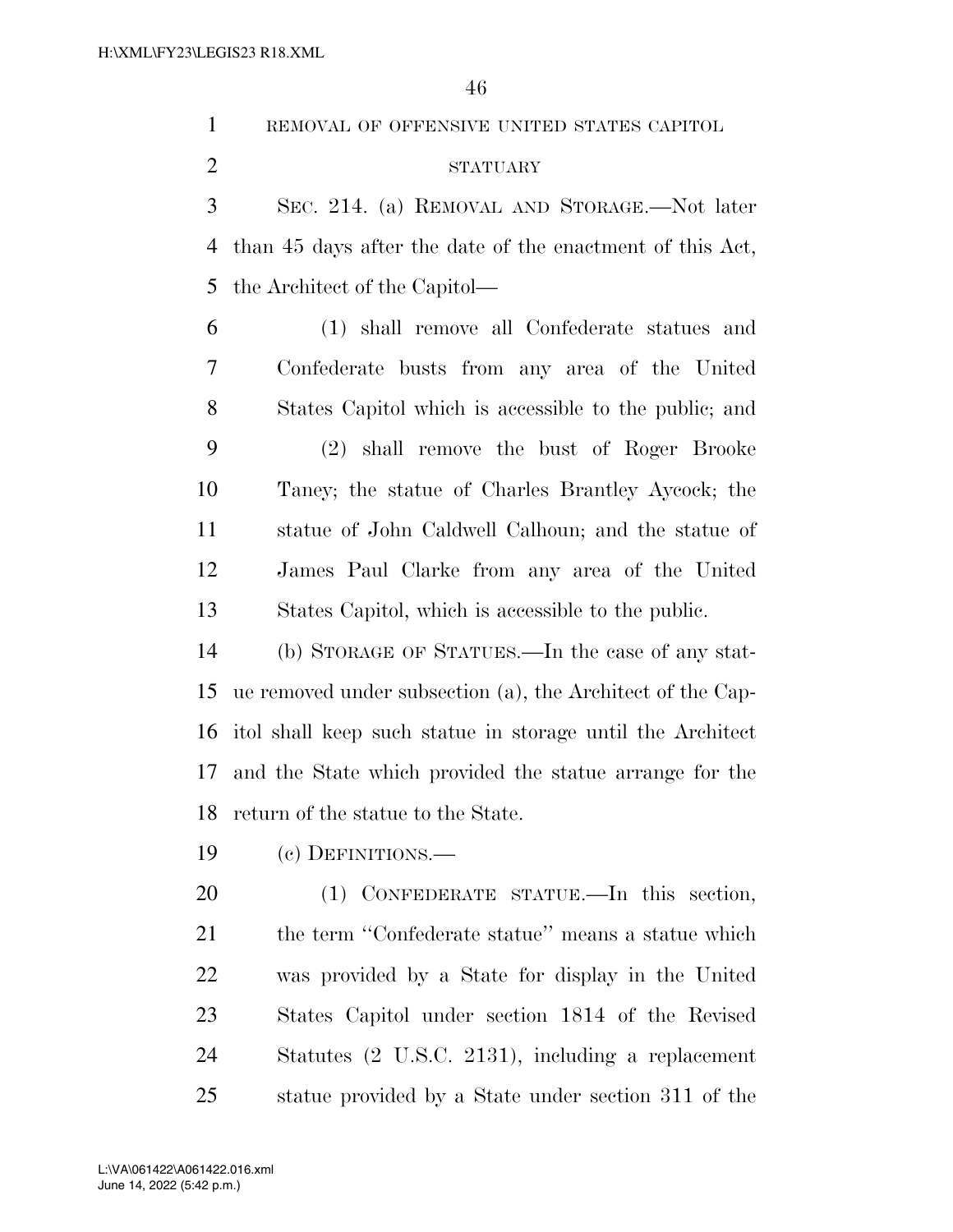|                              | Legislative Branch Appropriations Act, 2001 (2) |  |  |
|------------------------------|-------------------------------------------------|--|--|
| U.S.C. 2132), which depicts— |                                                 |  |  |

 (A) any individual who served voluntarily at any time as a member of the armed forces of the Confederate States of America or of the military forces of a State while the State was in rebellion against the United States; or

 (B) any individual who served as an offi- cial in the government of the Confederate States of America or of a State while the State was in rebellion against the United States.

 (2) CONFEDERATE BUST.—In this section, the term ''Confederate bust'' means a bust which depicts an individual described in subparagraph (A) or (B) of paragraph (1).

 This Act may be cited as the ''Legislative Branch Ap-propriations Act, 2023''.